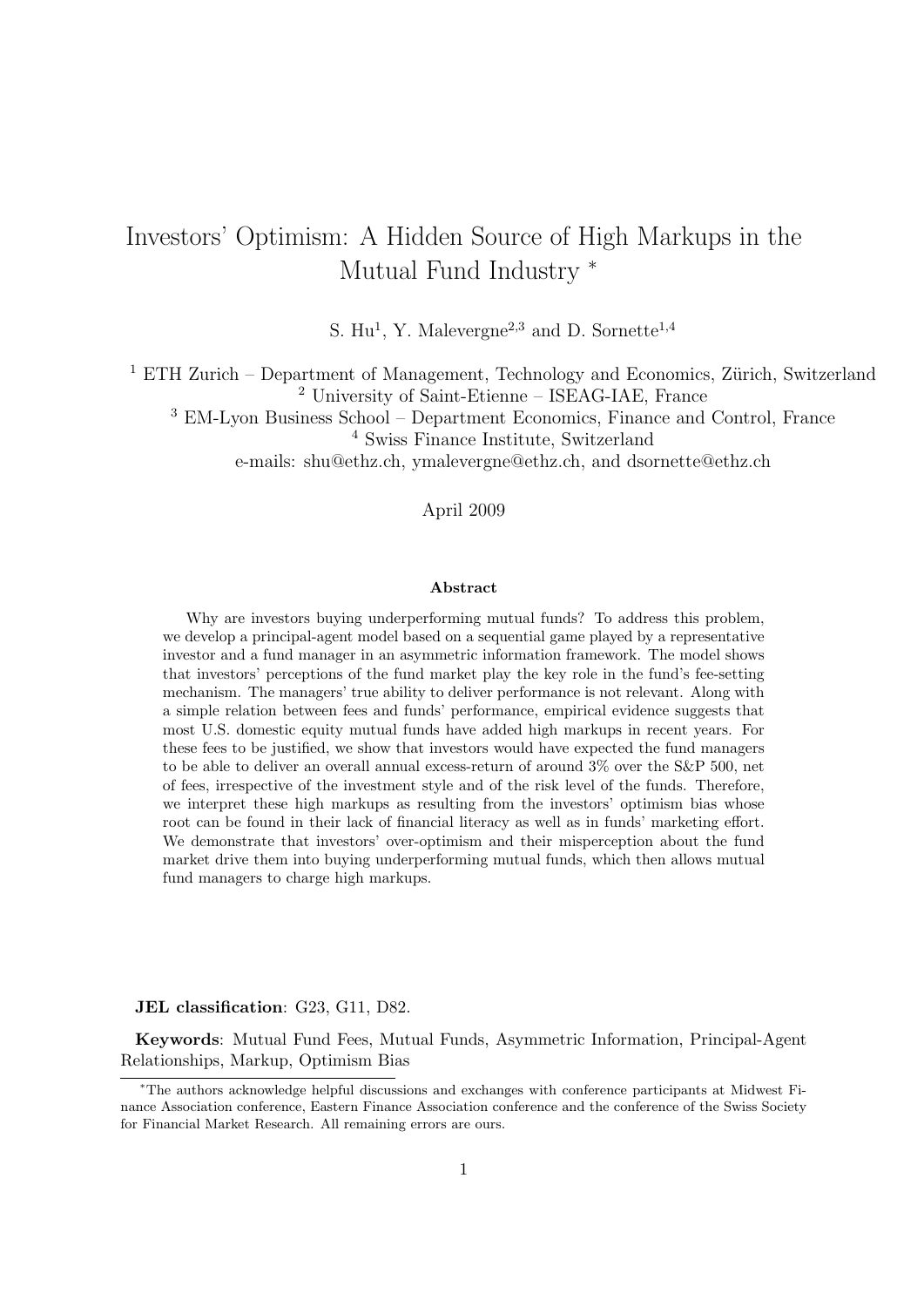## 1 Introduction

The lack of performance of the mutual fund industry and the lack of investors' reaction to these poor performances is a widely reported phenomenon<sup>1</sup>. However, despite its apparent underperformance, the total net assets managed by U.S. mutual funds has increased from 6.39 trillion dollars in 2002 to 12.02 trillion dollars in 2007, according to the Investment Company Institute (2008). Why do investors keep buying these obviously underperforming investment vehicles? At the same time, how can one explain the long-standing puzzle of high markups in the mutual fund industry? These questions are even more crucial in recent years, given the emergence of new investment vehicles such as low-cost index funds<sup>2</sup> and exchange-traded funds (ETFs). With growing competition and increasing disclosure and transparency in the fund market, and given their relatively poor performance, one could expect that mutual funds would reduce their fees, but a recent report by the U.S. Security and Exchange Commission shows clearly that mutual fund total expense ratios (TER) have been overall on the rise since the late 1970s (SEC 2001).

The present paper proposes a simple solution for these two related puzzles in terms of a principal-agent model in an asymmetric information framework. Our model provides a theoretical framework to account for the investors' limited abilities and to test some of its observable consequences. We find that the optimal fee level, determined by the fund managers in their own interest, depends only on the information and preferences of the investor. Because investors have only partial information on the fund managers' true abilities and limited knowledge of the financial markets, they may hold a biased view of the fund's true performance. Fund managers can then take advantage of the investors' optimism bias, attracting their investment and charging them an additional premium significantly above the competitive level of fund fees.

Our model assumes that the origin of the misperception of investors about the fund performance is not due to their failure to update their priors but lies only in their limited or misguided information<sup>3</sup>. Given this limitation, investors make rational decisions. This assumption has the advantage of reducing the problem to a simple one-period set-up. In contrast, taking into account the process of information updates would require a multi-period model with learning.

In addition, our model suggests two alternative fee-setting mechanisms. First, when the fund provides diversification benefits from the perspective of an investor's global portfolio, demand-insensitive investors have to pay higher fees to get access to this benefit. This scenario has been described by Gil-Bazo and Ruiz-Verdu (2007). Second, when a leveraged fund does not provide diversification benefits but actually adds additional risks to the investor's global portfolio, the fund manager will lower fund fees to attract more money inflow from less performance-sensitive investors.

<sup>&</sup>lt;sup>1</sup>See Palmiter and Taha (2008), Berk and Green (2004), Nanigian, Finke, and Waller (2008), and Glode (2008).

<sup>&</sup>lt;sup>2</sup>Some index funds track S&P 500 indices with an annual expenses of 10 basis point and has no load fees.

<sup>&</sup>lt;sup>3</sup>The two following perspectives about the rationality of investors can not be distinguished within our framework: either investors are rational but take their decisions based on limited information or they have only bounded rationality.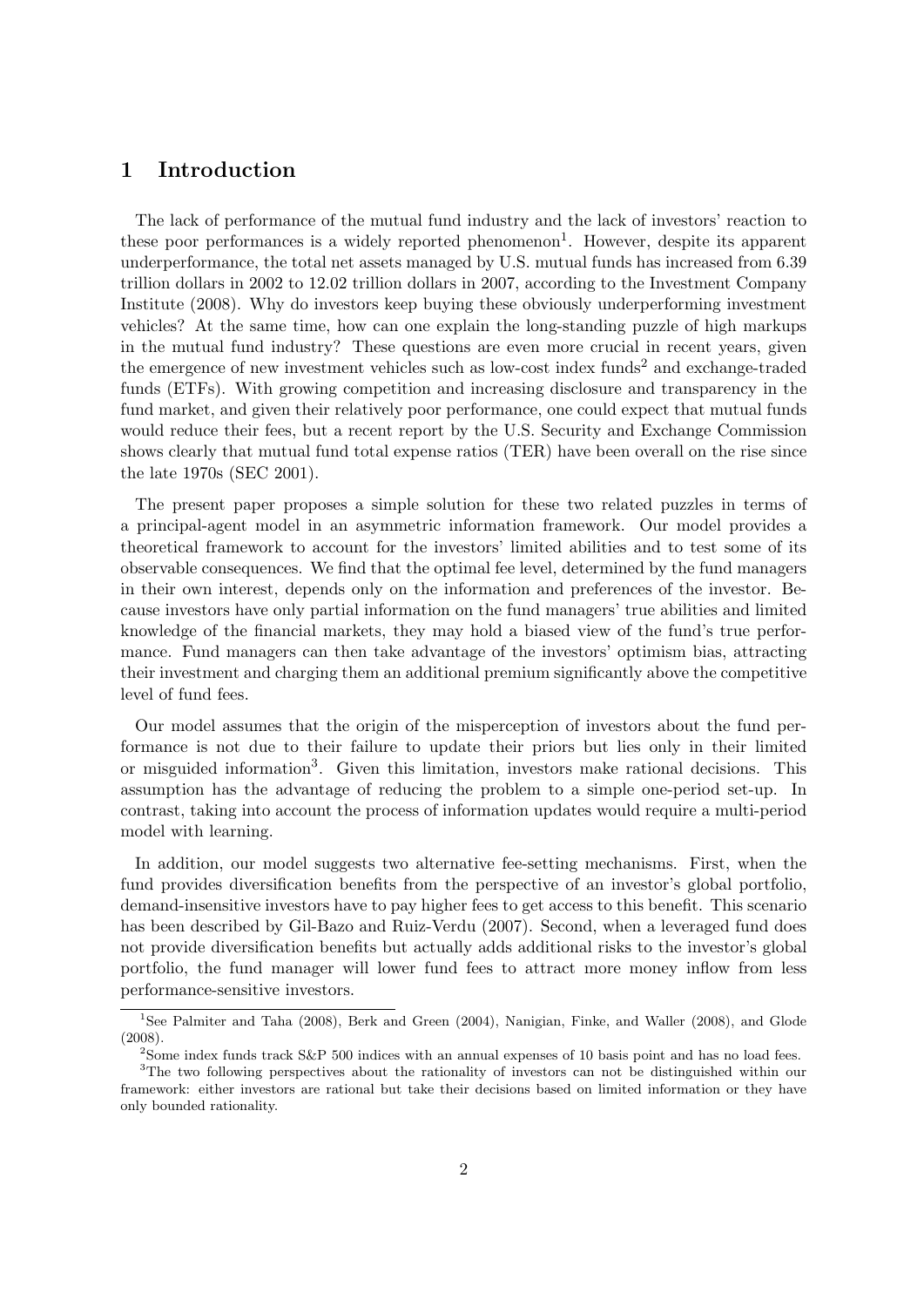The existing literature attributes the investors' puzzling investment behavior either to the existence of redemption fees<sup>4</sup>, or to the performance of funds in bad economic times<sup>5</sup>. In contrast, Berk and Green (2004) suggested that investor's irrational behavior and information asymmetry should play a significant role to explain the two puzzles mentioned above. Whether fund fees are excessive and whether market competition truly works in the mutual fund industry is a long-standing debate among academics. Several studies such as Coates and Hubbard (2007) and Grinblatt, Ikheimo, and Keloharju (2008) argue that there is an adequate level of competition in the mutual fund industry and fees in the fund market are thus competitive. However, the result of our empirical study contradicts this view. More specifically, we show that after accounting for the returns on funds, diversification benefits and fees, most US domestic equity mutual funds, both actively and passively managed, have added markups in the past years. In addition, these mutual funds demonstrate competitive disadvantage to low-cost index funds or index ETFs. In this respect, our study provides additional evidence to previous works (School 1982, Freeman 2007, Freeman and Brown 2001). These studies found that mutual fund advisers charge significantly higher fees than free-market prices would suggest. As a consequence, they call for more market competition and regulation in the mutual fund industry. In an in-depth study, Palmiter and Taha (2008) discussed fund investor profile studies released by the SEC. They argued that, due to the fact that most investors are financially unsophisticated, the SEC's current policy of imposing adequate disclosure is not sufficient because it fails to account for investor's own limitations, i.e. lack of financial knowledge.

Previous works have identified investors' optimism bias towards equities issued in their domestic market<sup>6</sup>. In particular, academic research on mutual funds has focused on investor's lack of financial literacy. Barber, Odean, and Zheng (2005) and Choi, Laibson, and Madrian (2008) provide empirical evidence that investors are more sensitive to salient fees such as front-load fees. Surprisingly, investors appear to be unaware of the existence of mutual funds' expense ratios. Capon, Fitzsimons, and Prince (1996) and Alexander, Jones, and Nigro (1998) demonstrated in their respective studies that investors are not familiar with many basic facts about mutual funds such as the level of fees they are paying to their funds. These empirical findings of investor's deviation from rationality are in line with our model's emphasis on investor's limited financial knowledge of the mutual fund industry.

Investors' optimism bias can be closely related to their lack of knowledge of the fund market, leading them to choose sub-optimal benchmarks such as bank savings instead of low-cost index funds or ETFs. Besides, investors' optimism bias is probably influenced and reinforced by the marketing practices of mutual funds, which promote the sale of fund shares. Since 1980, after approval of the SEC Rule 12b-1, mutual funds have been allowed to charge marketing and distribution fees to their investors by adopting a 12b-1 plan<sup>7</sup>. Khorana and Servaes (2004) and Barber, Odean, and Zheng (2005) have identified a positive impact of 12b-1 fees on funds'

<sup>4</sup>See Alves and Mendes (2007) and Nanigian, Finke, and Waller (2008).  ${}^{5}$ See Glode (2008).

<sup>6</sup>This well-documented fact is called "equity home bias". Investments tend to be too concentrated in the home equities, failing to reap the benefit of international diversification. See French and Poterba (1991), Cooper and Kaplanis (1994), Tesar and Werner (1995) and Strong and Xu (2003). Brennan and Cao (1997) attributed this bias to asymmetric information between domestic and foreign investors.

<sup>7</sup>See Malhotra and McLeod (1997)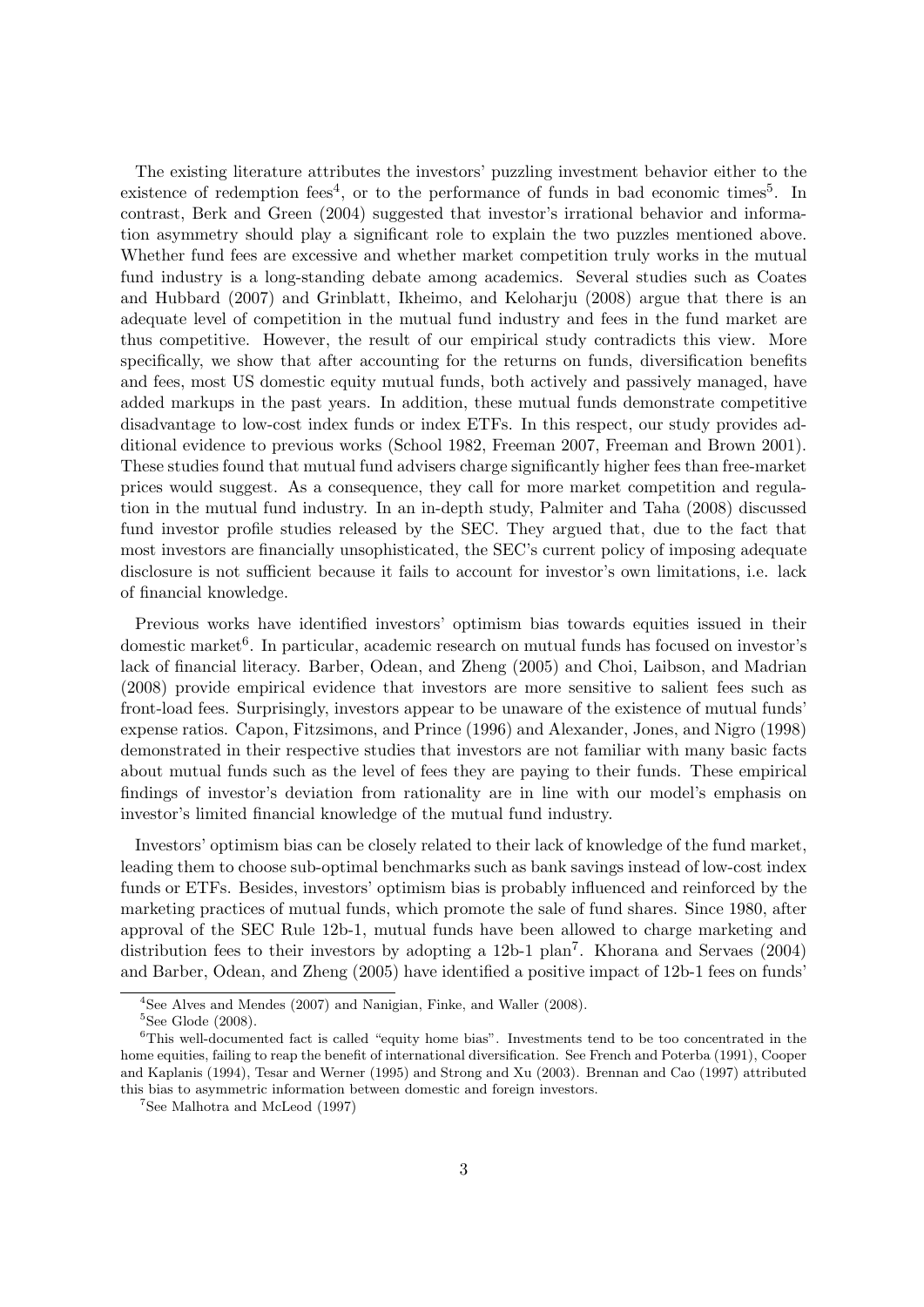money flows. Murray (1991) explains various marketing strategies in promoting fund sales.

Another important empirical fact about the mutual fund industry is the dispersion in fees across various funds. Empirical evidence shows that funds with higher expense ratios deliver lower before-fee returns, as demonstrated by Elton, Gruber, and Das (1993), Gruber (1996) and Chevalier and Ellison (2002). Gil-Bazo and Ruiz-Verdu (2007) interpret this observation as a selection bias: underperforming funds target the pool of investors who are least sensitive to fund performance, while better performing funds charge lower fees to compete for and to attract performance sensitive investors. Christoffersen and Musto (2002) studied money market funds with a similar argument and showed that demand-curve variations explain fee variations.

The construction of our model follows the literature on the theory of optimal contracts between managers and investors, which considers a variety of factors and mechanisms to explain the fee structure of portfolio management services. For instance, Das and Sundaram  $(2002)$  compared a symmetric fulcrum contract enforced by law<sup>8</sup> with an asymmetric incentive contract, using a model where good managers choose the appropriate contract structure to signal their ability. First, they found that incentive fees usually lead to more risky portfolios. Comparing incentive fees with fulcrum fees, they also determined that the former (respectively later) provides increasing investor welfare under imperfect competition (respectively under competitive market conditions). Stracca (2006) provides a good survey of the relevant literature on this topic.

In this context, our model is based on the observation that the relationship between a manager and a representative investor constitutes an example of the general principal-agent problem. Following the seminal work of Ross (1973) and Holmstrom (1979), numerous studies have applied the principal-agent model to various situations of economic exchange between two parties. In a nutshell, an investor "hires" a mutual fund manager and the fee structure of the mutual fund is the mechanism used to attempt to align their interest, under prevailing conditions of incomplete and asymmetric information between them. In the language of the principal-agent problem, the manager sells her service, presented as information gathering ability and managerial efforts, to the investor in return for a compensation represented as the management fees (Starks 1987, Golec 1992, Heinkel and Stoughton 1994). We assume that managers with better information have full access to an investor's private information, whereas investors have no access to a manager's private information.

We derive the demand function of the representative investor and the optimal level of management fees charged by the manager. The information on the manager's skills is revealed to the investor by the return history of the managed fund. For a specified level of management fees, the demand function of the representative investor is determined by the composition of her optimal portfolio. This portfolio is defined as a mixture of the mutual fund investment and of other vehicles that she picks up herself. The fund manager uses her private knowledge of her own management skills and the full understanding of the investor's decision process to determine the optimal fee level, which maximizes her expected utility. Our approach generalizes in

<sup>&</sup>lt;sup>8</sup>The "fulcrum" fee is a form of incentive fee specified for mutual funds by law, according to a 1970 amendment to the Investment Company Act of 1940. A typical fulcrum fee must be centered around an index of reference, with increases in fees for performance above that index matched by decreases in fees for performance below the index.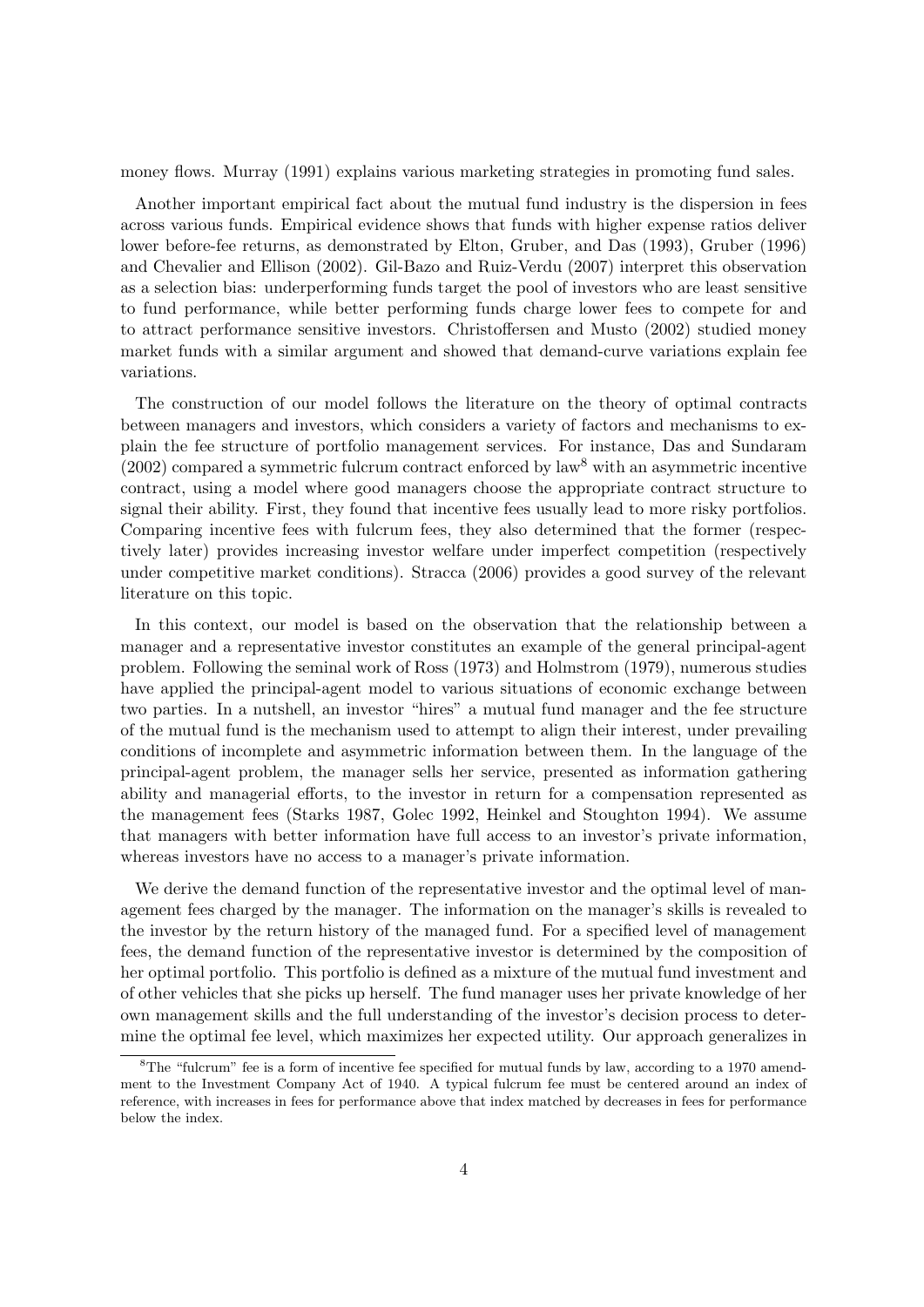three directions the work of Golec (1992), who also studied a one-period principal-agent model in which mutual fund managers trade their information-gathering abilities with investors: (ı) we solve the principal-agent problem by fully considering the informational disadvantage of the investor;  $\overline{u}$  we focus our attention on the fixed-fee compensation scheme as it is the most-used standard in the mutual fund industry; and (ııı) our treatment is not restricted to the mean-variance utility function, even if we eventually show that it is often sufficient to provide reasonable results.

We obtain two main theoretical results. Firstly, the fee-setting mechanism including the fees at equilibrium is fully determined by the information available to the investor, while the manager's information is irrelevant. The investor's information includes her choice of the benchmark portfolio<sup>9</sup> and her anticipation of the fund's relative performance in terms of both diversification benefits and returns, when compared to her benchmark. Secondly, we provide a simple formula to analyze a fund's risk-adjusted performance, when fees come into play. In addition, our results do not require any restrictive assumptions on the form of the fund's return distribution and the investor's utility function as long as it is an increasing and concave function.

Then, we test whether the returns delivered by US equity mutual funds can justify their fees in recent years, given the perspective offered by our model. For this, we use a data set of 3,875 U.S. domestic equity funds over the period from July 2003 to March 2007 from the CRSP Survivor-Bias-Free US Mutual Fund database. The results show that most funds have charged high markups to their investors. At the same time, we interpret the continued presence of high markups as an indication of investors' over-optimism about the funds' future performance when they make their investment decisions. The over-optimism of investors translates into decisions made on the basis of limited or misguided information, and leads to investments in underperforming mutual funds. Furthermore, we show that investor's over-optimism can be explained either by the fund's marketing efforts or by the investor's incorrect selection of benchmarks, or by a combination of both, possibly due to the lack of sufficient investment knowledge.

This paper is organized as follows. Section 2 describes the model, stressing its economic underpinning. In section 3, we present our main results, with the characterization of the equilibrium and its main properties. Section 4 presents the empirical framework and results. Section 5 summarizes our conclusions.

# 2 The Model

### 2.1 General Set-up

Let us consider a fund manager and a representative investor who play a one period game. Consistent with the literature on mutual fund fees (Herman 1963, Holmstrom 1979, Luo 2002, Freeman 2007), we focus on the situation in which the representative investor has no bargaining power. This setup implies a competitive supply of capital to mutual funds, as

 $9$ The benchmark portfolio represents the investor's standard choice of investment vehicles. This can be ETFs or bank savings, depending on the investor's financial knowledge and risk preference.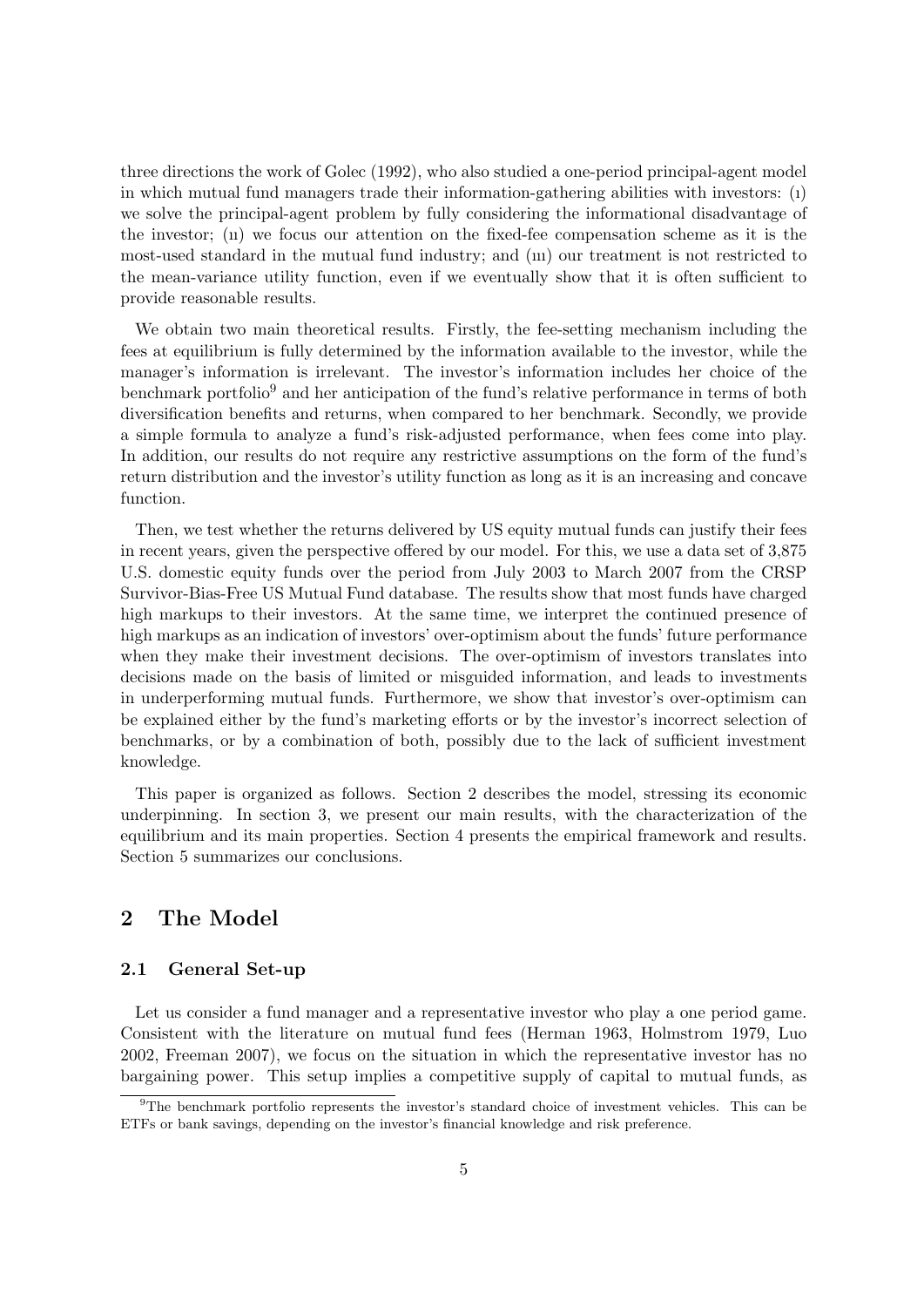suggested by Berk and Green (2004). This assumption is quite realistic, given the large number of small investors and the relatively small number of mutual funds in today's mutual fund market.

The investor is a utility-maximizer with no bargaining power and incomplete information. This approach is consistent with the fact that, except for index funds or ETFs, the whole mutual funds market can be considered to be a monopoly (Chordia 1996). The investor chooses the optimal amount of her money to invest in the managed fund, on the basis of its perceived average return and risk profile as well as the management fees charged by the fund manager. This latter is assumed to be a utility-maximizer too, privy of her own personal information.

We consider exclusively a one period game between the fund manager and the representative investor. This convenient simplification is not restrictive, because it actually reflects the reality that most mutual fund investors buy for the long-term and redeem their shares infrequently. This buy-and-hold strategy is encouraged by the policy of most funds, which apply penalties for early redemption<sup>10</sup>. Although our model is one-period, this does not imply that the fund is statically managed. We do not make any assumption about the underlying management process, which can include any general dynamic strategy. This makes our model quite versatile and relevant for both static and active mutual fund strategies.

The game unfolds as follows. At the beginning of the period, the fund manager decides on the level of management fees as a percentage of her asset under management. The representative investor observes the proposed fee structure and builds up her portfolio accordingly. She can purchase shares from the manager's fund, which involves a cost specified by the management fees. She can also buy shares from a "benchmark portfolio" which is accessible at zero management cost. This benchmark asset can be the risk-free asset or any exchange-traded fund<sup>11</sup> (ETFs) that replicates a market index or a risk factor which is representative of the asset class used by the manager.

The initial endowment of the investor is equal to one monetary unit. She invests  $\omega$  in the managed fund and the rest,  $1 - \omega$ , in the benchmark portfolio. The benchmark portfolio can be sold short<sup>12</sup> but only long positions are allowed for the managed fund, so that  $\omega \geq 0$ . At the end of the period, the manager extracts her fees and then redeems the remaining capital to the investor.

Following the prevalent habit in the mutual fund industry, our set-up assumes a fixed-fee compensation scheme for the mutual fund, i.e., the fee is a fixed percentage per period of the net asset under management. This fee structure is to be contrasted with the incentive fee that usually includes a proportional base fee plus a percentage of the return above a certain

 $10$ Alves and Mendes (2007) showed that back-end load fees do have an impact on investor's redemption activity. On average, the Investment Company Institute (2001) suggested a redemption rate of 15% for domestic equity funds over the period from 1992 to 1999. Redemption rate is calculated as fund's total outflows in a given year as a percentage of starting assets.

<sup>&</sup>lt;sup>11</sup>Static index ETFs have no annual expenses. There is only a commission as low as  $5-20$  basis points when buying and selling the shares. Assuming 5 years holding period, this means 2-8 basis point per year. Poterba and Shoven (2002) compares the S&P 500 SPDR trust, the largest ETF to the Vanguard Index 500 and concludes that they both offer similar returns to investors.

<sup>12</sup>Unlike index-funds, short-selling ETFs is possible.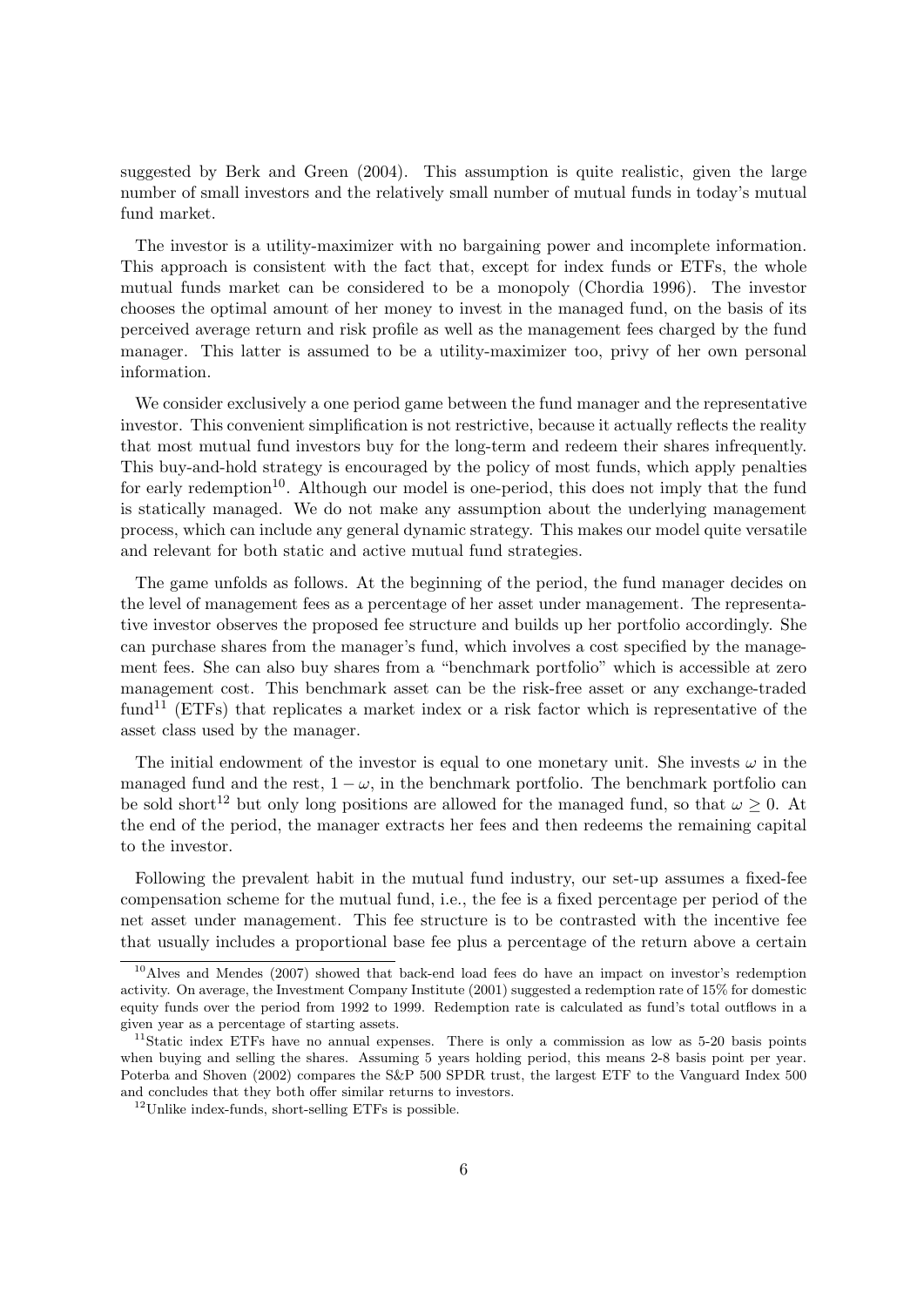benchmark, which is the prevalent compensation scheme in the hedge fund industry. For the mutual fund industry, Golec (1992) reported that, in 1985, only 27 out of 476 U.S. equity funds used performance based compensation schemes. More recently, Elton, Gruber, and Blake (2003) documented that, in 1999, only 108 out of 6716 U.S. mutual funds specializing in bonds and stocks used incentive fees. This justifies our focus on the fixed-fee scheme.

According to the report on mutual funds fees and expenses (SEC 2001), mutual fund fees consist of both shareholder fees and annual fund operating expenses (TER). Shareholder fees are paid to the broker and/or to the fund itself, when investors purchase or redeem their shares. Most brokers charge both front-loads on purchase of shares and back-end loads on redemption of shares. Annual fund operating expenses include management fees, distribution (12b-1) fees, and other expenses. Some administrative fees that are not included in the "other expenses" category are also payable to the investment adviser. Distribution(12b-1) fees include fees paid for marketing and selling fund shares, and for advertising. Other expenses include legal expenses, accounting expenses and so on. SEC regulations impose a full disclosure of the annual expense ratio.

We denote by  $f_e$  the expense ratio for the one-period and by f the corresponding management fees. Both are expressed as a percentage of the investor wealth under management in the fund. The compensation of the manager only includes the management fee  $f$ . Denoting by  $f_0$  the remaining part of the expense ratio, we have

$$
f_e = f_0 + f \tag{1}
$$

where  $f_0$  gathers all the costs that do not contribute to the manager's compensation, such as annualized shareholder  $costs^{13}$ , distribution(12b-1) costs, legal costs and so on. The fund manager cannot benefit directly from  $f_0$ , but the investor must pay this cost. Consequently, denoting by  $\tilde{r}_m$  and  $\tilde{r}_i$  the return on the mutual fund and on the benchmark portfolio respectively, the investor's terminal wealth  $\tilde{W}_i$  reads

$$
\tilde{W}_i = (1 - \omega)(1 + \tilde{r}_i) + \omega(1 + \tilde{r}_m)(1 - f_e),
$$
\n(2)

while the manager's compensation  $\tilde{W}_m$  is given by

$$
\tilde{W}_m = \omega (1 + \tilde{r}_m) f. \tag{3}
$$

#### 2.2 Description of the manager's and the investor's optimization problems

The game in our model is sequential. First, the fund manager announces the fee f she will charge. Then, the investor chooses the optimal amount  $\omega$  of her initial wealth she wishes to invest in the mutual fund.

**Definition 1.** The *investor's demand function* is the mapping  $\Omega : f_e \mapsto \omega = \Omega(f_e)$ . It relates the expense ratio charged by the manager to the fraction of wealth invested by the investor in the mutual fund.

<sup>&</sup>lt;sup>13</sup>When  $f_0$  includes annualized shareholder costs, the expense ratio  $f_e$  is replaced by Total Shareholder Cost (TSC), denoted as  $f_{TSC}$ .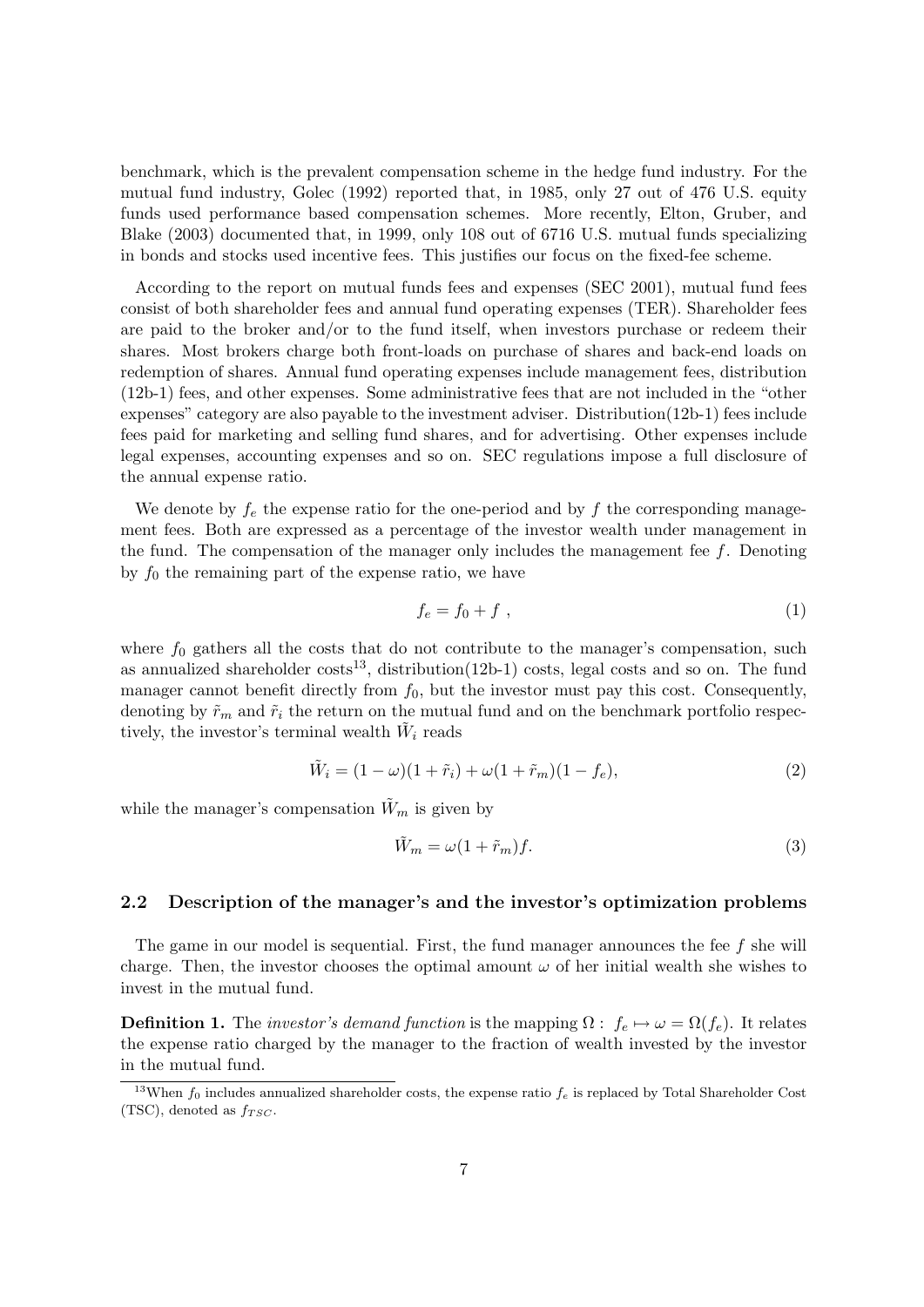We assume that the investor is rational; her demand function  $\Omega(f_e)$  is such that it maximizes the expected utility of her terminal wealth  $\tilde{W}_i$ , conditional on her information set  $\mathcal{I}_i$ 

$$
\Omega(f_e) = \underset{\substack{\omega \\ s.t.}}{\arg \max_{\substack{\omega \\ \omega \geq 0.}} E\left[U_i\left(\tilde{W}_i\right) \middle| \mathcal{I}_i\right],\tag{4}
$$

This problem makes sense if and only if a solution exists, which requires that the managed fund is not undesirable, i.e.

**Hypothesis 1.** In the absence of any management fees  $(f_e = f_0)$ , the managed fund is not undesirable if

$$
\exists \omega > 0, \text{ such that } \mathbb{E}\left[U_i\left((1-\omega)(1+\tilde{r}_i)+\omega(1+\tilde{r}_m)(1-f_0)\right)|\mathcal{I}_i\right] \ge \mathbb{E}\left[U_i\left(1+\tilde{r}_i\right)|\mathcal{I}_i\right].
$$
 (5)

The demand function is strictly decreasing with respect to  $f_e$ . Since we do not allow shortselling of fund shares, it is convenient to define the reservation fee as the upper limit for f such that the demand remains always positive.

**Definition 2.** The reservation fee, i.e. the maximum level of management fees, denoted by  $f_{\text{max}}$ , is

$$
f_{\max} = \min\left\{1 - f_0, \inf\{f|\Omega(f_0 + f) > 0\}\right\}.\tag{6}
$$

We immediately get the following result:

**Proposition 1.** Given a non-undesirable managed fund, the reservation fee the manager can charge is

$$
f_{\max} = (1 - f_0) - \frac{\mathrm{E}[(1 + \tilde{r}_i) \cdot U' (1 + \tilde{r}_i) | \mathcal{I}_i]}{\mathrm{E}[(1 + \tilde{r}_m) \cdot U' (1 + \tilde{r}_i) | \mathcal{I}_i]}.
$$
(7)

It is the largest fee that makes the managed fund non-undesirable.

We assume that the fund manager knows that the investor is an utility-maximizer. The fund manager thus chooses the optimal level of fees in response to her *expected* investor's demand, conditional on her own information set  $\mathcal{I}_m$ . For simplicity,

Hypothesis 2. We assume that the manager knows the expression of the investor's demand function.

Such an assumption is rather strong and may seem both simplistic and unrealistic. On the contrary, as we will see later, this hypothesis is quite reasonable from a practical point of view. Indeed, we shall prove that, irrespective of the specific shape of the investor's utility function, her optimal demand function always remains quite close to a linear (affine) function of the expense ratio. Therefore, denoting by  $U_m$  the manager's utility function and by  $W_0$ her initial personal wealth, her optimization problem reads

$$
\max_{f} \mathbf{E} \left[ U_m \left( W_0 + \tilde{W}_m \right) \middle| \mathcal{I}_m \right],
$$
\n
$$
s.t. \left\{ \begin{array}{l} \omega = \Omega(f_0 + f), \\ f \in [0, f_{\text{max}}]. \end{array} \right.
$$
\n(8)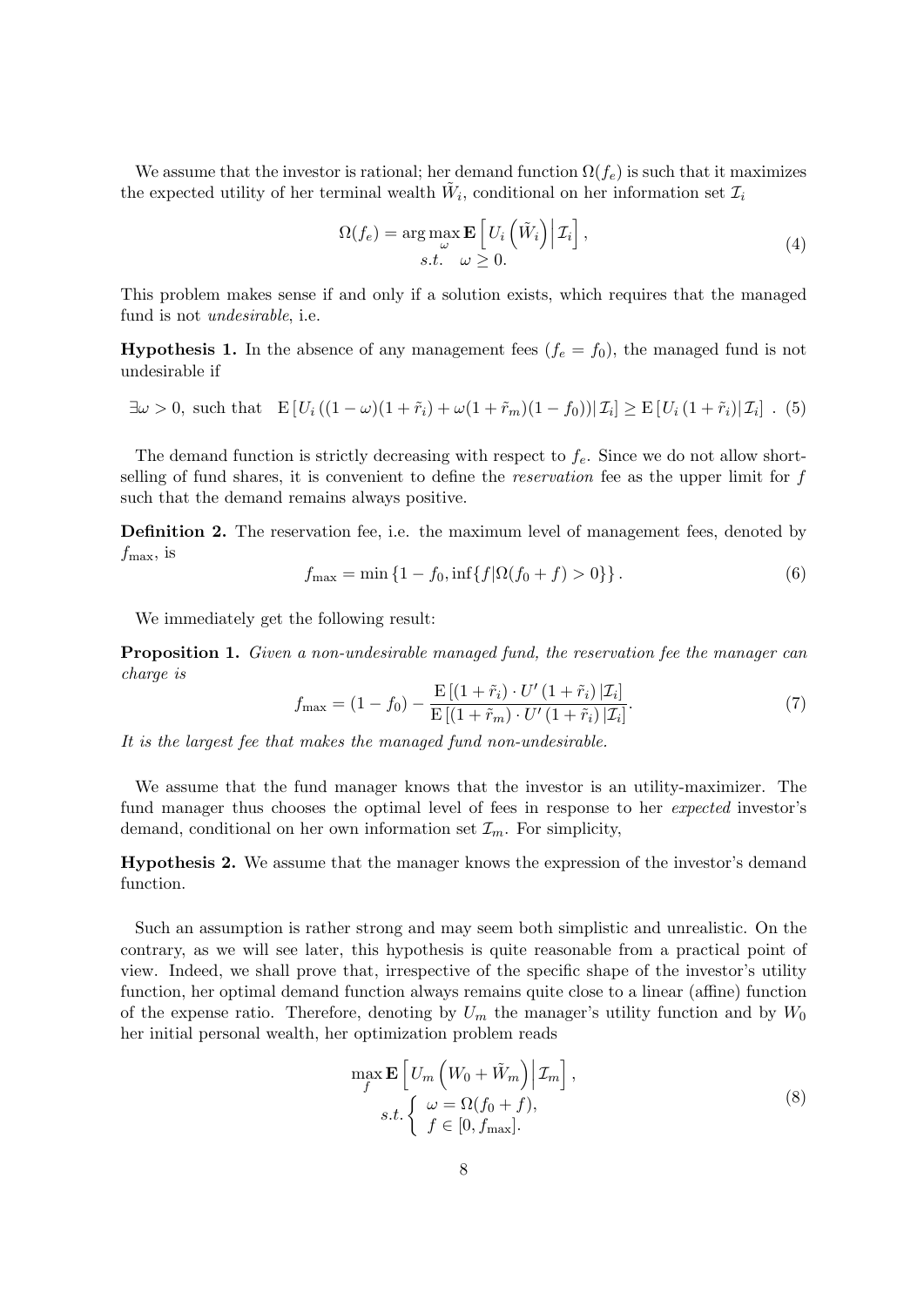In our setting, the manager can only choose the percentage of the management fees  $f$ . She plays no role in the determination of  $f_0$ , which is exogenously set. The determination of the optimal value of  $f_0$  is a subtle problem and is beyond the scope of this article. A priori,  $f_0$ should be kept as small as possible in order to reduce the total fees and therefore attract the largest number of investors. But, among others,  $f_0$  includes the advertisement costs which may increase the demand for the fund as argued by Sirri and Tufano (1998). We make the assumption that the optimal levels for  $f_0$  and f can be determined independently and that  $f_0$ has already been fixed by the various running costs and the commercial strategy of the fund. We can then state the following important result, whose proof is given in appendix A:

**Proposition 2.** Let  $f^*$  be the solution to the manager's optimization problem  $(8)$ . If a solution  $f^*$  exists, it solves the optimization problem

$$
\max_{f} f \cdot \Omega(f_0 + f) s.t. \quad f \in [0, f_{\text{max}}]
$$
 (9)

The optimal management fee  $f^*$  depend neither on the manager's preferences  $U_m$ , nor on the manager's perceptions about the distribution of asset returns  $(\tilde{r}_i, \tilde{r}_m | \mathcal{I}_m)$ .

A priori, since the investors have no bargaining power, the management fees should appear as a commitment from the manager, and therefore should depend on her own preferences. The fact that the optimal management fee does not depend on the manager's preferences is a result of the following assumptions: (ı) Investors have no market power, they are price-takers and can only passively react to the fund manager's fee-setting strategy. (ıı) The fund manager has a full knowledge of investor's preferences and therefore of her demand function.

It is worth noticing that this result is independent of (ı) the distribution of both manager's and investor's portfolio, (ıı) the form of the investor's utility function, as long as it is increasing and concave, (ııı) the investor's rationality, as long as investors exhibit a decreasing demand function. In detail, as Capon, Fitzsimons, and Prince (1996) suggested, investors don't have to be utility-maximizers. They can exhibit some deviations from pure rationality in their decision process, leading to possibly nonlinear demand functions.

Proposition 2 suggests that all relevant information for the analysis of mutual fund fees is contained in the investor's information set on the fund and on the benchmark portfolio, which is a subset of all the public information available in the market, due to the existence of search-cost, investor's limited information processing and gathering ability<sup>14</sup> and ignorance of easily accessible public information. Proposition 2 is all the more interesting because it makes the fund manager's private information irrelevant to the determination of what should be the right fee level.

This proposition put emphasis on the role of investor's limited ability and knowledge in explaining fund's market power and potential mispricing of the fund services. First, investors may receive biased information about the fund's historical performance. While financial information disclosed by mutual funds have to comply with SEC rules, there is still room for funds to make their performance appear better within these legal constraints. The Standards

<sup>&</sup>lt;sup>14</sup>This is referred to as bounded rationality, see Simon  $(1982)$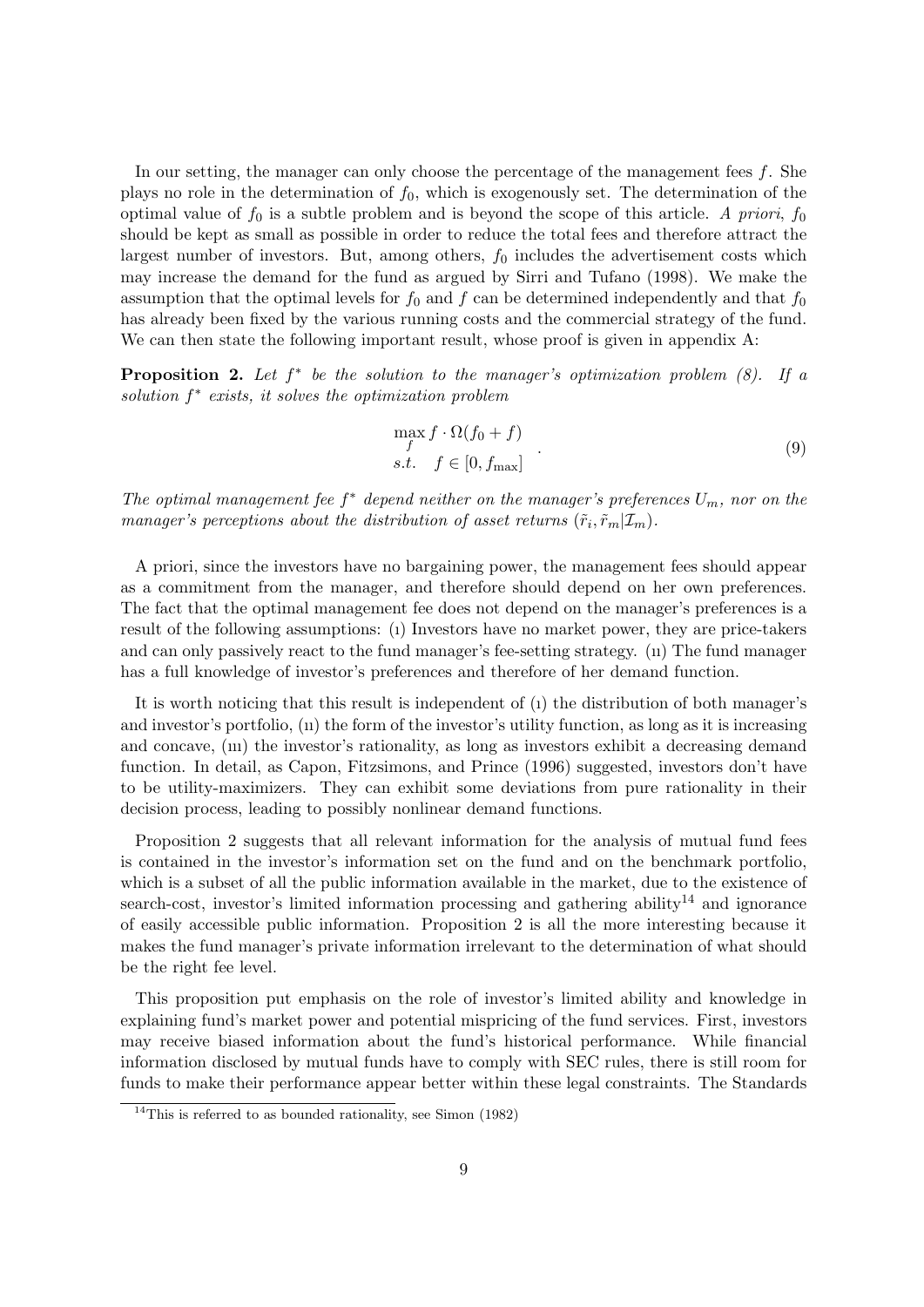of Practice Handbook of CFA Institute (2005) provide many examples of how funds may potentially beautify their performance. Second, unsophisticated investors may simply follow recommendations from their friends or from the funds themselves, instead of performing their own analysis. Third, it is difficult for most investors to assess correctly the fund's future performance based on publicly available information because of the lack of persistence in  $returns<sup>15</sup>$ .

# 3 Characterization of the equilibrium, of the investor demand function and of the optimal management fee

Let us now search for the possible existence of an equilibrium, defined as follows.

**Definition 3.** An equilibrium solution  $(\omega^*, f^*) \in \mathbb{R}_+ \times [0, f_{\text{max}}]$  is a solution to the optimization problems (8) and (4) with  $\omega^* = \Omega(f_0 + f^*)$ .

We first focus on the case where the investor chooses the risk-free rate as her benchmark. Then, we investigate the consequences of her choice of a risk-portfolio as the benchmark.

#### 3.1 Case where the benchmark portfolio is the risk-free asset

We first consider the case where the benchmark portfolio is the risk-free asset whose return is denoted  $r_f$ . We assume that, conditional on the investor's information set, the returns of the managed fund are distributed according to

$$
\tilde{r}_m | \mathcal{I}_i \sim \mathcal{N} \left( \bar{r}_m, \sigma_m^2 \right), \tag{10}
$$

with  $\bar{r}_m > r_f$ . In order to get a closed form expression, we restrict our attention to the case where the investor is equipped with a CARA utility function. Denoting by a the coefficient of absolute risk aversion of the investor, hypothesis 1 is satisfied if and only if  $(1-f_0)(1+\bar{r}_m)$  $(1 + r_f)$ . This simply means that, in the absence of management fees, for the manager's fund to be non-undesirable, the expected return of the managed fund, net of operating costs, must be larger than the risk free rate. The demand function which solves the optimization problem (4) then reads

$$
\Omega(f_e) = \frac{(1 + \bar{r}_m)(1 - f_e) - (1 + r_f)}{a \cdot \sigma_m^2 (1 - f_e)^2} \,. \tag{11}
$$

This allows us to state the following

**Proposition 3.** An equilibrium solution exists if and only if hypothesis 1 holds. It is characterized by the demand

$$
\omega^* = \frac{(1 - f_0)^2 \cdot (1 + \bar{r}_m)^2 - (1 + r_f)^2}{4a \cdot \sigma_m^2 (1 - f_0)^2 \cdot (1 + r_f)},\tag{12}
$$

 $15$ See Berk and Green (2004). Gruber (1996), Carhart (1997). Generally there is no persistence of fund's performance over the long term. However, there is some evidence of persistence over shorter quarterly horizons.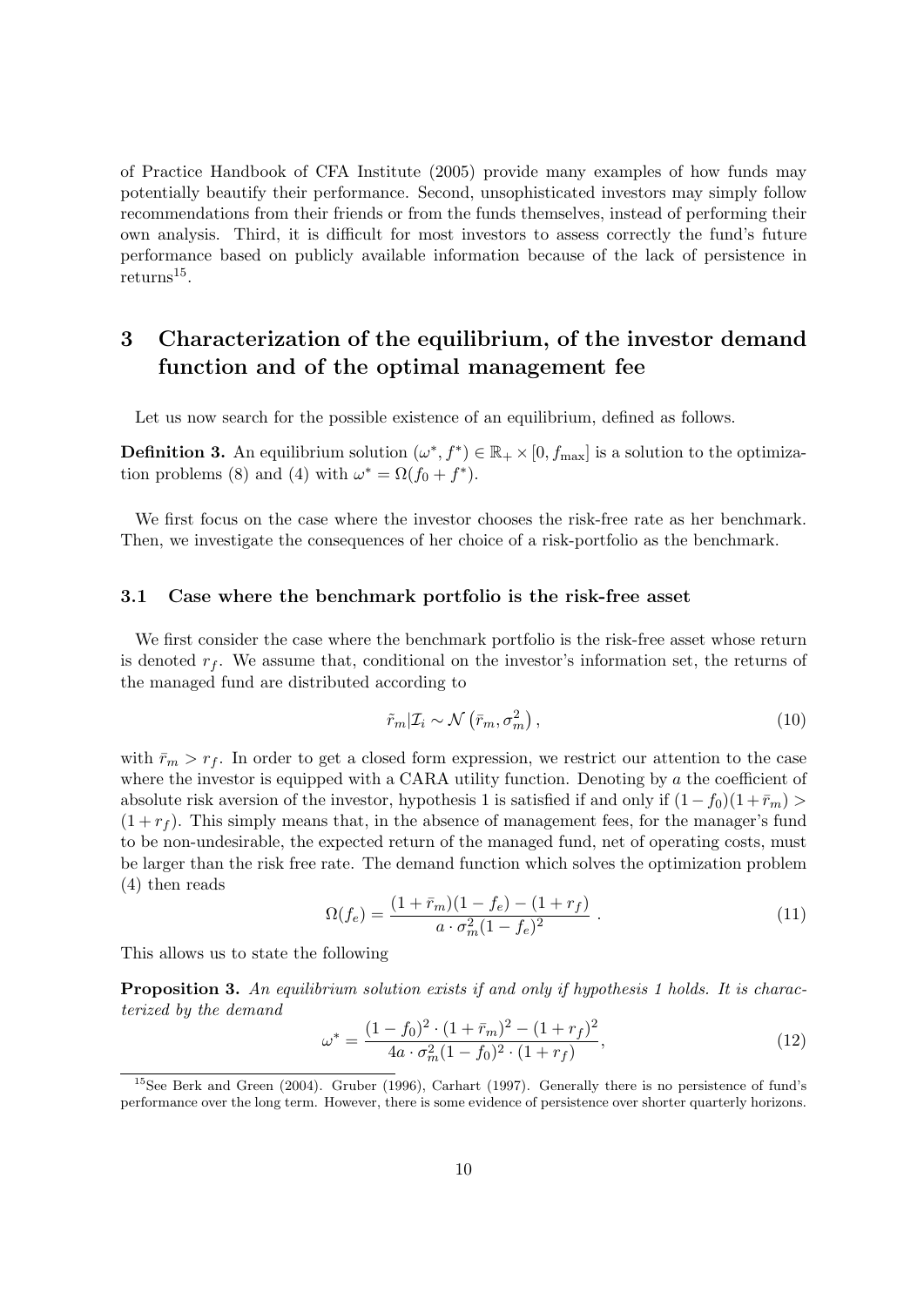and by the optimal management fee charged by the fund manager

$$
f^* = (1 - f_0) \cdot \frac{(1 + \bar{r}_m) \cdot (1 - f_0) - (1 + r_f)}{(1 + \bar{r}_m) \cdot (1 - f_0) + (1 + r_f)},
$$
\n(13)

provided that  $f^* \in$ h  $0, \frac{\bar{r}_m-r_f}{1+\bar{r}_h}$  $\frac{r_m-r_f}{1+\bar{r}_m}-f_0$ i .

Hypothesis 1 ensures that the interval  $\left[0, \frac{\bar{r}_m-r_f}{1+\bar{r}}\right]$  $\frac{\overline{m-r_f}}{1+\overline{r}_m}-f_0$ i is non-empty, and therefore that an equilibrium solution exists. The proof of Proposition 3 is given in appendix B.

Expression (13) can be approximated by

$$
f^* \approx \frac{1}{2} \left( \frac{\bar{r}_m - r_f}{1 + \bar{r}_m} - f_0 \right) \equiv \frac{f_{max} - f_0}{2} , \qquad (14)
$$

where  $f_{max}$ , as given by definition 2, is the absolute maximum level of fees the manager can charge, as seen from expression (2). Formula (14) shows that the optimal management fee is close to one-half of this maximum value. We will show below that this result is quite general.

Further insight into this result can be obtained by remarking that, since  $\bar{r}_m$  is usually much smaller than 1, the optimal management fee is approximately equal to one-half the excess return of the managed fund over the risk free rate minus all other fees. Thus, in equilibrium, the benefits of the fund management resulting in a non-zero excess return over the risk-free rate and the other costs should be equally shared between the investor and the manager. An alternative interpretation is that, given the fee, the investor expects a rate of return on the managed fund equal to

$$
\bar{r}_m \approx r_f + 2 \cdot f + f_0,\tag{15}
$$

so that her expected gain, net of fees, is

$$
\bar{r}_m - f_e = r_f + f,\tag{16}
$$

i.e, the risk free rate plus the management fees. Thus, higher management fees must be justified by higher expected returns, both before and after fees.

#### 3.2 Case of a benchmark portfolio made of risky assets

We now assume that, conditional on the investor's information set, the joint distribution of returns of the benchmark portfolio and of the mutual fund is given by

$$
\begin{pmatrix} \tilde{r}_i \\ \tilde{r}_m \end{pmatrix} \sim \mathcal{N} \left( \begin{pmatrix} \bar{r}_i \\ \bar{r}_m \end{pmatrix}, \begin{pmatrix} \sigma_i^2 & \rho \sigma_i \sigma_m \\ \rho \sigma_i \sigma_m & \sigma_m^2 \end{pmatrix} \right). \tag{17}
$$

We still restrict our attention to the case where the investor is equipped with a CARA utility function<sup>16</sup>. We find that Hypothesis 1 is satisfied if and only if  $(1 - f_0) \cdot (1 + \bar{r}_m - a \rho \sigma_i \sigma_m)$ 

 $16$ We have also solved this problem for CRRA utility functions. The setting of the optimization problem is given in Appendix D. In this case, the solution does not have a closed analytical form and requires numerical computations. The numerical results confirm the remarkably strong robustness of our analytical result derived for CARA utility functions. Calculations and Figures for CRRA utility functions are available from the authors upon request.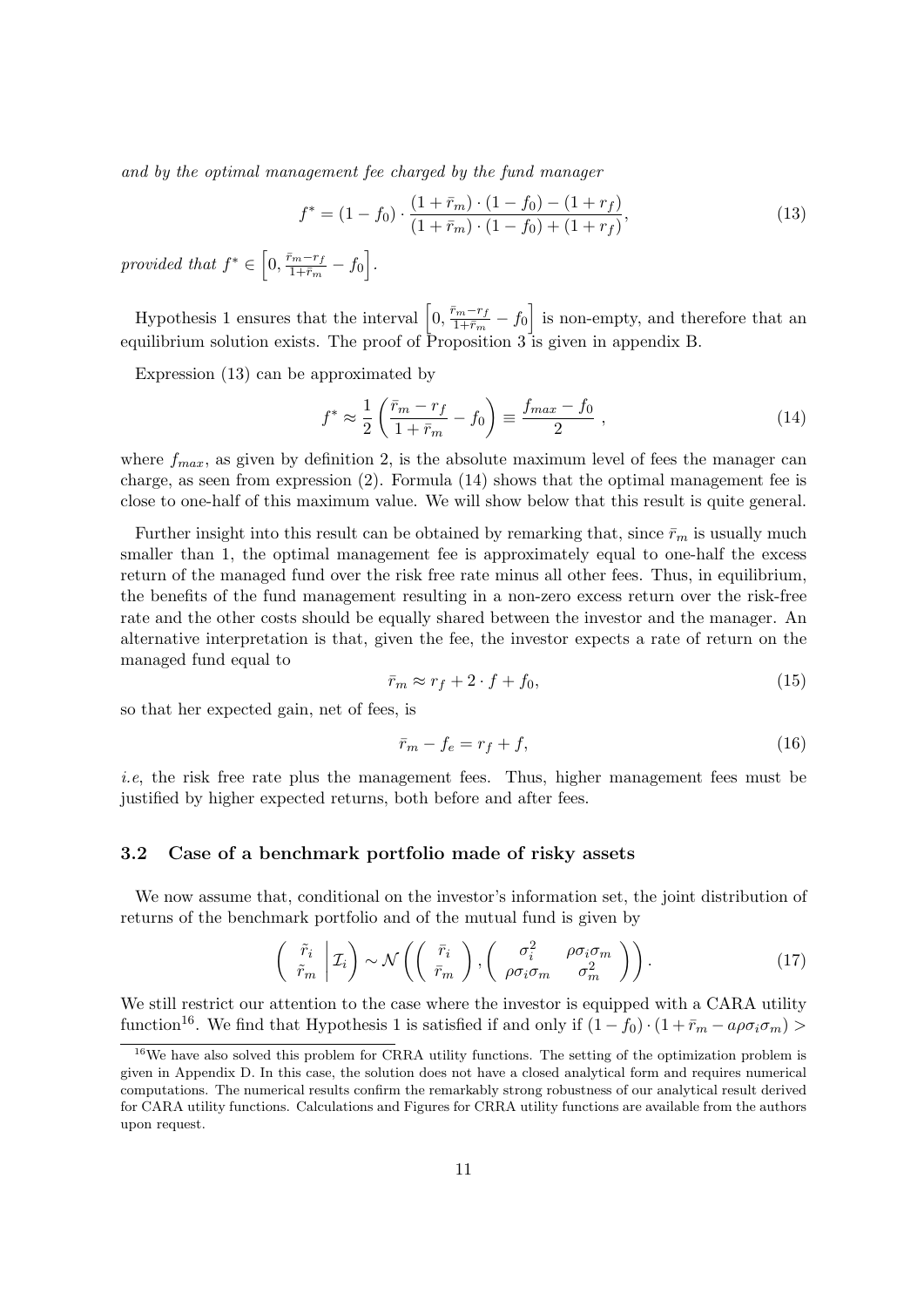$1+r_f - a\sigma_i^2$ . This inequality means that, in the absence of management fees, the risk-adjusted expected return on the managed fund, net of operating costs, must be larger than the riskadjusted expected return on the benchmark portfolio. We then get

Proposition 4. An equilibrium solution exists if and only if hypothesis 1 holds. It is then characterized by the demand function

$$
\Omega(f_e) = \frac{1}{a} \cdot \frac{(1 + \bar{r}_m - a\rho\sigma_i\sigma_m) \cdot (1 - f_e) - (1 + \bar{r}_i - a\sigma_i^2)}{\sigma_m^2 (1 - f_e)^2 - 2\rho\sigma_i\sigma_m (1 - f_e) + \sigma_i^2}
$$
(18)

and by the optimal management fee charged by the fund manager

$$
f^* = \frac{R_m \left[\sigma_i^2 - 2(1 - f_0)\rho\sigma_i\sigma_m + (1 - f_0)^2\sigma_m^2\right]}{R_m(1 - f_0)\sigma_m^2 - 2R_m\rho\sigma_i\sigma_m + R_i\sigma_m^2}
$$
  
- 
$$
\frac{\sqrt{\left[\sigma_i^2 - 2(1 - f_0)\rho\sigma_i\sigma_m + (1 - f_0)^2\sigma_m^2\right] \cdot \left[R_m^2\sigma_i^2 - 2R_mR_i\rho\sigma_i\sigma_m + R_i^2\sigma_m^2\right]}}{R_m(1 - f_0)\sigma_m^2 - 2R_m\rho\sigma_i\sigma_m + R_i\sigma_m^2}
$$
 (19)

where

 $R_m = 1 + \bar{r}_m - a\rho\sigma_m\sigma_i$  and  $R_i = 1 + \bar{r}_i - a\sigma_i^2$  $(20)$ provided that  $f^* \in \left[0, \frac{R_m - R_i}{R}\right]$  $\frac{m - R_i}{R_m} - f_0$ .

As stated previously, hypothesis 1 ensures that the interval  $\left[0, \frac{R_m - R_i}{R}\right]$  $\frac{m-R_i}{R_m}-f_0$ i is non-empty, and therefore that an equilibrium solution exists. The proof of Proposition 4 is given in appendix C.

To provide more insight, we expand the cumbersome expression (19) to the first order with respect to  $\hat{r}_i = R_i - 1$ ,  $\hat{r}_m = R_m - 1$  and  $f_0$ . The optimal management fee can then be simplified into

$$
f^* \approx \frac{\hat{r}_m - \hat{r}_i}{2} - \frac{f_0}{2} \approx \frac{f_{\text{max}} - f_0}{2}.
$$
 (21)

This equation has the same structure as (14), except that  $r_f$  is now replaced by  $\hat{r}_i$ . There is also an adjustment for risk, as  $r_m$  and  $r_f$  are replaced by  $\hat{r}_m$  and  $\hat{r}_i$  respectively. Again, the optimal management fee is approximately half of the maximum level of fees the manager can charge to the investor.

As proved in Appendix E, this rule is to a large extent independent of (ı) the joint distribution of returns on the benchmark portfolio and the managed portfolio and (ıı) the form of the investor's utility function, as long as it is increasing and concave. In fact, it holds as long as the investor's demand function is almost linear, which turns out to be a very good approximation for most practical situations.

Relation (21) links fees to the fund's performance conditional on the investor's information. It provides the amount of fees the investor is willing to pay for the fund's investment management service, in equilibrium. This fee is fully characterized by the investor's choice of the benchmark and her anticipation of the future performance of both the fund and the benchmark. More transparently, we have

$$
f^* + f_e \approx (\bar{r}_m - \bar{r}_i) - a(\beta_m - 1)\sigma_i^2 \tag{22}
$$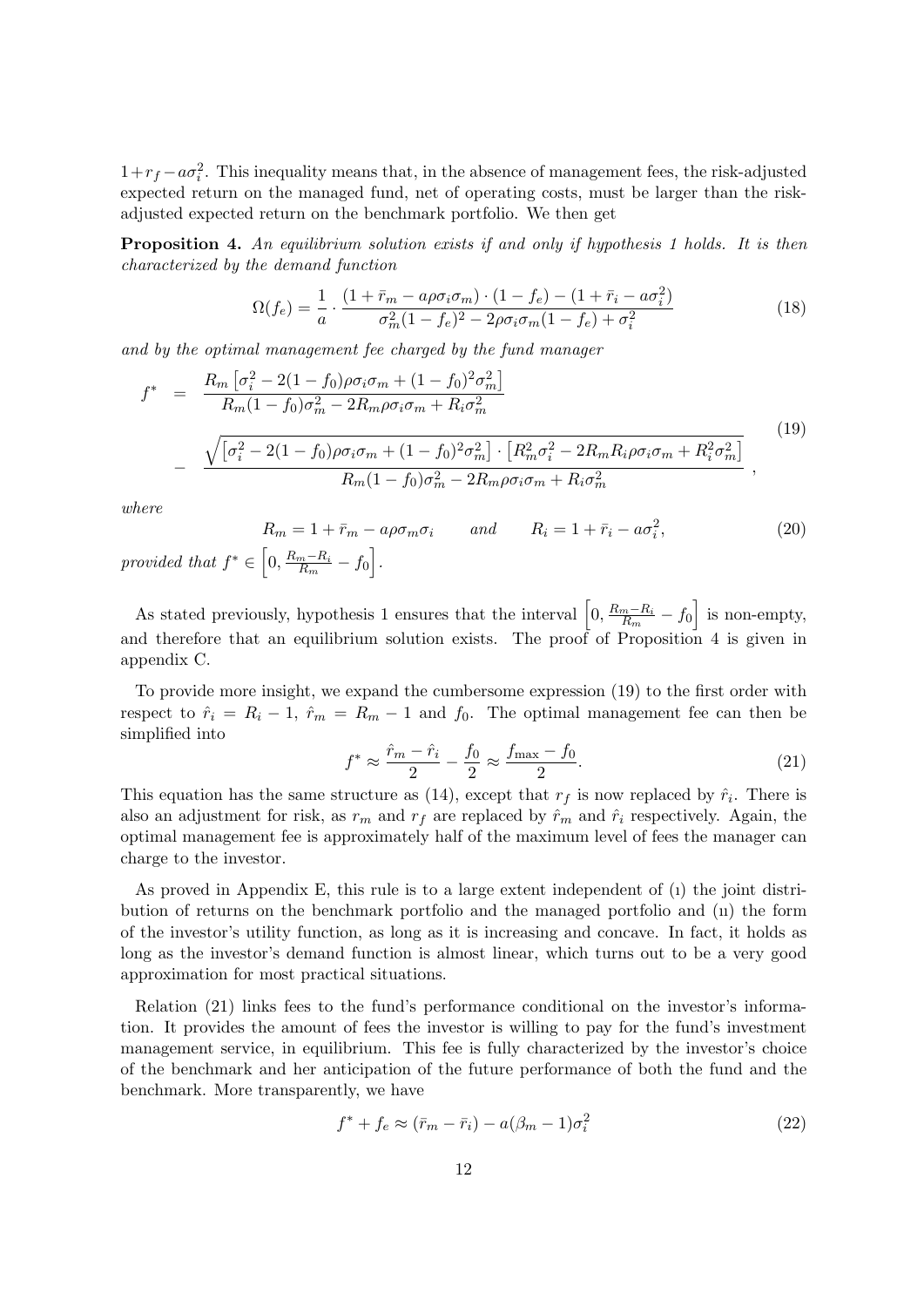This general relation will be the cornerstone of our empirical analysis presented below.

Figure 1 plots the demand function (18) versus the total fee  $f_e$  for different values of the coefficient of absolute risk aversion a. The reservation fee  $f_{\text{max}}$  is the value corresponding to the intersection of the curves with the horizontal axis. As previously announced, the various demand functions are very close to straight lines. In addition, irrespective of the value of the coefficient of absolute risk aversion  $a$ , all the curves intersect at the point

$$
f_p = \frac{\bar{r}_m - \bar{r}_i}{1 + \bar{r}_m} , \quad \Omega(f_p) := \Omega_p = \frac{\sigma_i^2 - \frac{1 + \bar{r}_i}{1 + \bar{r}_m} \rho \sigma_i \sigma_m}{\sigma_m^2 \left(\frac{1 + \bar{r}_i}{1 + \bar{r}_m}\right)^2 - 2\rho \sigma_i \sigma_m \cdot \frac{1 + \bar{r}_i}{1 + \bar{r}_m} + \sigma_i^2} . \tag{23}
$$

The approximate linear dependence of the demand function observed in Figure 1 can be rationalized analytically by a first order expansion of (18) around this fixed point, yielding

$$
\Omega(f_e) \approx \Omega_p + \left[ \frac{\rho \sigma_i \sigma_m + \left( \frac{1 + \bar{r}_i}{1 + \bar{r}_m} \cdot \sigma_m^2 - \rho \sigma_i \sigma_m \right) \Omega_p - a^{-1} \left( 1 + \bar{r}_m \right)}{\sigma_m^2 \left( \frac{1 + \bar{r}_i}{1 + \bar{r}_m} \right)^2 - 2\rho \sigma_i \sigma_m \cdot \frac{1 + \bar{r}_i}{1 + \bar{r}_m} + \sigma_i^2} \right] \cdot (f_e - f_p) \,. \tag{24}
$$

The two leftmost terms in the numerator of the fraction are generally much smaller than the rightmost one. Thus, the slope of the demand function is almost inversely proportional to the investor's absolute risk aversion. This linearized expression (24) of the demand function shows that the absolute value of the slope, i.e. the elasticity of the demand, decreases when the coefficient of absolute risk aversion increases. Investors tend to be less sensitive to a change in fees when they are more risk averse.

Two distinct scenarios are presented in Figure 1. In the upper panel, the investor considers the fund to have diversification benefits in the context of her own portfolio strategy. This is the case when  $\Omega_p > 0$ . The fund's beta, defined as

$$
\beta = \frac{\text{Cov}(\tilde{r}_m, \tilde{r}_i)}{\text{Var}(\tilde{r}_i)}\,,\tag{25}
$$

is close to one<sup>17</sup>. In the lower panel of Figure 1, the fund is a leveraged fund. In this case, we have  $\Omega_p < 0$  and the fund's beta is strictly larger than one.

In the first case, the equilibrium solutions  $(f^*, \omega^*)$ , given by the stars  $(*)$  on the different curves, show that the manager actually exploits the diversification value perceived by the investor by charging higher fees when the investor coefficient of absolute risk aversion is larger. This rationalizes the interpretation of Gil-Bazo and Ruiz-Verdu (2007) according to which fees tend to increase when the elasticity of the demand decreases. In the case of a leveraged fund, a reversed relationship is revealed: If funds are risky enough, they attract risk-averse investors by charging smaller fees.

Figure 2 depicts the changes of the optimal management fee (upper panel) and of the corresponding investor's demand (lower panel) as a function of the investor's anticipated correlation between the mutual fund and the benchmark portfolio, for different degrees of the

<sup>&</sup>lt;sup>17</sup>Actually we have  $\beta = \rho \frac{\sigma_m}{\sigma_i} < \frac{1+\bar{r}_m}{1+\bar{r}_i}$ ,  $\bar{r}_m$  is larger than  $\bar{r}_i$  and the right term is usually slightly bigger than 1.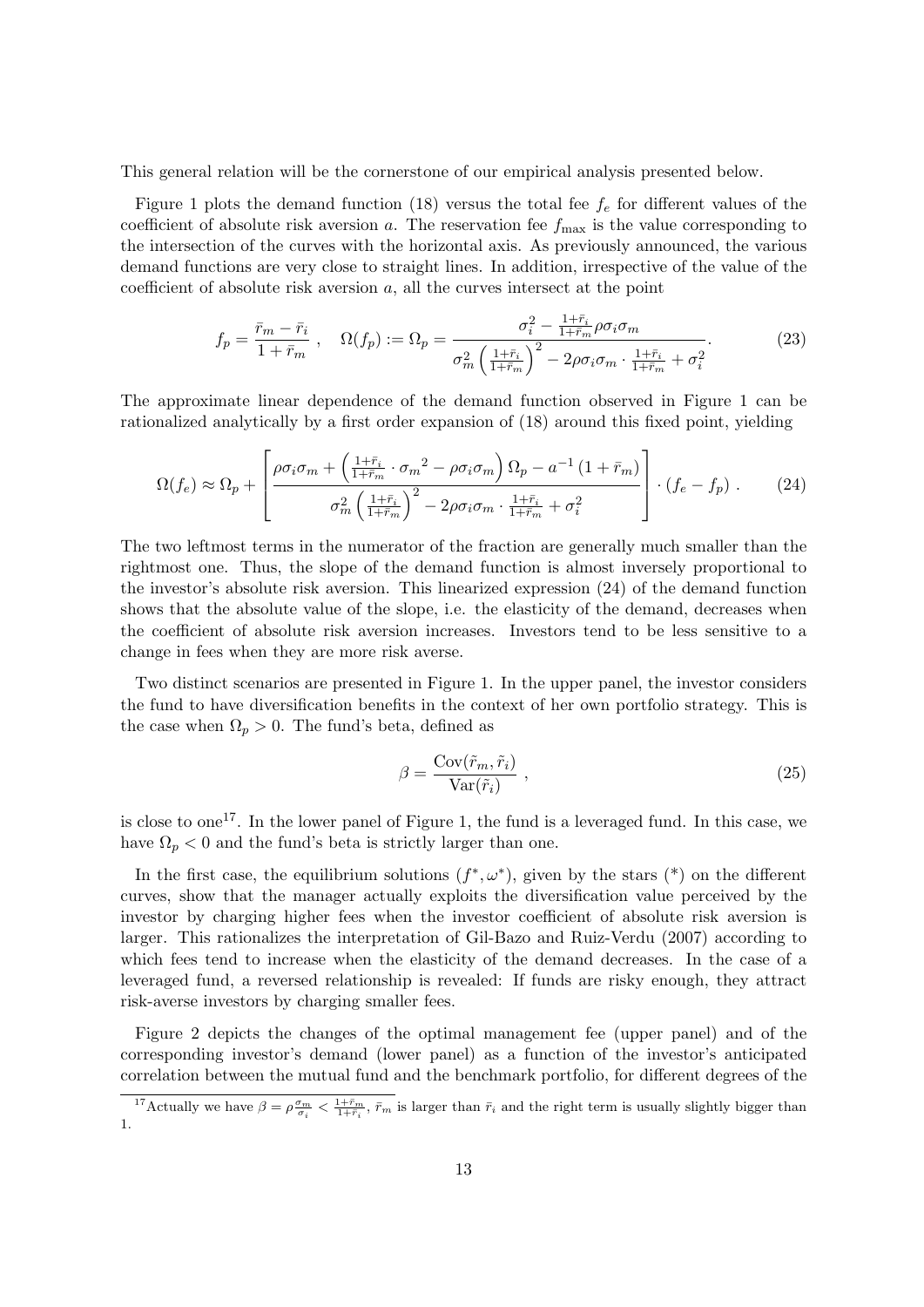investor's absolute risk aversion a. The upper panel predicts that the equilibrium fee decreases when the correlation between the two portfolios increases. This reflects the fact that investors put more value on those funds which provide a greater diversification potential with respect to their benchmark portfolio. In addition, this figure confirms that more risk averse investors accept higher fees when the fund provides diversification benefits.

The lower panel shows the dependence of the demand as a function of the correlation, for different types of investors. For the chosen parameters, we observe that the less risk averse investors put a larger fraction of their wealth in the managed portfolio when the correlation increases, while the more risk averse investors invest less in this portfolio for the same correlation. This reflects the fact that more risk averse investors are more eager to seek diversification.

Figure 3 plots the equilibrium fee (upper panel) and the investors' demand (lower panel) as a function of the investor's expected future volatility (standard deviation) of the benchmark portfolio. The correlation coefficient is set to  $\rho = 0.7$ . We recall that the expected future volatility of the mutual fund is  $\sigma_m = 0.08$ . The upper panel shows that, overall, investors accept higher fees when the expected volatility of the benchmark portfolio increases. This result is not surprising in so far as, everything else taken equal, the larger the benchmark volatility, the more attractive the managed portfolio. In addition, as previously, the more risk-averse investors are the more sensitive to an increase of the benchmark volatility and are thus more agreeable to paying higher fees. The lower panel confirms that the more risk-averse investors buy more mutual fund shares than the less risk-averse investors even if the number of shares they buy decreases, overall, when the benchmark volatility increases.

Figure 4 shows the equilibrium fee (upper panel) and the investor's demand (lower panel) as a function of the investor's expected return on the mutual fund. According to expression (21), the equilibrium fee increases with the expected return on the mutual fund. The upper panel shows that the change is almost insignificant with respect to the different levels of risk aversion. In contrast, the lower panel shows that the level of risk aversion affects the demand significantly. More risk-averse investors are more sensitive.

In the upper panel of figures 2, 3 and 4, all curves intersect at one single point. At this point, the optimal management fee is the same for investors with different value of the risk aversion coefficient a. In fact, the management fee in equation (19) depends on the coefficient of risk aversion a only through the ratio

$$
\frac{R_i}{R_m} = \frac{1 + \bar{r}_i - a\sigma_i^2}{1 + \bar{r}_m - a\rho\sigma_m\sigma_i} \tag{26}
$$

Therefore, if the relation

$$
\frac{1+\bar{r}_i}{\sigma_i} = \frac{1+\bar{r}_m}{\rho\sigma_m} \tag{27}
$$

holds, the optimal management  $f^*$  fee is independent from  $a$  and it is given by

$$
f^* = \frac{\rho \sigma_i^2 - 2(1 - f_0)\rho^2 \sigma_i \sigma_m + (1 - f_0)^2 \sigma_m^2 \rho}{\rho (1 - f_0)\sigma_m^2 - 2\rho^2 \sigma_i \sigma_m + \sigma_i \sigma_m} -\frac{\sigma_i \sqrt{[(1 - f_0)^2 \sigma_m^2 - 2(1 - f_0)\rho \sigma_i \sigma_m + \sigma_i^2] \cdot [1 - \rho^2]}}{\rho (1 - f_0)\sigma_m^2 - 2\rho^2 \sigma_i \sigma_m + \sigma_i \sigma_m}
$$
(28)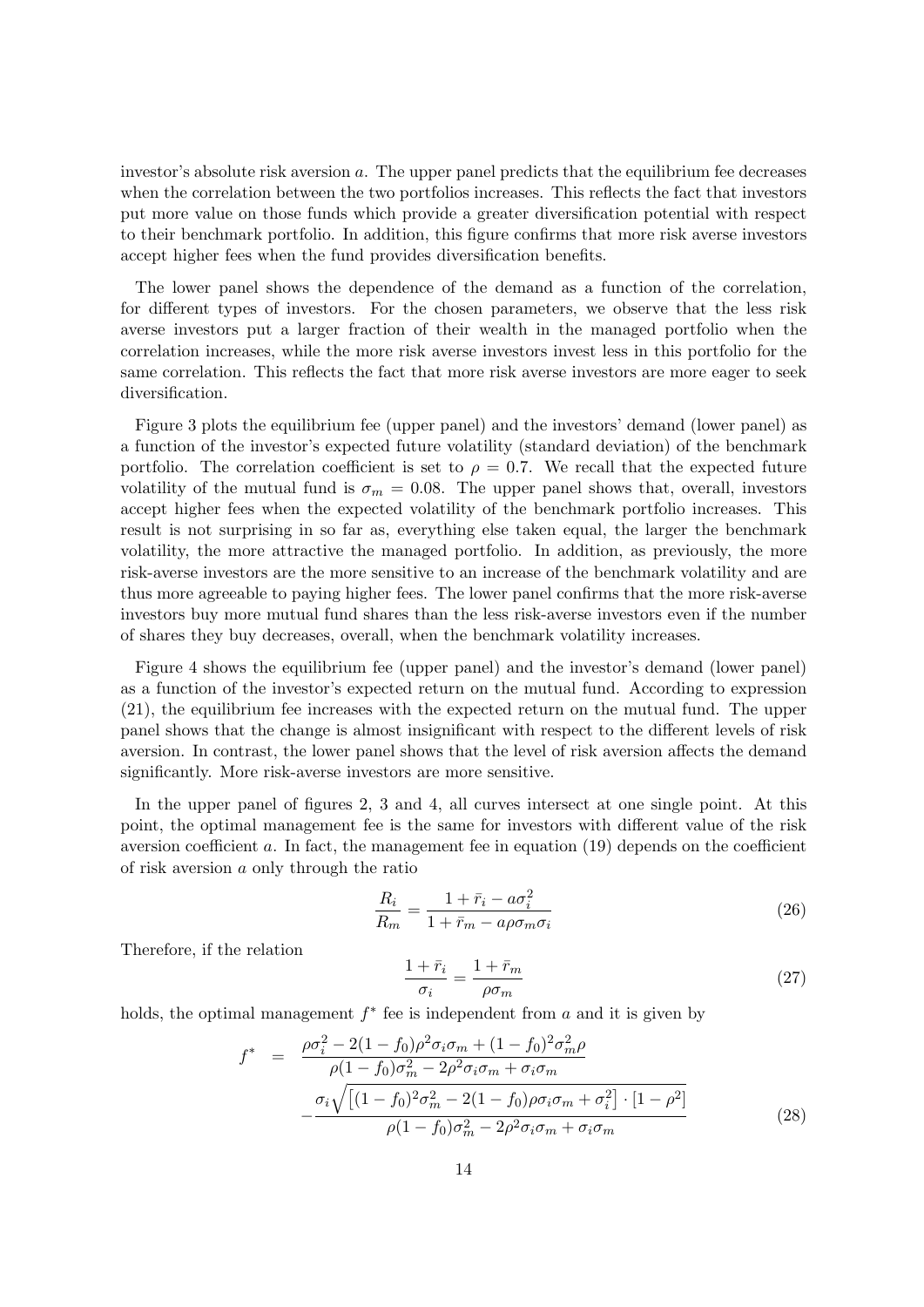This result rationalizes in a general way the two distinct scenarios that we show in figure 1. In one scenario we have

$$
\frac{1+\bar{r}_i}{\sigma_i} \ge \frac{1+\bar{r}_m}{\rho\sigma_m} \;, \tag{29}
$$

whereas the opposite inequality holds for the alternative scenario. The optimal management fee is either increasing or decreasing in the risk aversion coefficient a in these two scenarios.

## 4 Empirical Analysis

In the light of the theoretical results presented in the previous section, and particularly relation (22), we now analyze the management fees charged by fund managers between July 2003 and March 2007. For this, we use the CRSP Survivor Bias-Free US Mutual Fund Database.

#### 4.1 Description of the Empirical Model

Our model shows that, in equilibrium, fees are determined solely by the investors' anticipations on the future performance of the mutual funds. Expression (22) quantifies how this anticipation is transformed into an equilibrium fee level that investors agree to pay.

The CRSP Mutual Fund Database only gives access to the ex-post performance of the funds through their historical returns. Our strategy is to infer the ex-ante expectations of the investors on the fund performance on the basis of the amount of fees they are willing to pay, by using relation (22). In this way, we test the following questions:

- (ı) Does the performance achieved by funds justify the fees they charge, given a rational choice of the benchmark asset?
- (ıı) Do funds possess a competitive advantage in terms of fees, realized returns and diversification benefits, when compared to the benchmark asset?
- (ııı) Do investors correctly anticipate funds relative performances, given their benchmark asset?

As the industry practice suggests, a natural choice of the benchmark portfolio that investors should use is an index portfolio for the market in which the fund operates. In the following empirical test, we impose the  $S\&P500$  total return index<sup>18</sup> to be the investor's benchmark portfolio for U.S. domestic equity mutual funds. This is in line with the fact that investors can buy Exchange Traded Funds(ETFs) or low-cost index funds to achieve index performance while paying a nearly-zero cost.

<sup>18</sup>We also use the Dow Jones Industrial Average total return index for a robustness check of our empirical results.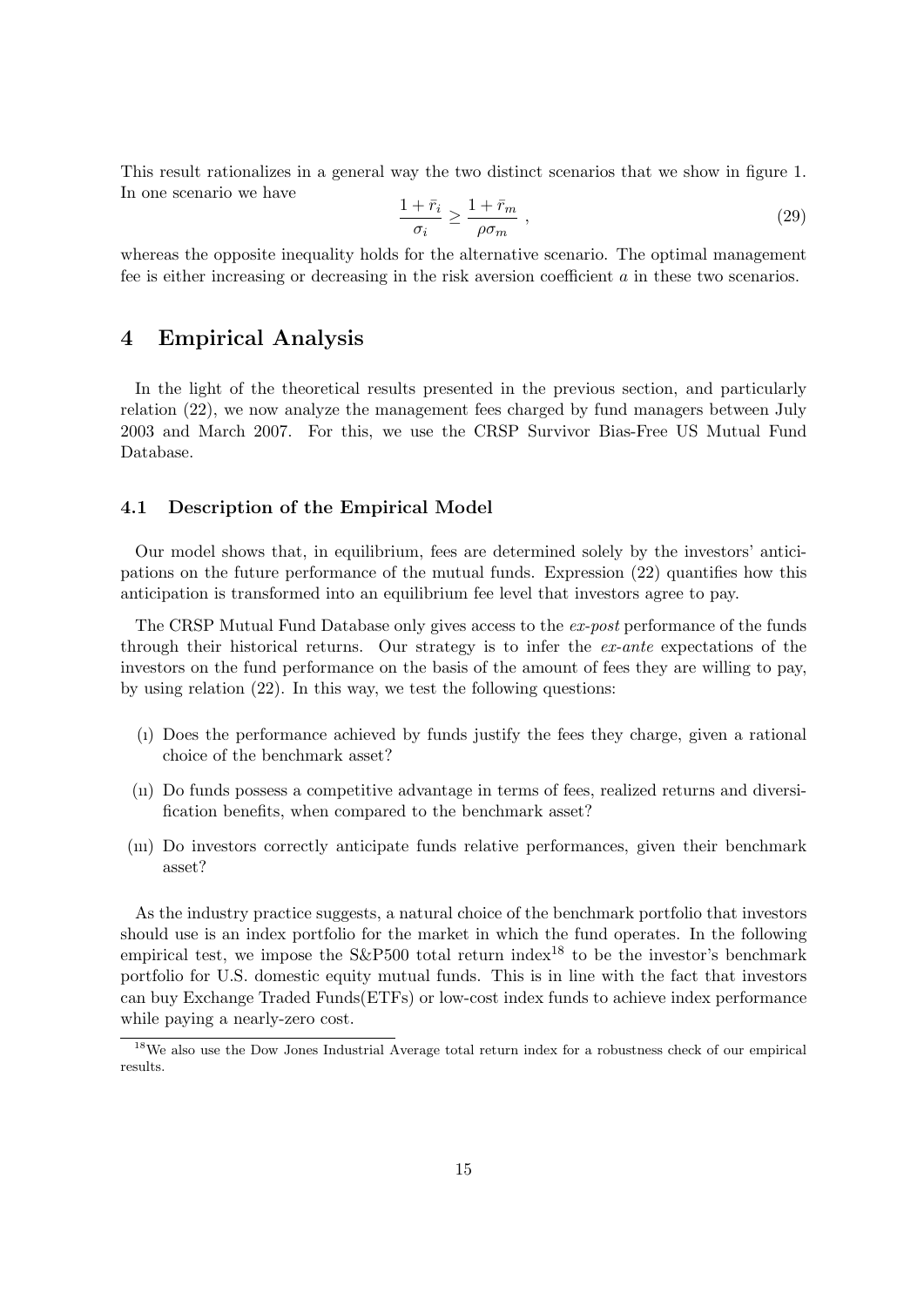For convenience, we define both the *after-fees excess return*<sup>19</sup> and the *adjusted beta* for the fund *i* over a given period, as follows:

after fees excess return<sup>*j*</sup> = 
$$
(\bar{r}^j - \bar{r}_{index}) - (\bar{f}^j + \bar{f}^j_{TSC})
$$
, (30)

adjusted beta<sup>*j*</sup> = 
$$
(\beta^{j} - 1)(\sigma_{index})^{2}
$$
, (31)

where

 $\bar{f}^j$  and  $\bar{f}^j_{TSC}$  = average management fee and average total shareholder cost,  $\bar{r}^j$  and  $\bar{\beta}^j$  = fund's realized average return and beta,  $\bar{r}_{index}$  and  $\sigma_{index}$  = realized average return and volatility of the market index.

Similarly to Khorana, Servaes, and Tufano  $(2009)$ , we define fund j's total shareholder cost (TSC) as a sum of both annual total expenses and annualized shareholder fees, given a five-year holding period<sup>20</sup> in our analysis:

$$
\bar{f}_{TSC}^{j} = \bar{f}_{e}^{j}(\text{average TER}) + \text{front-load}/5 + \text{back-end load at five years}/5. \tag{32}
$$

Then, expression (22) leads to the regression model:

after fees excess return<sup>*j*</sup> = 
$$
a \cdot
$$
 adjusted beta<sup>*j*</sup> +  $b + \varepsilon_j$ , (33)

where  $\alpha$  stands for the investor's risk aversion and  $\dot{b}$  is an intercept that should equal zero if investor's ex-ante expectation matches exactly fund's ex-post performance. The value of the bias b reflects the deviation of the ex-post performance of the funds from the investors' ex-ante expectations of the fund performance. A positive (respectively negative) value of the bias b can be interpreted as the fact that investors underestimate (respectively overestimate) the funds relative performance.

When the investors' benchmark is the risk-free asset, equation (15) predicts that investors do not demand any excess return associated with the fund's risk. Investors expect ex-ante a minimal return of  $\bar{r}_{risk-free} + f_{TSC} + f$ . Given the fund's ex-post return  $\bar{r}$ , we define the bias  $b_*$  for the fund j as follows:

$$
b_{*}^{j} = \bar{r}_{risk-free}^{j} - f_{TSC}^{j} - f_{TSC}^{j} \tag{34}
$$

If our model was the whole story of what determines the strategic interactions between homogeneous investors and mutual fund managers, and what represents the risk-return performances of mutual funds and of the benchmark asset, then the regression model (33) should provide directly a unique estimation of investors' risk aversion for the whole mutual fund universe. However, this expectation is of course naive, given the heterogeneity of mutual funds and of investors. Notwithstanding the formidable problem of making sense of the extraordinary heterogeneity in fund performance and in their fee structure, we can nevertheless identify remarkably robust and meaningful regularities. The key insight was to organize our universe

<sup>&</sup>lt;sup>19</sup>We have used  $\bar{f}_{TSC}^{j}$  instead of  $\bar{f}_{e}^{j}$  to calculate after-fees excess return, because the former includes shareholder fees that are not included in the TER. Shareholder cost include both front-loads and back-end loads. It is simple to show that these loads, if annualized, can be added directly to the annual total expense ratio.

<sup>20</sup>The annual redemption rate is equal to 20%.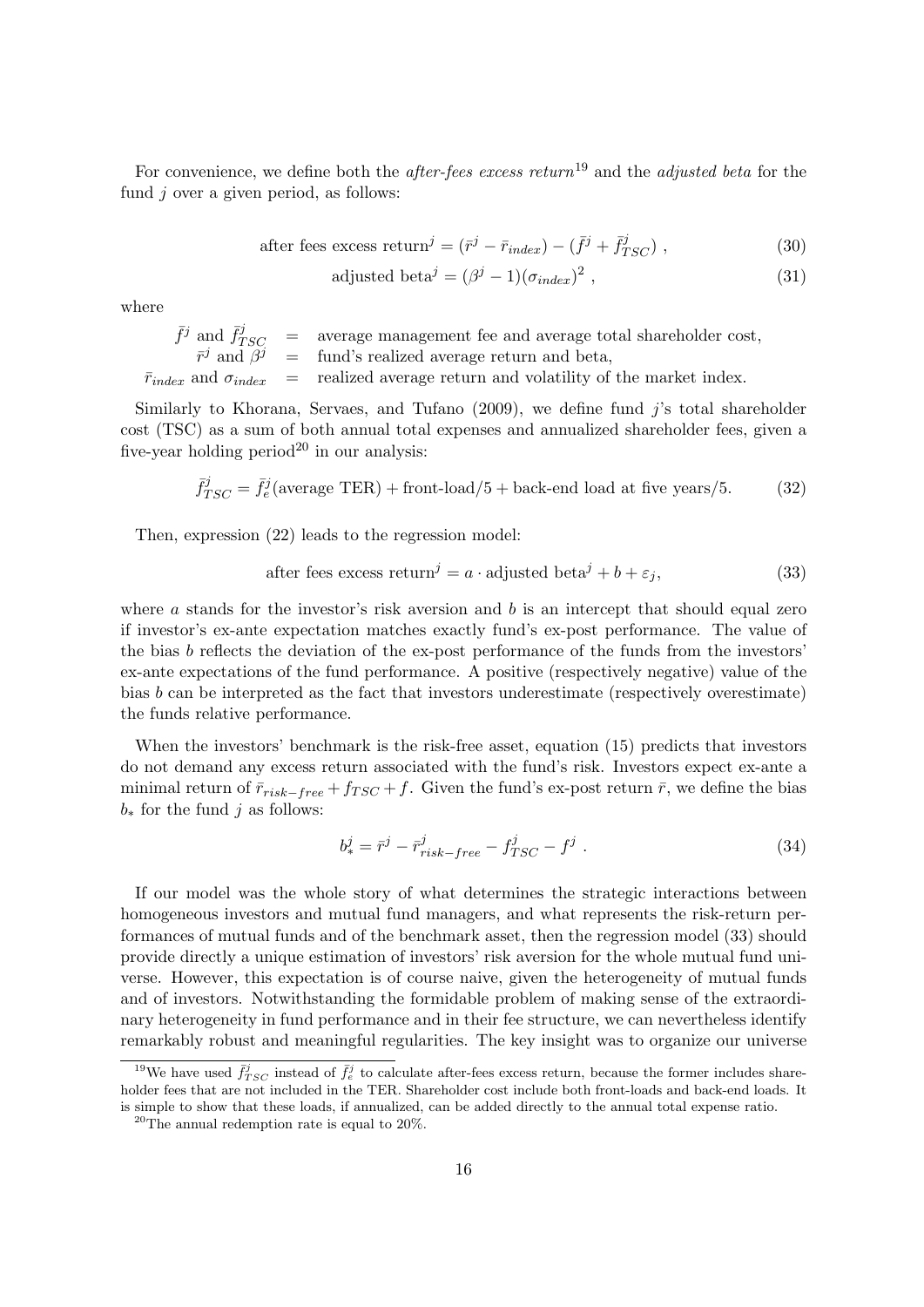of mutual funds into deciles of decreasing risk-adjusted return performance quantified by their Sharpe ratio. As we show in the following sections, remarkably good regressions with model (33) are found, which provide insightful economic interpretations. Particularly, we identify different groups of investors characterized by their specific risk aversion coefficient a. And we are able to relate these groups to distinct fund characteristics, such as their leverage level and their relative performance. Our model also allows us to identify several subclasses of "abnormal" funds, which either provide good diversification and after-fees over-performance or give lower diversification benefits and sub-performance. This classification is performed on the basis of clustering analysis and the values of the regression intercept b.

#### 4.2 Description of the Data Sample

We obtained our sample from the CRSP Survivorship-Bias-Free US Mutual Fund Database. The CRSP mutual fund database contains monthly data for more than 25,000 U.S. open-end mutual fund from January 1, 1962 to March 2007. Data on total expense ratios (TER) for US mutual funds is available from January 1962 to March 2007. However, management fees, front-loads and back-end loads have only been reported since July 2003. Therefore, our initial sample is chosen to contain all open-ended mutual funds operating during the period form July 2003 to March 2007. From this initial sample, we excluded all non-domestic equity mutual funds. In selecting funds, we resort to the Standard & Poor's category codes and the geographic codes provided by the CRSP.

Furthermore, we removed funds that have no complete information on TER, management fees, loads, monthly total returns, or total net assets throughout the entire time interval from July 2003 to March 2007. Examination of the remaining sample showed that some funds have weighted average operating expenses that are anomalously large for mutual funds. For example, some funds have a weighted average operating expense over 40%. We also deleted these funds, as being outliers.

The sample under study contains therefore 3,875 US domestic equity mutual funds with 170,500 fund-month observations. Table 1 characterizes our sample. We present descriptive statistics of funds for their weighted average total net assets (TNA), their asset-weighted average turnover ratio, their Sharpe ratio and the various fees such as the average TER, average management fees, average total shareholder cost (TSC), both front-load and backend load fees.

We include both passive and active funds in our studies, as shown in Table 1 which exhibits turnover ratios ranging from zero to  $2582\%$  per year<sup>21</sup>. We are able to do so because our model does not make any assumptions on the funds' underlying trading mechanism. This distinguishes our studies from several others studies<sup>22</sup>.

<sup>&</sup>lt;sup>21</sup>This later figure implies that the fund portfolio is totally rebalanced 26 times per year, or once every two weeks, on average.

<sup>&</sup>lt;sup>22</sup>Several studies such as Gruber (1996), Wermers (2000) and Glode (2008) focus on actively managed mutual funds.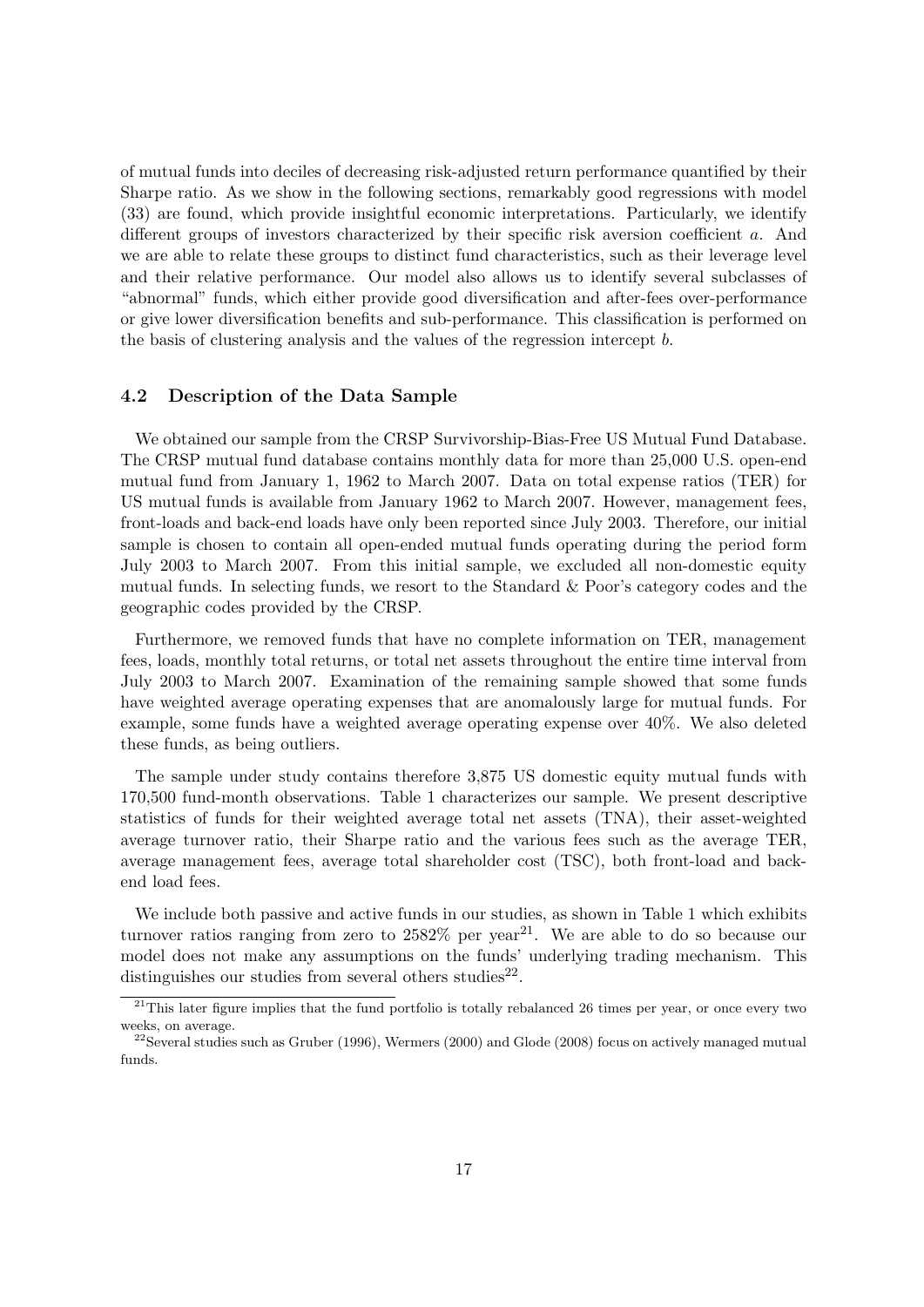## 4.3 Descriptive Statistics and Characteristics of Sharpe Ratio-Sorted Domestic Equity Funds

In Table 2, we sort our selected set of 3,875 domestic equity funds into 10 deciles according to their Sharpe ratios. We present several descriptive statistics. For each decile, we provide the mean value of the Sharpe ratio, total returns, fees, turnover, and beta.

Table 2 shows that the total expense ratio (TER), total shareholder costs (TSC) and management fees tend to increase when the Sharpe ratio decreases. Funds from the bottom decile charge on average 14 basis points more in management fee and 49 basis point more in TSC than top decile funds. These differences are economically significant. This is in line with existing empirical evidence that worse performing funds tend to charge higher management fees and total expenses. Worse-performing funds tend to also have a higher beta and a higher turnover ratio.

Another interesting observation provided by Table 2 is that funds from the last two Sharpe ratio deciles charge the highest back-end loads and very low front-loads, compared to better performing funds. This could be rationalized as a strategic behavior of mutual fund managers, exploiting deficient information gathering or inattention on the part of investors: poor-performing funds attract investor's initial investment by lowering front-load fees. This strategy makes sense, given the observation by Barber, Odean, and Zheng (2005) that investors are more sensitive to salient fees such as front loads than to operating expenses. Then, by raising back-end load fees, bad-performing funds hinder investor's redemption activity. In support of this reasoning, Alves and Mendes (2007) and Nanigian, Finke, and Waller (2008) indeed suggested that the lack of reaction of investors to bad-performing funds is caused by the existence of back-end loads.

Furthermore, Table 2 shows that both 12b-1 fee and the maximal level of 12b-1 fees tend to increase when the fund's Sharpe ratio decreases. This suggest that bad-performing funds tend to spend more on marketing and distribution than better-performing funds. This is in line with previous reports that worse-performing funds tend to charge higher fees than betterperforming funds<sup>23</sup>. Funds from the first four deciles have seized a share of around  $60\%$  of the fund market, and the funds from last two deciles still keep approximately 10% market share.

In each Sharpe-ratio based deciles, funds have various investment styles. Table 3 lists all available  $S\&P$  investment styles and codes for US domestic equity funds. Empirical studies<sup>24</sup> have shown that funds with various styles exhibit different performances. These funds may target different groups of investors, with diverse degrees of risk aversion. It may thus be fruitful to distinguish distinct fund segments within a single Sharpe-ratio based decile. A first idea would be to classify funds according to their investment styles. This approach is however unreliable because funds often change their investment style and sometimes report misleading information  $25$ . Below, we will use a cluster analysis based on the formulation of our regression

<sup>23</sup>See Elton, Gruber, and Das (1993), Gruber (1996) and Chevalier and Ellison (2002).

<sup>24</sup>See Wermers (2000),Brown and Goetzmann (1997) , Chan, Chen, and Lakonishok (2002), Brown and Harlow (2002), Barberis and Shleifer (2003), Horan (1999).

<sup>&</sup>lt;sup>25</sup>Brown and Goetzmann (1997) argued that reported investment styles are not satisfying in terms of reflecting a fund's true investment activities. Brown and Goetzmann (1997) and Donnelley (1992) have shown that some funds misclassify themselves.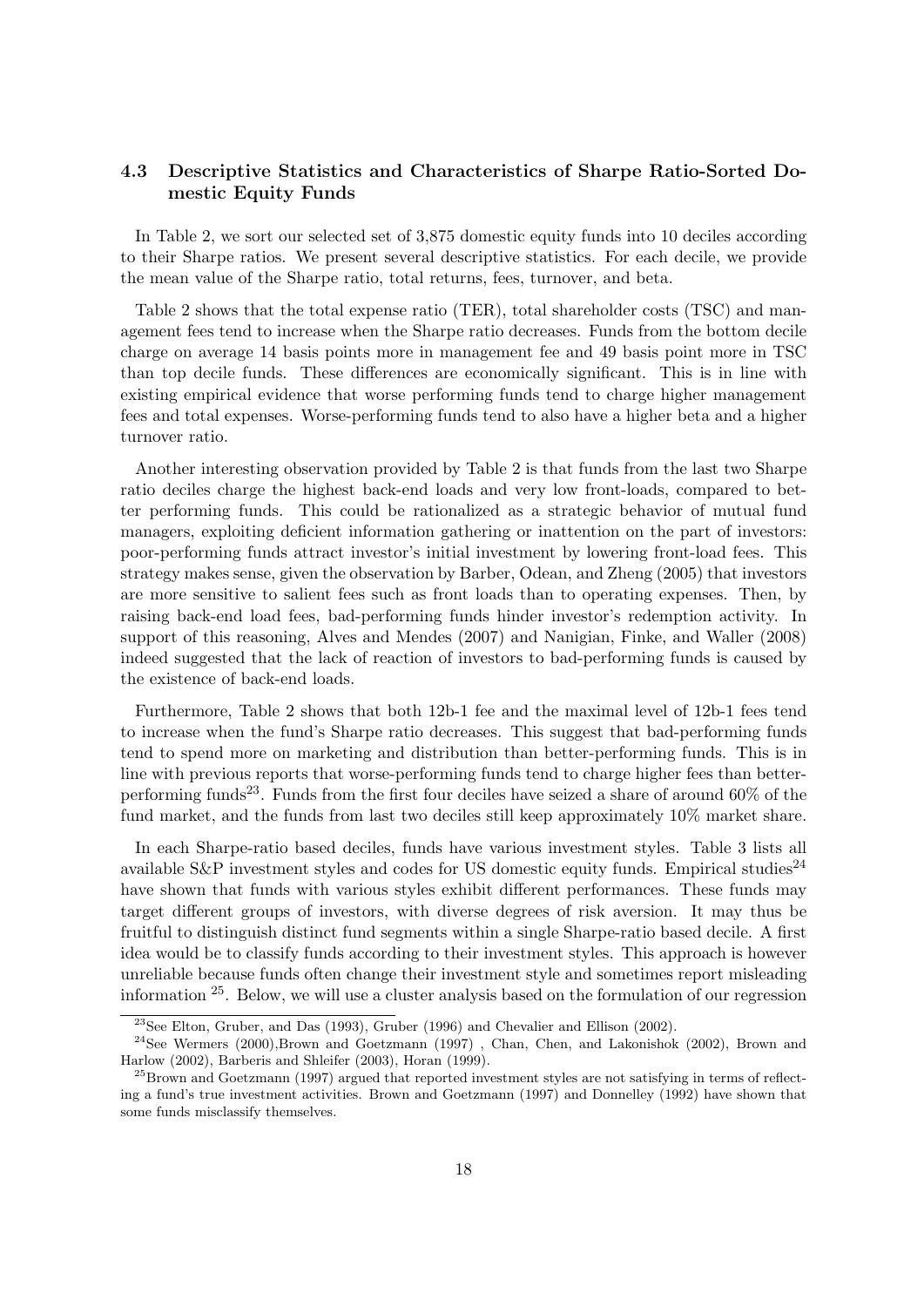model, that reveals striking regularities in the best- and worst-performing funds.

## 4.4 Empirical Tests of the Model

Figure 5 plots the after-fees excess returns for the whole sample of 3,875 US domestic equity mutual funds as a function of their adjusted beta's. The regression line obtained from relation (33) is also shown. The bias is significant and negative  $(b = -1.2\%)$  but the determination coefficient  $R^2$  is very small, so that the model has nearly no explanatory power when applied to the whole sample of mutual funds. This result is not surprising given the huge heterogeneity of fund styles and investor preferences.

Given that investors have heterogeneous risk aversions and, as a consequence, look for different risk vs. return trade-offs, it is necessary to sort funds so as to isolate homogeneous sub-samples. As suggested by Hartman and Smith (1990), funds investors can be best segmented by their risk tolerance. Each market segment characterized by a given risk-return profile corresponds to a homogeneous class of investors with a common coefficient of risk aversion. We consider the simplest and most generally used measure of risk-return profile, namely the Sharpe ratio. By sorting and grouping funds by their Sharpe-ratios, our regression model identifies new regularities about mutual funds, which can be traced back to the risk aversion of their investors.

For each sub-sample, we use the mixed Gaussian clustering method (Press, Teukolsky, Vetterling, and Flannery 2007) for a refinement of the analysis of our universe of mutual funds. Brown and Goetzmann (1997) already developed a cluster classification scheme based on fund returns, that identified seven clusters. Our cluster analysis is however completely different because it uses the fund data organized according to the regression model (33). In other words, different clusters, if any, correspond in our approach to different pairs of after fees excess return and adjusted beta. This can be interpreted to correspond to different investors risk aversion a and different abnormal excess returns b.

Figure 6 is typical of the results for the different Sharpe ratio deciles. It shows the existence of two main clusters for the second decile and three clusters for the bottom decile. In each cluster, the linear regression (33) provides an excellent fit to the data, with  $R^2$  values in the range from 0.45 to 0.84. This provides a strong support to our model, while at the same time offering a novel tool for identifying abnormal funds. We refer to the largest cluster as the "normal" set constituted of mutual funds with a well-defined risk-adjusted performance and a clear selection of investors with a specific risk-aversion level. The other smaller clusters identify anomalies, whose characteristics are described below.

Since the benchmark portfolio corresponds to the origin of these plots, distances from and positions with respect to the origin provide a natural classification of fund performance. It is convenient to label funds with a beta smaller (respectively larger) than one as "diversification funds" (respectively "leveraged funds"). The top-left side of the two panels of Figure 6 corresponds to the best funds which provide both diversification benefits and absolute benchmark-beating performances. Funds in the bottom-right side of the panels of Figure 6 are the worst funds, that are inferior to the index, even with leverage. Regardless of investors' risk aversion, funds in the top-left side provide superior relative performance and funds in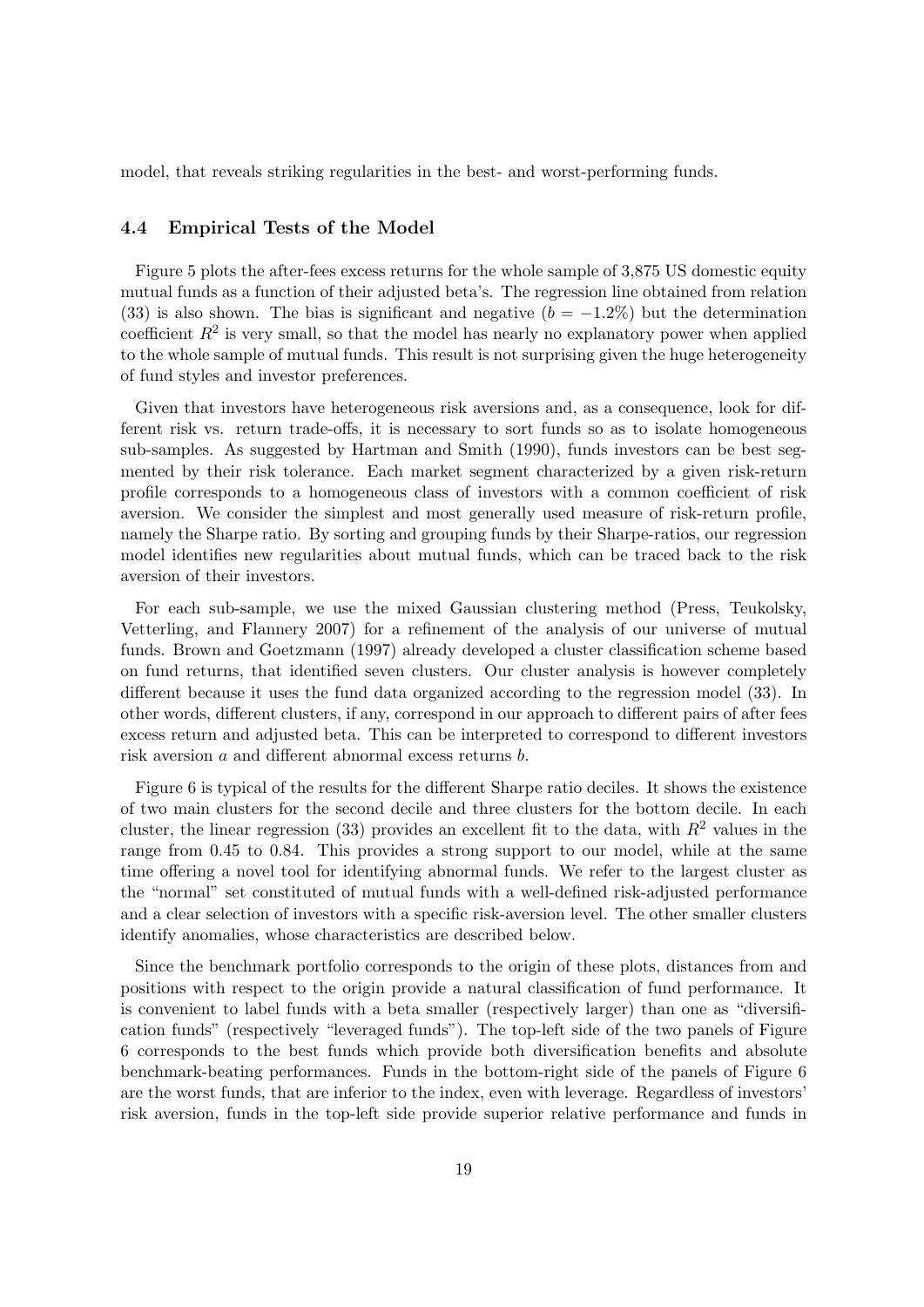the top-right side provide inferior relative performance, when compared with the benchmark portfolio. Funds in the top-right side of the panels provide index-beating performance, but at the price of higher risks (higher leverage). Funds in the bottom-left side of the panels provide diversification benefits but fails to beat the benchmark's return after fees. The comparison of fund performance between funds from the top-right side and bottom-left side and the benchmark depends on how investors value risks against returns, i.e. on the risk aversion coefficient in our model.

Consider first the upper panel of Figure 6. The two regressions on the two clusters with model (33) show that investors of the abnormal funds (upper cluster) have a higher risk aversion (slope a of the regression line) compared with investors of the normal funds. This is rational, given the fact that most of these funds are diversification funds. In the lower panel of figure 6, there is a cluster of under-performing funds, for which our model determines that the corresponding investors have quite low risk aversion, in line with the fact that most of them are leveraged funds. In addition, abnormal funds in the  $2^{nd}$  decile generate on average much higher returns than normal funds. In contrast, abnormal funds generate much lower returns than normal funds in the last decile. The segmentation of the universe of funds according to the two variables, after fees excess return and adjusted beta, thus provides an intuitive explanation of the impact of the risk aversion on the fund's performance relative to the market index. The higher the absolute value of the slope  $a$ , the more risk averse are investors. This rationalizes the segmentation found in the ten different deciles.

Table 4 complements Figure 6 by providing data on the size of each different segments, according to the different investment styles. Specifically, for each decile of the distribution of Sharpe-ratios and for each segment identified by the cluster analysis, we report the number of funds of each investment style. There are total 20 investment styles for all US domestic equity funds. According to this table, abnormal funds are mainly funds that operate in special industries such as the Equity US Real Estate Sector (URE), the Equity Utilities Sector (UTI), the Equity Energy Sector (NRG) and the Equity Information Technology Sector (UTE). In the top decile, abnormal funds consist mainly of utilities funds and real estate funds. In the last decile, information technology funds dominate in the segments of abnormal funds. We confirm, as shown in many studies<sup>26</sup>, that investment styles have a large impact on performance. For instance, we find that growth funds tend to underperform value funds. Moreover, we find that sector funds such as real estate funds and energy, utility funds have performed very well over the time period from July 2003 to March 2007. Real estate funds have benefited from a booming housing market, whereas energy and utility funds have benefited from soaring oil prices during this time. In contrast, information technology funds were consistently underperforming within this period. While these results are not new in themselves, the good correspondence with our robust cluster segmentation and our regression model provides additional support for our theory.

Table 5 presents the breakdown of the population of funds, classified according to the Sharpe ratio deciles, their leverage and excess returns, both for normal and abnormal funds. Unsurprisingly, diversification funds with positive after-fee excess return (AFER) are mostly concentrated in the top decile. At the other extreme, leveraged funds with negative after-fee excess return (AFER) are mostly concentrated in the bottom decile. The two other categories

 $^{26}$ See Chan, Chen, and Lakonishok (2002), Brown and Harlow (2002), Horan (1999).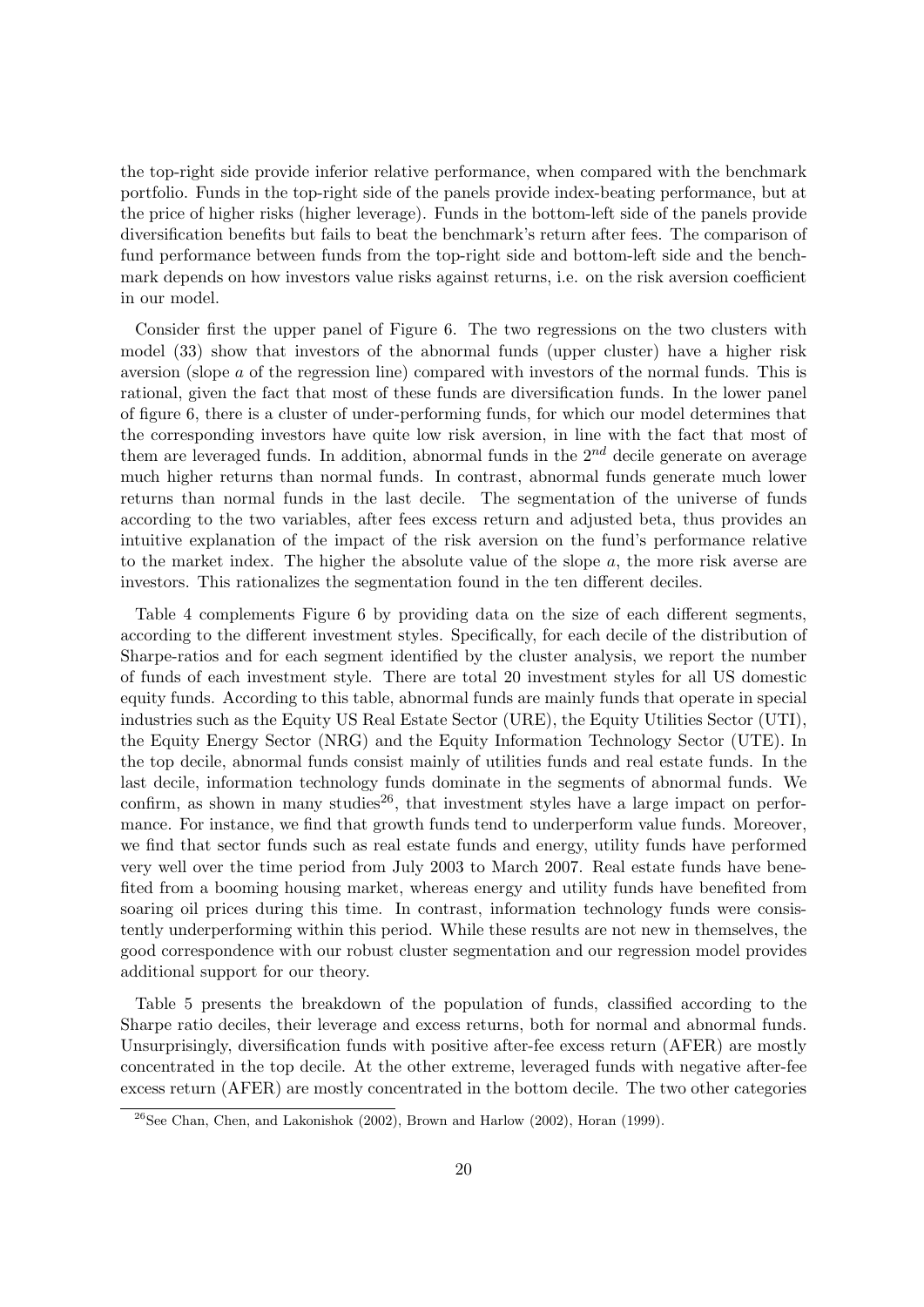are more uniformly populated. One can also observe that most normal funds are leveraged funds with a negative after-fee excess return. In the last three deciles, more than 80% of the funds belong to this category. In contrast, diversification funds dominate in the top two deciles only: The top (respectively second) decile has about 60% (respectively 50%) of diversification funds. Table 5 shows that only 51% of funds in the top decile and 12% in the next decile beat the index-tracking funds, whereas over 60% of funds from the last four deciles underperform the benchmark funds. This result is an indication of the funds underperformance over the period under consideration.

Table 6 presents the results of the OLS regression of the funds' after fee excess returns against their adjusted beta according to (33), for both normal and abnormal funds within each Sharpe ratio decile. We also provide the mean value of the Sharpe ratio, total returns, fees, turnover, beta, and investors ex-ante expected returns. We find that, compared to normal funds, abnormal funds tend to charge higher fees as shown in their TSC and TER. They also have higher turnover and higher standard deviation.

For both the normal and the abnormal funds, we find that the coefficient a of risk aversion tend to be larger for the top decile (better-performing) funds than for the bottom deciles (worst-performing) funds. Interpreted within our model, this indicates investors' self-selection according to the inverse risk measure provided by the Sharpe ratio. This behavior is fully rational: the more risk-averse investors choose the less risky funds, i.e. those with the highest Sharpe ratio. In contrast, the less risk-averse investors choose the most risky funds, i.e., those with the smallest Sharpe ratio. In addition, the underperforming funds are mostly leveraged funds with an average beta of 1.30 for normal funds and an average beta of 2.3-2.5 for abnormal funds. Therefore, this situation is in accordance with the second scenario obtained from our theoretical model and exemplified on the lower panel of Figure 1: when funds are leveraged, managers tend to charge either higher fees to less risk averse investors or tend to offer lower fees to attract the more risk averse investors.

Furthermore, the coefficient  $b$  of the regression  $(33)$  is found statistically different from zero (see below) for all deciles. We find that only the funds in the top and the  $2^{nd}$  deciles exhibit a positive value of the intercept b. These funds perform better than low-cost index-tracking investment vehicles, and outperform the investors' ex-ante expected performance. Within all abnormal funds, funds from the first four deciles have a very significantly positive value of the bias b. These funds have performed well in this period. However, the majority of U.S. equity mutual funds exhibit a negative value of  $b$ . More specifically,  $b$  is significantly smaller than zero for eight of ten deciles for normal funds and for five of the 10 deciles for abnormal funds. Within our regression model, this can be interpreted as an evidence that about 70- 80% of US domestic equity funds have added markups over the period from July 2003 to March 2007. The rationalization is the following: In a market with perfect competition, if a fund underperforms the benchmark in terms of returns, diversification benefits and fees, for several years, it either has to lower down its fees to match its relative after-fees performance to the benchmark asset, or to exit the market. The continuing existence of these seriously underperforming funds is an indication for possible markups in the fund industry. Along with statistics on fees across all deciles in Table 6, our model provides a natural characterization for the well-known observation that worse-performing funds tend to charge higher fees than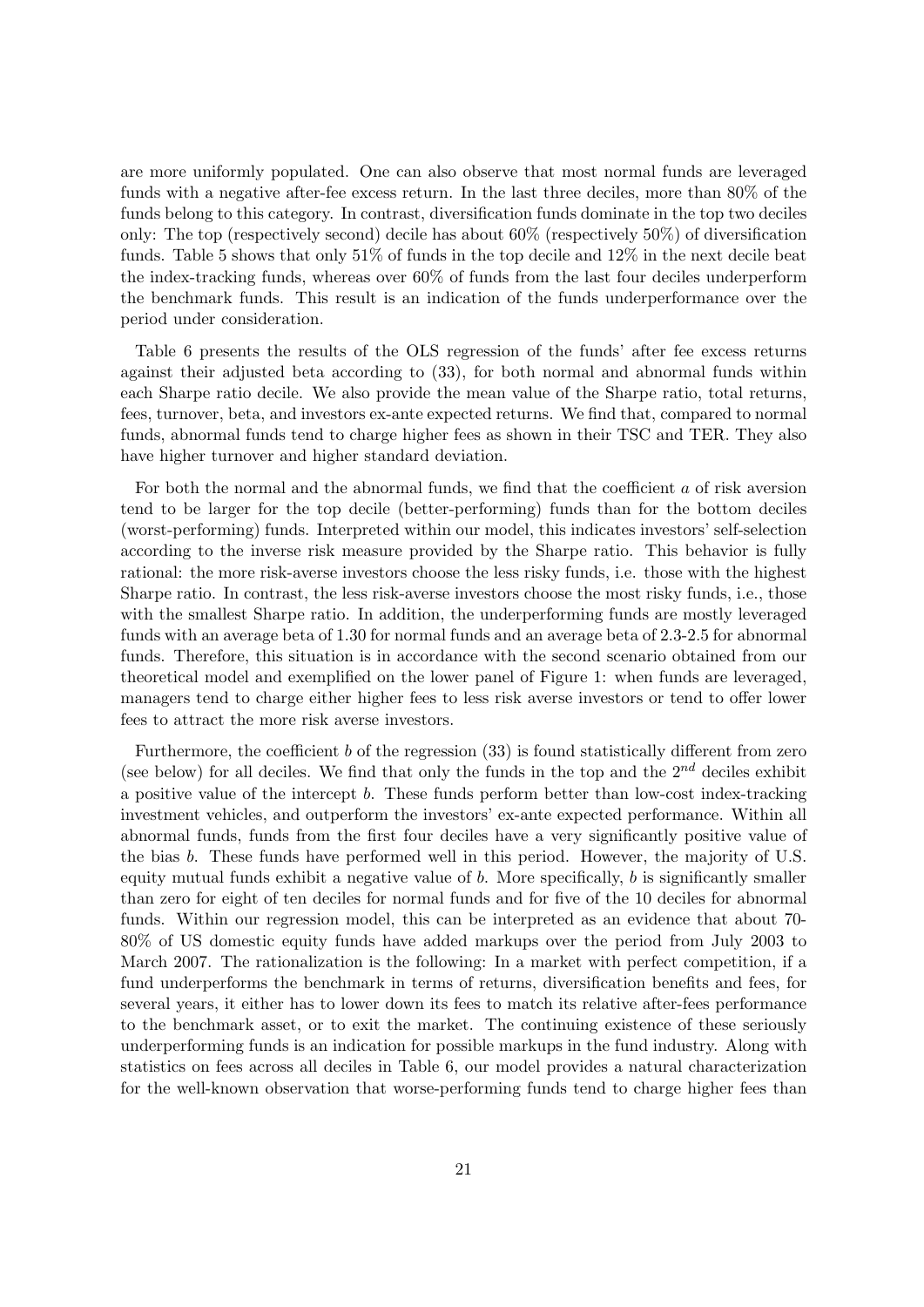better-performing funds<sup>27</sup>.

Using the OLS regression model (33), we estimate the investors ex-ante expected returns defined by

Ex-ante expected return = Total return – TER  $-b$ . (35)

where TER refers to the total expense ratio. We find that the investors ex-ante expected return is remarkably well-behaved, when the S&P500 index is taken as the investor's benchmark. The mean value of the investors' expected annual return is approximatively constant across all Sharpe-ratio sorted deciles and is confined within a small range of 14 -15.7%. ANOVA tests for the mean (Hogg and Ledolte 1987) show that we cannot reject the hypothesis that the mean value of investors' expected return of funds from the 2nd, 3rd, 5th, 6th, 7th and 8th deciles are equal, at the 10% significance level. We come to the same conclusion for funds from the 1st, 4th and 9th deciles. This results suggest that investor's ex-ante expected return shows no upward or downward trend as a function of the Sharpe ratio<sup>28</sup>. Within our model, this suggests that, irrespective of their risk aversion, investors have homogeneous anticipations. They expect a typical mutual fund to deliver an excess-return after fees of approximately 3% above the benchmark. This constancy of the investors ex-ante expected returns is a strong point in favor of the explanatory power of our model, as it identifies one "universal" in an otherwise complex universe of mutual fund characteristics.

Investors' optimism bias is revealed by (i) the negative values of b and (ii) investors' high ex-ante expected returns. As negative b's are found for all deciles except the top two, this suggests that most investors overestimate the performance of funds in terms of fee-adjusted excess returns and of diversification potential. A possible origin of this optimism bias may be ascribed to the lack of financial literacy, as reported in Capon, Fitzsimons, and Prince (1996) and Alexander, Jones, and Nigro (1998). Funds' marketing efforts, as reflected by their 12b-1 fees, could also play an important role. Table 6 shows that both normal and abnormal funds of the last two deciles tend to spend significantly more on marketing and distribution than funds from the first two deciles.

Finally, the last column of Table 6 presents the expected return biases  $b_*$  of various deciles sorted by their Sharpe ratios, calculated according to equation (34) derived from our model, assuming that the investors choose a risk-free asset, such as their bank savings or a T-Bill as their benchmark. We actually take the four-weeks treasury bills as the proxy for the riskfree benchmark. The last column of Table 6 shows that the biases  $b_*$  of normal funds in all deciles and of the abnormal funds in the top eight deciles are significantly positive. Nearly all US equity funds exhibit over-performance, when investors take the bank saving as their benchmark. This suggests that the investors' optimism bias may come from the choice of such a suboptimal benchmark, possibly due to lack of sufficient financial literacy.

 $27$ See Elton, Gruber, and Das (1993), Gruber (1996) and Chevalier and Ellison (2002).

<sup>&</sup>lt;sup>28</sup>We used the standard boxplots, Kruskal-Wallis test (Siegel and Castellan 1988) and ANOVA test (Hogg and Ledolte 1987) to demonstrate the equality of the mean value of the expected returns on the funds from the same Sharpe-ratio sorted decile. Details and figures are available upon request from the authors.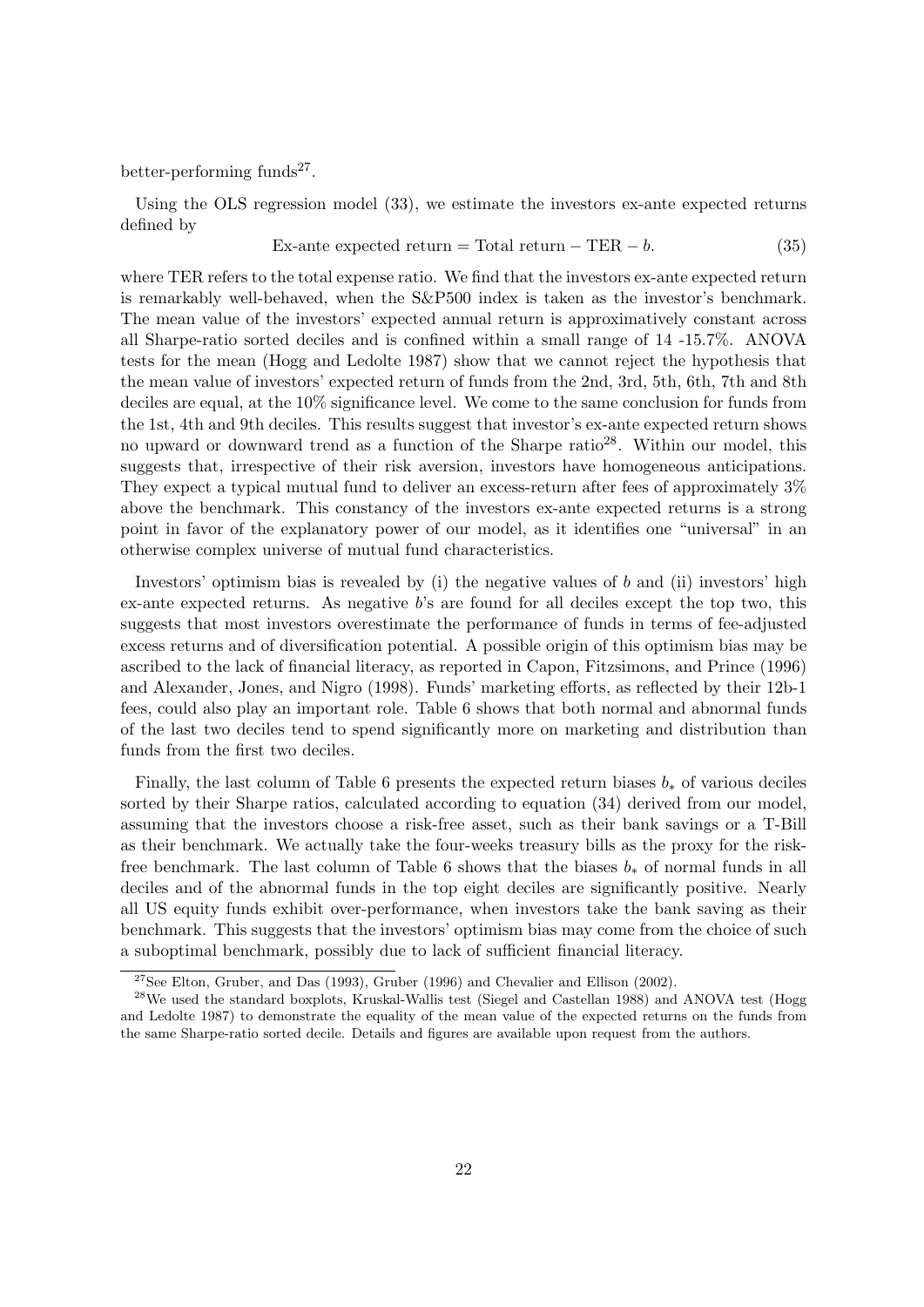## 5 Conclusion

In order to understand why investors are buying underperforming investment vehicles, we have proposed a one-period principal-agent model based on a sequential game played by a representative investor and a fund manager in an asymmetric information framework. Our first main result is that only investor preference and information set determines the fee level of mutual funds. The manager's true ability is irrelevant here. Second, we have derived an analytical formula and provided an empirical framework that can help investors to gauge their funds and their portfolios. Third, our model has identified two alternative fee-setting scenarios depending on the fund's possible diversification benefits. Leveraged funds tend to exploit demand insensitive investors by charging them higher fees while funds providing diversification benefits lower fees to attract more risk averse investors and charge higher fees to the less averse investors. A salient point of our model is that investor are making rational decisions, but these are based on limited, misguided or incorrect information as a result of their possible misperception about the fund returns and the overall market. This misperception is identified in the later empirical results as investors' over-optimism about funds' future returns, which suggests possible mismatch between information perceived by the investors and the reality.

Our empirical study of the U.S domestic equity fund market over the period from July 2003 to March 2007 has identified positive markups for around 80% of the funds in our database. This basically means that these funds underperform low-cost index funds or ETFs, after taking the returns, the diversification benefits and the fees into account. However, investors keep investing in these underperforming funds. Within the information asymmetry framework of our model, we have shown that this puzzling investment behavior can be interpreted as an optimism bias towards funds' future performances. We have been able to estimate that, on an ex-ante basis, investors expect the fund managers to deliver an overall annual excess-return of around 3% over the S&P 500, net of fees, irrespective of the investment style and of the risk level of the funds. Investor's optimistic expectations of the fund market leads to the high markups in today's fund market. The correlation between investors' overconfidence and the high management fees and distribution (12b-1) fees found in our analysis suggest that the later play a role in promoting the former. Another element for investors' optimism bias is their lack of financial knowledge. More specifically, we demonstrated that this optimism bias can be rationalized by assuming that investors choose a risk-free asset as their benchmark. Our empirical analysis suggests that both factors may explain investor's overconfidence.

Our one-period model provides a static view of investors' behavior whose main advantage is its simplicity and versatility. We did not need any assumption on the fund management strategy. We focused on the crucial effect of information asymmetry on the pricing of mutual funds in order to disentangle it from learning effects. Our results raise the intriguing question of why investors have been continuously overoptimistic over time, apparently failing to learn the lessons of past under-performance of their investments. To address this question, a dynamic framework that includes learning would be needed. A priori, both asymmetric information and lack of learning may contribute to higher pricing of funds. This paper demonstrated the role of the former ingredient. The study of the impact of learning and of its lack thereof is worthy of future research.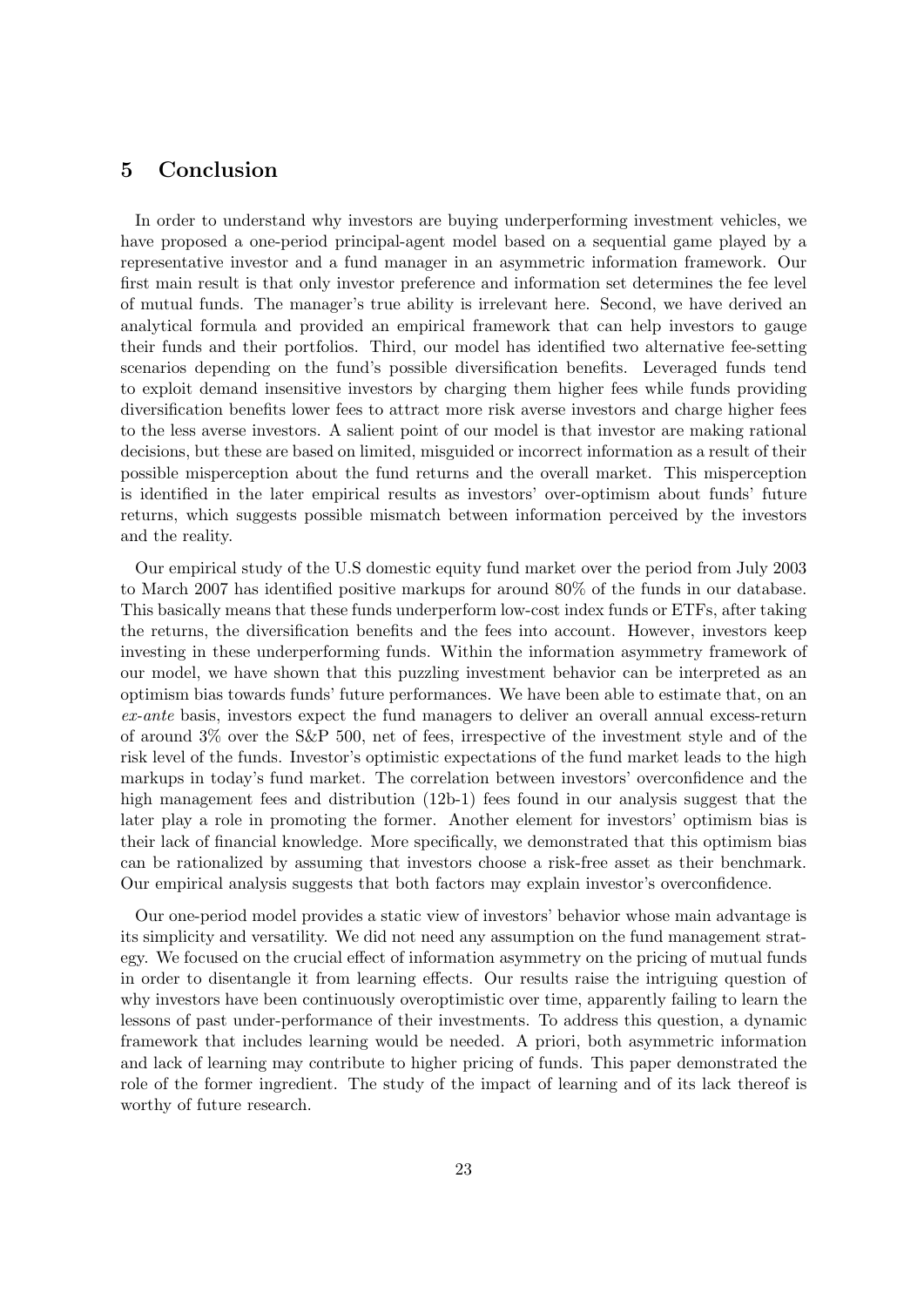|                                                                                                                                                                                                                                                                                      | Sharpe<br>Ratio                                        |        |                  | $1.02$<br>$0.42$<br>$1.04$<br>$1.67$<br>$1.87$ |      |                |
|--------------------------------------------------------------------------------------------------------------------------------------------------------------------------------------------------------------------------------------------------------------------------------------|--------------------------------------------------------|--------|------------------|------------------------------------------------|------|----------------|
|                                                                                                                                                                                                                                                                                      |                                                        | 1.17   |                  | $\frac{0.31}{1.13}$                            | 2.36 | 3.31           |
|                                                                                                                                                                                                                                                                                      | Std. Dev. Beta<br>$(\%/year)$                          | 10.66  |                  | 33<br>333                                      |      | 28.89          |
|                                                                                                                                                                                                                                                                                      | Total Return<br>$(\%/year)$                            | 13.53  |                  | $\frac{5.01}{13.13}$                           |      | 38.72          |
|                                                                                                                                                                                                                                                                                      | Turnover<br>$(\%/year)$                                |        | 巨                |                                                |      | 2582           |
|                                                                                                                                                                                                                                                                                      | $(\%)$ year)<br><b>TSC</b>                             | 1.70   | 0.71             | 1.83                                           | 0.02 | 8.84           |
| aated by the four-weeks U.S. treasury bills. Fees, returns and Sharpe ratios are calculated with<br>to total shareholder costs. 12b-1 fee is the annual fee that funds have charged for marketing and                                                                                | 12b-1 Fee Max 12b-1 Front-load Back-End Load<br>$(\%)$ |        | 0.69             | 0.00                                           | 0.00 | 60.5           |
|                                                                                                                                                                                                                                                                                      | $(\%)$                                                 | 1.19   | $2.18$<br>$0.00$ |                                                | 0.00 | 8.50           |
|                                                                                                                                                                                                                                                                                      | $(\%$ /year)                                           |        |                  | 0.42<br>0.425<br>0.0.0                         |      | 00.1           |
|                                                                                                                                                                                                                                                                                      | $(\%/year)$                                            | 0.39   | 0.40             | 0.25                                           | 0.00 | $\frac{8}{10}$ |
|                                                                                                                                                                                                                                                                                      |                                                        | 0.70   | 0.24             | 0.72                                           | 0.00 | 2.50           |
|                                                                                                                                                                                                                                                                                      | $(\%$ /year) $(\%$ /year)                              |        |                  |                                                |      |                |
| listribution. Max 12b-1 is the maximal level of 12b-1 fee that funds could have charged. Both front-load and back-end load are incurred when<br>monthly data and then annualized. TSC refers<br>Sharpe (1994). The risk free rate is approxim<br>avestors buy or sell fund's shares. | Total Net Assets Expense Ratio Mgm Fee<br>(31M)        | 528.71 | 2537.92          | $76.74\,$                                      | 0.10 | 74094.09       |
|                                                                                                                                                                                                                                                                                      |                                                        | Mean   | S.D.             | Median                                         | min  | max            |

Table 1: Summary Statistics of US Domestic Equity Mutual Funds Table 1: Summary Statistics of US Domestic Equity Mutual Funds This table summarizes the main features of the 3,875 US Domestic Equity Mutual Funds extracted from the CRSP Survivorship-Bias-Free US Mutual Fund Database over the period from July 2003 to March 2007. Sharpe ratios are calculated according to the definition given by

This table summarizes the main features of the 3,875 US Domestic Equity Mutual Funds extracted from the CRSP Survivorship-Bias-Free US Mutual Fund Database over the period from July 2003 to March 2007. Sharpe ratios are calculated according to the definition given by Sharpe (1994). The risk free rate is approximated by the four-weeks U.S. treasury bil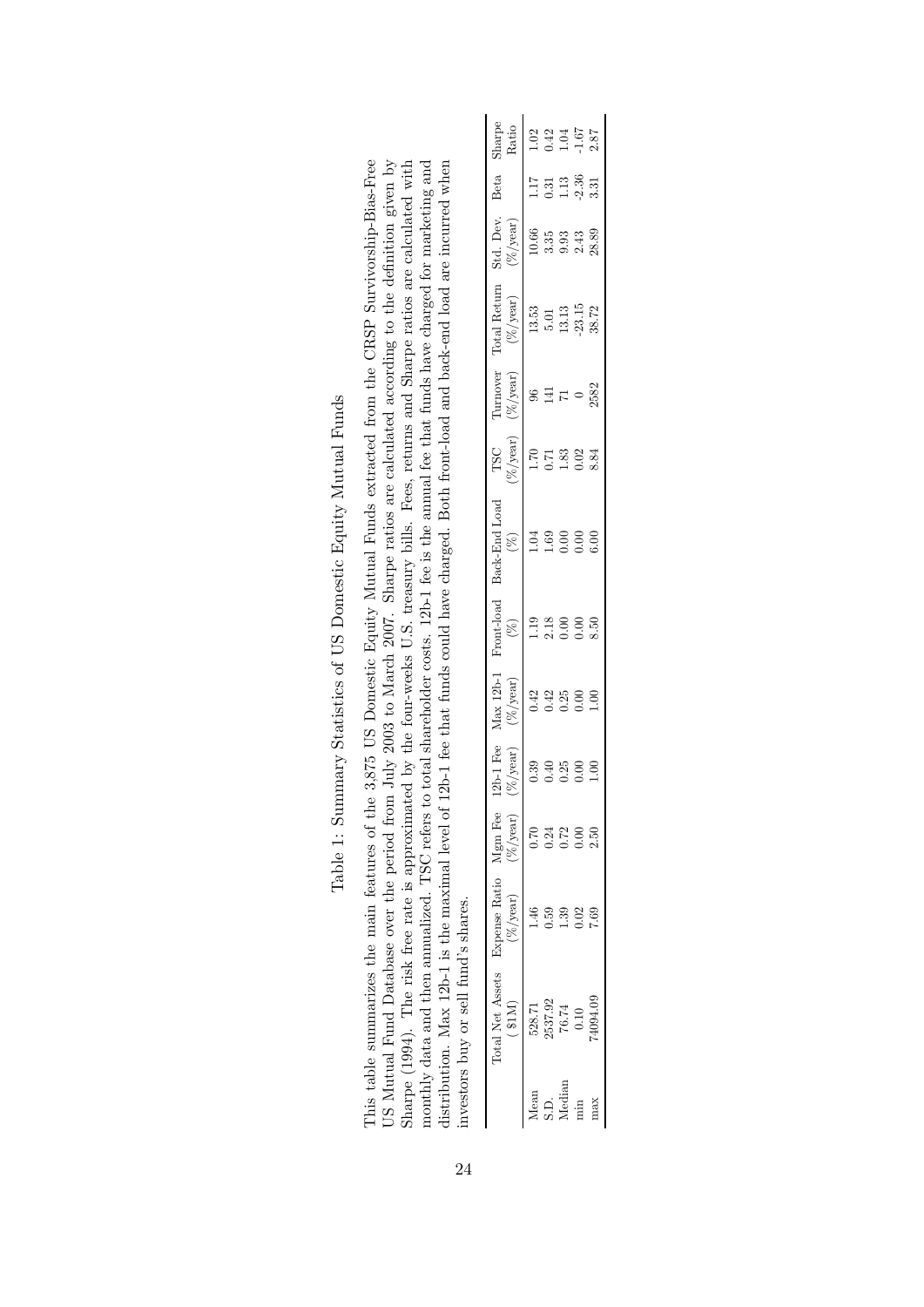| funds could have charged. Both front-load and<br>the CRSP Survivorship-Bias-Free US Mutual<br>This table summarizes the main features of all |          |         |                     |             | decile and all other fees and ratios are the mean of the                                     |               |              |             |                         | corresponding deciles. Market Share is all total net assets from a decile divided by total net assets of all domestic equity funds under consideration.<br>ten Sharpe Ratio-sorted deciles of the 3,875 US Domestic Equity Mutual Funds extracted from<br>back-end load are incurred when investors buy or sell fund's shares. TNA is the median of the<br>Fund Database over the period from July 2003 to March 2007. TSC refers to total shareholder<br>costs. 12b-1 fee is the annual fee that funds have charged for marketing and distribution. Max 12b-1 is the maximal level of 12b-1 fee that |                        |                |                                       |               |                        |
|----------------------------------------------------------------------------------------------------------------------------------------------|----------|---------|---------------------|-------------|----------------------------------------------------------------------------------------------|---------------|--------------|-------------|-------------------------|-------------------------------------------------------------------------------------------------------------------------------------------------------------------------------------------------------------------------------------------------------------------------------------------------------------------------------------------------------------------------------------------------------------------------------------------------------------------------------------------------------------------------------------------------------------------------------------------------------|------------------------|----------------|---------------------------------------|---------------|------------------------|
| Fractile                                                                                                                                     | Avg<br>ż | Ratio   | Sharpe Total Return | $(\%/year)$ | Std. Dev. Expense Ratio Mgm Fee 12b-1 Fee Max 12b-1 Front-load Back-End Load<br>$(\%$ /year) | $(\%/year)$   | $(\%$ /year) | $(\%/year)$ | $\widehat{\mathcal{E}}$ |                                                                                                                                                                                                                                                                                                                                                                                                                                                                                                                                                                                                       | TSC<br>$(\%)$ (%/year) | Beta           | $(\%$ /year) (million \$)<br>Turnover | TNA           | Market Share<br>$(\%)$ |
| $\Gamma$ op $10\%$                                                                                                                           |          | 01.76   |                     | 8.54        | 1.27                                                                                         | 0.66          | 0.32         | 0.34        | ಜೆ                      | 0.84                                                                                                                                                                                                                                                                                                                                                                                                                                                                                                                                                                                                  | 1.54                   | 0.90           | සි                                    | 165.47        | 13.5                   |
| 2 <sub>nd</sub> 10%                                                                                                                          | 388      | 4       | 18.11               | 9.98        | 1.41                                                                                         | 0.68          | 0.39         | 0.42        | $^{1.20}$               | 1.03                                                                                                                                                                                                                                                                                                                                                                                                                                                                                                                                                                                                  | 1.65                   | $-04$          |                                       | 85.61         | 14.7                   |
| 3rd 10%                                                                                                                                      | 387      | .<br>29 | 16.43               | 0.96        | 1.28                                                                                         | 0.63          | 0.34         | 0.37        | 1.22                    | 0.93                                                                                                                                                                                                                                                                                                                                                                                                                                                                                                                                                                                                  | 1.52                   | <b>eo</b> .    |                                       | 112.22        | 16.0                   |
| 4th 10%                                                                                                                                      | 388      | .18     | 14.54               | 9.47        | 1.22                                                                                         | 19.67<br>19.0 | 0.32         | 0.34        | 1.04                    | 0.81                                                                                                                                                                                                                                                                                                                                                                                                                                                                                                                                                                                                  | 1.43                   | Ę              | 5Z                                    | 04.575        | 14.1                   |
| 5th10%                                                                                                                                       | 387      | 0.09    | 14.59               | 10.36       | 1.44                                                                                         |               | 0.41         | 0.44        | 1.22                    | 1.08                                                                                                                                                                                                                                                                                                                                                                                                                                                                                                                                                                                                  | 1.68                   | $\frac{1}{2}$  |                                       | 84.86         |                        |
| $6th10\%$                                                                                                                                    | 388      | 0.99    | 13.58               | 10.63       | 1.51                                                                                         | 0.72          | 0.41         | 0.44        | 1.15                    | Ξ                                                                                                                                                                                                                                                                                                                                                                                                                                                                                                                                                                                                     | 1.74                   | 1.20           | සි                                    | 78.935        |                        |
| $7th 10\%$                                                                                                                                   | 387      | 0.86    | 12.32               | 10.96       | 1.52                                                                                         | 0.73          | 0.40         | 0.43        | 1.20                    | $\overline{6}$                                                                                                                                                                                                                                                                                                                                                                                                                                                                                                                                                                                        | 1.76                   | 1.21           | 16                                    | 68.8          |                        |
| 8th10%                                                                                                                                       | 388      | .72     | 1.06                | 11.59       | 1.53                                                                                         |               | 0.38         | 0.41        | 1.34                    | $\Xi$                                                                                                                                                                                                                                                                                                                                                                                                                                                                                                                                                                                                 | .80                    | 1.28           | 128                                   | 53.74<br>44.8 |                        |
| $9th10\%$                                                                                                                                    | 387      | 0.58    | 47                  | 12.08       | 1.64                                                                                         | 0.76          | 0.45         | 0.48        | 1.13                    | .26                                                                                                                                                                                                                                                                                                                                                                                                                                                                                                                                                                                                   | 86.                    | .29            | 136                                   |               | 51                     |
| Bottom 10%                                                                                                                                   | 388      | 0.31    | 6.25                | 13.02       | 1.81                                                                                         | 0.80          | 0.49         | 0.52        | $\frac{1}{2}$           | $\frac{26}{2}$                                                                                                                                                                                                                                                                                                                                                                                                                                                                                                                                                                                        | 2.03                   | $\frac{33}{2}$ | 131                                   | ПЦ            |                        |
| S&P 500 TRI                                                                                                                                  |          | ži      | 12.37               | 7.36        |                                                                                              |               |              |             |                         |                                                                                                                                                                                                                                                                                                                                                                                                                                                                                                                                                                                                       |                        | e.             |                                       |               |                        |

Table 2: Summary statistics for Sharpe Ratio-Sorted US Domestic Equity Funds Table 2: Summary statistics for Sharpe Ratio-Sorted US Domestic Equity Funds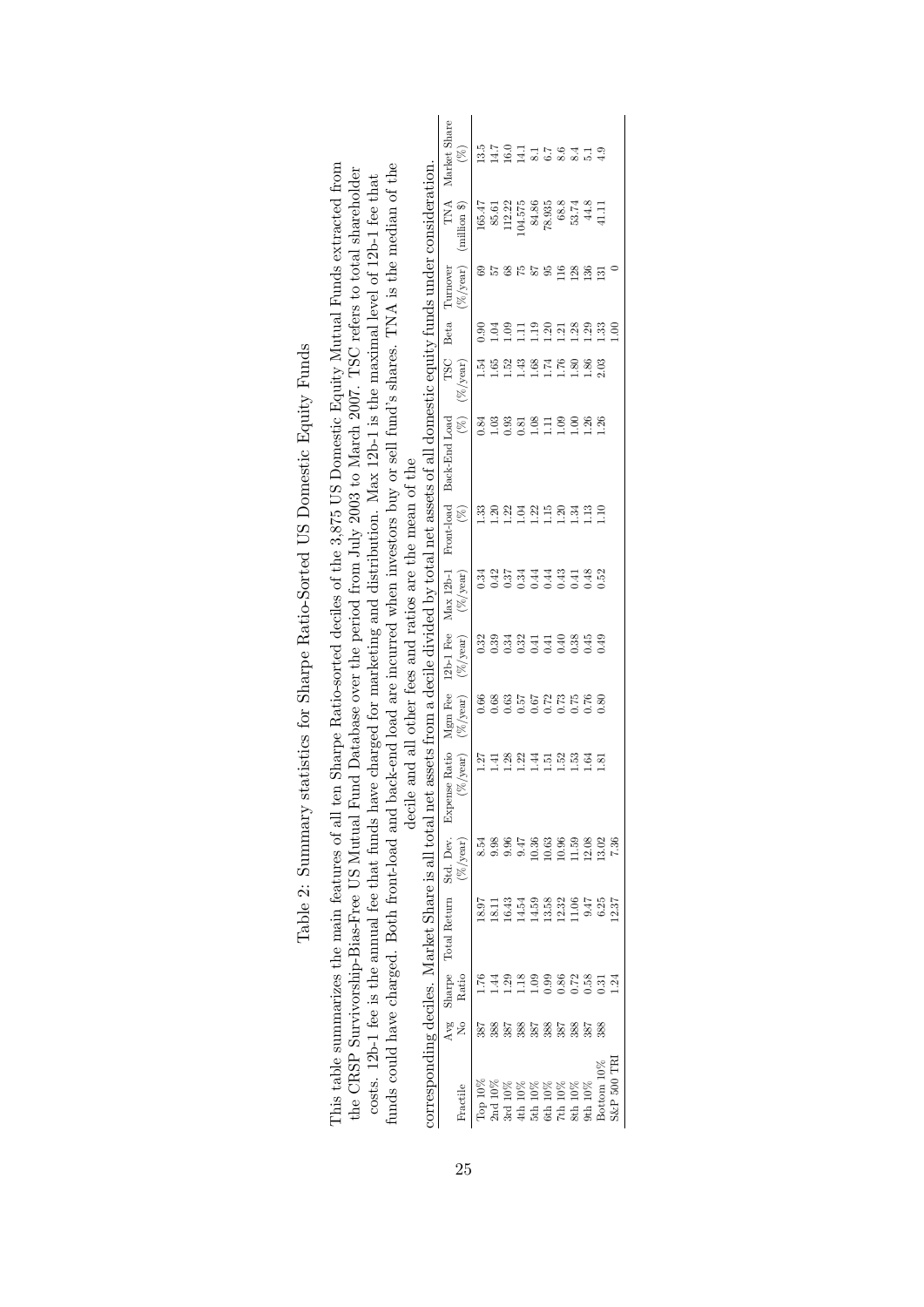Table 3: S&P Investment Styles and Codes

| Codes          | Investment Style                     |
|----------------|--------------------------------------|
| ${ACG}$        | Equity All Cap Growth                |
| ACV            | Equity All Cap Value                 |
| LCB            | Equity Large Cap Blend               |
| LCG            | Equity Large Cap Growth              |
| <b>LCV</b>     | Equity Large Cap Value               |
| MCB            | Equity Mid Cap Blend                 |
| MCG            | Equity Mid Cap Growth                |
| MCV            | Equity Mid Cap Value                 |
| NRG            | Equity Energy Sector                 |
| NTR            | Equity Materials Sector              |
| SCB            | Equity Small Cap Blend               |
| $\mathrm{SCG}$ | Equity Small Cap Growth              |
| SCV            | Equity Small Cap Value               |
| SEC            | <b>Equity Sector</b>                 |
| UCO            | Equity Telecommunications Sector     |
| UFI            | Equity Financial Sector              |
| UHC            | Equity Healthcare Sector             |
| $_{\rm URE}$   | Equity US Real Estate Sector         |
| UTE            | Equity Information Technology Sector |
| UTI            | Equity Utilities Sector              |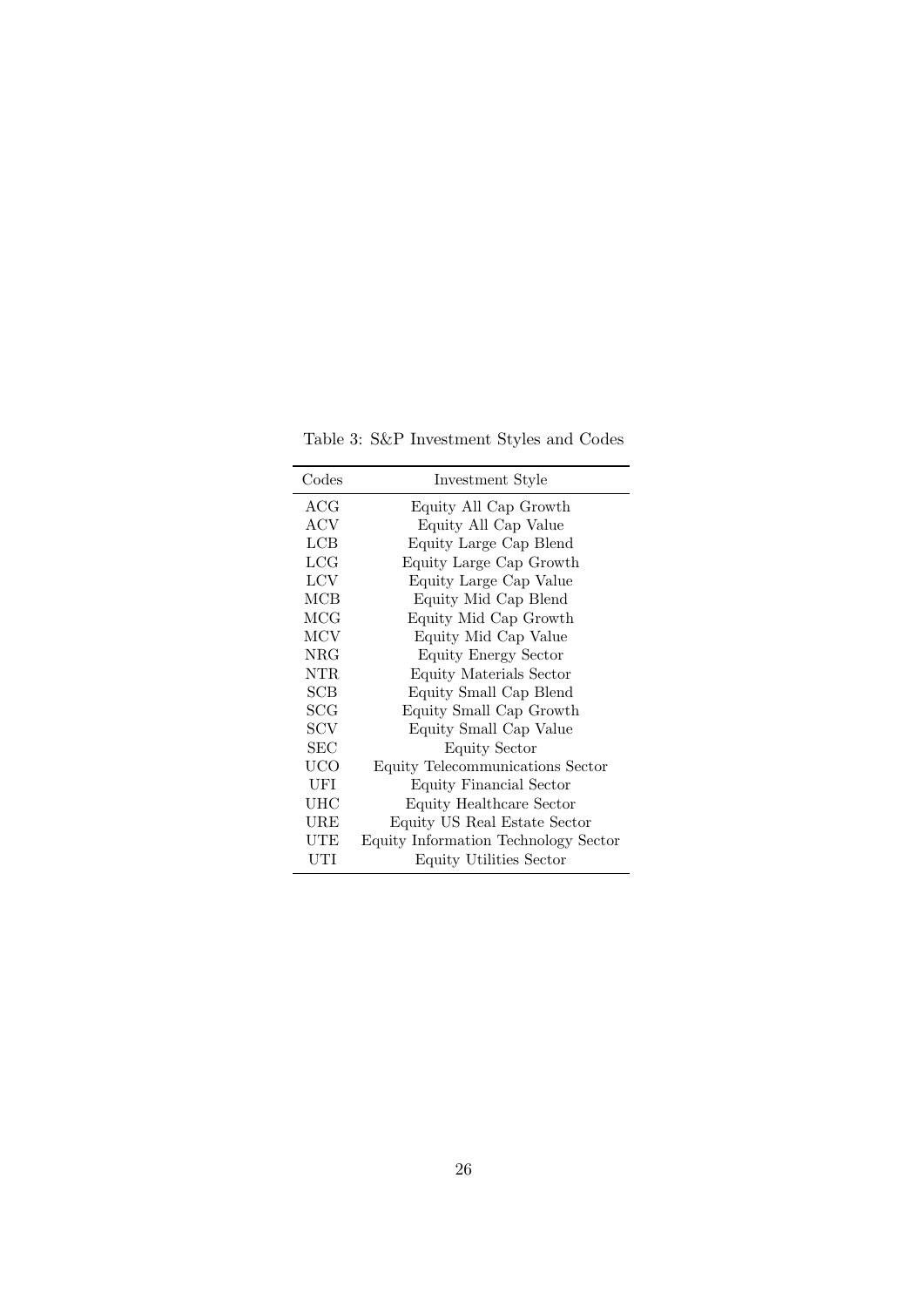| j                                                                                        |
|------------------------------------------------------------------------------------------|
| í<br>l<br>ı<br>I                                                                         |
| ۱<br>$\frac{1}{2}$<br>١<br>Í<br>I<br>$\frac{1}{2}$<br>I                                  |
| くうく<br>:                                                                                 |
| l<br>$\frac{1}{1}$<br>ś<br>I                                                             |
| ı<br>i                                                                                   |
| l<br>֚<br>Í<br>١<br>l<br>֖֖֖֖֖֖ׅ֪ׅ֖֧֪ׅ֖֖֖֧֚֚֚֚֚֚֚֚֚֚֚֚֚֚֚֚֚֚֚֚֚֚֚֚֚֚֚֚֚֚֚֚֚֡֝֝֓֝֓֞֝֬֓֞֝֬ |

For each decile of the distribution of Shape ratio, this table reports the results of the cluster analysis and the number of mutual funds in each of the 20 S&P investment styles. We have a total of 3,875 US Domestic Equity 2007. All deciles except the last decile can be classified into two fund segments. The method used for the cluster analysis is the mixed Gaussian For each decile of the distribution of Shape ratio, this table reports the results of the cluster analysis and the number of mutual funds in each of the 20 S&P investment styles. We have a total of 3,875 US Domestic Equity Mutual Funds over the time period from July 2003 to March 2007. All deciles except the last decile can be classified into two fund segments. The method used for the cluster analysis is the mixed Gaussian method (Press, Teukolsky, Vetterling, and Flannery 2007). All the abbreviations are reported in Table 3. method (Press, Teukolsky, Vetterling, and Flannery 2007). All the abbreviations are reported in Table 3.

| Fractile              |                                                                                      | Cluster Analysis |        |            |                                                                 |                                                                                                                                                                                                                                                                                                                                                                                                                                                                                                                                                                         |                                           |                                                                                  |            |            |                        |                                      | Investment Styles |                       |     |                                                              |                                         |     |                                          |                                                 |                                                            |                         |                          |
|-----------------------|--------------------------------------------------------------------------------------|------------------|--------|------------|-----------------------------------------------------------------|-------------------------------------------------------------------------------------------------------------------------------------------------------------------------------------------------------------------------------------------------------------------------------------------------------------------------------------------------------------------------------------------------------------------------------------------------------------------------------------------------------------------------------------------------------------------------|-------------------------------------------|----------------------------------------------------------------------------------|------------|------------|------------------------|--------------------------------------|-------------------|-----------------------|-----|--------------------------------------------------------------|-----------------------------------------|-----|------------------------------------------|-------------------------------------------------|------------------------------------------------------------|-------------------------|--------------------------|
|                       | No of Clusters                                                                       | Rank             | Avg No | ACG        | ACV                                                             | LCB                                                                                                                                                                                                                                                                                                                                                                                                                                                                                                                                                                     | LCG                                       | ГQ                                                                               | <b>MCB</b> | <b>MCG</b> | MCV                    | NRG                                  | <b>NTR</b>        | SCB                   | SCG | ΧOS                                                          | <b>SEC</b>                              | UCO | <b>EED</b>                               | UHC                                             | URE                                                        | UTE                     | Ę                        |
| $Top 10\%$            | 2                                                                                    |                  |        |            |                                                                 | $^{18}$                                                                                                                                                                                                                                                                                                                                                                                                                                                                                                                                                                 |                                           |                                                                                  |            |            |                        |                                      |                   |                       |     |                                                              |                                         |     |                                          |                                                 |                                                            |                         |                          |
|                       |                                                                                      |                  |        |            | $\frac{2}{19}$                                                  |                                                                                                                                                                                                                                                                                                                                                                                                                                                                                                                                                                         |                                           |                                                                                  |            |            |                        |                                      |                   |                       |     |                                                              |                                         |     |                                          |                                                 |                                                            |                         |                          |
| 2nd 10%               |                                                                                      |                  |        |            |                                                                 | $\circ$ $\frac{6}{3}$ $\circ$ $\frac{6}{3}$                                                                                                                                                                                                                                                                                                                                                                                                                                                                                                                             |                                           | ទ្រូង ខេន្ល ១ <del>ខ</del> ្លូង ដូច ខ្លូង មាន<br>ក្នុង ខេន្ត ខេត្ត ដូច ខ្លូង មាន |            |            | cacoooo aa chachachood | o do go do mo do o o o o o o o o o o |                   | 20304050年480519020081 |     | $\mathbb{C} \cap \mathbb{S} \cap \mathbb{C} \cap \mathbb{C}$ | $\circ$ $\circ$ $\circ$ $\circ$ $\circ$ |     | 4000 x - m 0 r 0 m 0 m 4 m x x x 0 m 0 0 | o < o < o = o = o = o + + < o + o + o + o + + < | $\circ$ $\kappa$ $\circ$ $\kappa$ $\circ$ $\kappa$ $\circ$ | 000000004               | - 1200000000000000000000 |
|                       |                                                                                      |                  |        |            |                                                                 |                                                                                                                                                                                                                                                                                                                                                                                                                                                                                                                                                                         |                                           |                                                                                  |            |            |                        |                                      |                   |                       |     |                                                              |                                         |     |                                          |                                                 |                                                            |                         |                          |
| $3rd 10\%$            |                                                                                      |                  |        |            | $0\frac{1}{4}$                                                  |                                                                                                                                                                                                                                                                                                                                                                                                                                                                                                                                                                         |                                           |                                                                                  |            |            |                        |                                      |                   |                       |     |                                                              |                                         |     |                                          |                                                 |                                                            |                         |                          |
|                       |                                                                                      |                  |        |            |                                                                 |                                                                                                                                                                                                                                                                                                                                                                                                                                                                                                                                                                         |                                           |                                                                                  |            |            |                        |                                      |                   |                       |     |                                                              |                                         |     |                                          |                                                 |                                                            |                         |                          |
| $\th 10\%$            |                                                                                      |                  |        |            | $\overline{2}$                                                  | 155                                                                                                                                                                                                                                                                                                                                                                                                                                                                                                                                                                     |                                           |                                                                                  |            |            |                        |                                      |                   |                       |     |                                                              | $\circ$                                 |     |                                          |                                                 |                                                            |                         |                          |
|                       |                                                                                      |                  |        |            |                                                                 |                                                                                                                                                                                                                                                                                                                                                                                                                                                                                                                                                                         |                                           |                                                                                  |            |            |                        |                                      |                   |                       |     |                                                              |                                         |     |                                          |                                                 |                                                            |                         |                          |
| $5th10\%$             | $\sim$                                                                               |                  |        | $\circ$    |                                                                 | $\Xi$                                                                                                                                                                                                                                                                                                                                                                                                                                                                                                                                                                   |                                           |                                                                                  |            |            |                        |                                      |                   |                       |     |                                                              | $\overline{\phantom{a}}$                |     |                                          |                                                 |                                                            |                         |                          |
|                       | $\sim$                                                                               |                  |        | $\circ$    |                                                                 |                                                                                                                                                                                                                                                                                                                                                                                                                                                                                                                                                                         |                                           |                                                                                  |            |            |                        |                                      |                   |                       |     |                                                              | Г.                                      |     |                                          |                                                 |                                                            |                         |                          |
| $6th 10\%$            | $\sim$                                                                               |                  |        |            | $\circ$                                                         | $66\,$                                                                                                                                                                                                                                                                                                                                                                                                                                                                                                                                                                  |                                           |                                                                                  |            |            |                        |                                      |                   |                       |     |                                                              |                                         |     |                                          |                                                 |                                                            |                         |                          |
|                       | $\mathbf{\Omega}$                                                                    | $\mathbf{\sim}$  |        |            |                                                                 |                                                                                                                                                                                                                                                                                                                                                                                                                                                                                                                                                                         |                                           |                                                                                  |            |            |                        |                                      |                   |                       |     |                                                              |                                         |     |                                          |                                                 |                                                            |                         |                          |
| $7th\ 10\%$           | $\begin{array}{c} \mathcal{O} & \mathcal{O} & \mathcal{O} & \mathcal{O} \end{array}$ |                  |        | 1112102102 | $\circ$ $\circ$ $\circ$ $\circ$ $\circ$ $\circ$ $\circ$ $\circ$ |                                                                                                                                                                                                                                                                                                                                                                                                                                                                                                                                                                         |                                           |                                                                                  |            |            |                        |                                      |                   |                       |     | o 80 d o d o d o d o co                                      | + 525 46223309                          |     |                                          |                                                 | 40 H O W O H O O O O O O O                                 | o n o n o d d d d p p n |                          |
|                       |                                                                                      |                  |        |            |                                                                 |                                                                                                                                                                                                                                                                                                                                                                                                                                                                                                                                                                         |                                           |                                                                                  |            |            |                        |                                      |                   |                       |     |                                                              |                                         |     |                                          |                                                 |                                                            |                         |                          |
| $8th 10\%$            |                                                                                      |                  |        |            |                                                                 |                                                                                                                                                                                                                                                                                                                                                                                                                                                                                                                                                                         |                                           |                                                                                  |            |            |                        |                                      |                   |                       |     |                                                              |                                         |     |                                          |                                                 |                                                            |                         |                          |
|                       |                                                                                      |                  |        |            |                                                                 |                                                                                                                                                                                                                                                                                                                                                                                                                                                                                                                                                                         |                                           |                                                                                  |            |            |                        |                                      |                   |                       |     |                                                              |                                         |     |                                          |                                                 |                                                            |                         |                          |
| $9\mathrm{th}$ $10\%$ | $\sim$                                                                               |                  |        |            |                                                                 | $\begin{array}{c} \alpha_1 \circ \alpha_2 \circ \alpha_3 \circ \alpha_4 \circ \alpha_5 \circ \alpha_6 \circ \alpha_7 \circ \alpha_8 \circ \alpha_9 \circ \alpha_1 \circ \alpha_1 \circ \alpha_2 \circ \alpha_1 \circ \alpha_2 \circ \alpha_4 \circ \alpha_4 \circ \alpha_5 \circ \alpha_6 \circ \alpha_1 \circ \alpha_2 \circ \alpha_4 \circ \alpha_5 \circ \alpha_6 \circ \alpha_7 \circ \alpha_1 \circ \alpha_2 \circ \alpha_4 \circ \alpha_5 \circ \alpha_6 \circ \alpha_7 \circ \alpha_7 \circ \alpha_8 \circ \alpha_7 \circ \alpha_8 \circ \alpha_7 \circ \alpha_$ | $180\,$                                   | $\circ$ $\circ$                                                                  |            |            |                        |                                      |                   |                       |     |                                                              |                                         |     |                                          |                                                 |                                                            |                         |                          |
|                       | $\sim$                                                                               |                  |        |            |                                                                 |                                                                                                                                                                                                                                                                                                                                                                                                                                                                                                                                                                         | $\circ$                                   |                                                                                  |            |            |                        |                                      |                   |                       |     |                                                              |                                         |     |                                          |                                                 |                                                            |                         |                          |
| Bottom 10%            |                                                                                      |                  |        |            |                                                                 |                                                                                                                                                                                                                                                                                                                                                                                                                                                                                                                                                                         |                                           | $\circ$ $\circ$                                                                  |            |            |                        |                                      |                   |                       |     |                                                              |                                         |     |                                          |                                                 |                                                            |                         |                          |
|                       |                                                                                      | $\sim$           |        |            |                                                                 |                                                                                                                                                                                                                                                                                                                                                                                                                                                                                                                                                                         | $\frac{5}{2}$ $\frac{8}{2}$ $\frac{1}{2}$ |                                                                                  |            |            |                        |                                      |                   |                       |     |                                                              |                                         |     |                                          |                                                 |                                                            |                         |                          |
|                       |                                                                                      | ొ                |        |            |                                                                 |                                                                                                                                                                                                                                                                                                                                                                                                                                                                                                                                                                         |                                           |                                                                                  |            |            |                        |                                      |                   |                       |     |                                                              |                                         |     |                                          |                                                 |                                                            |                         |                          |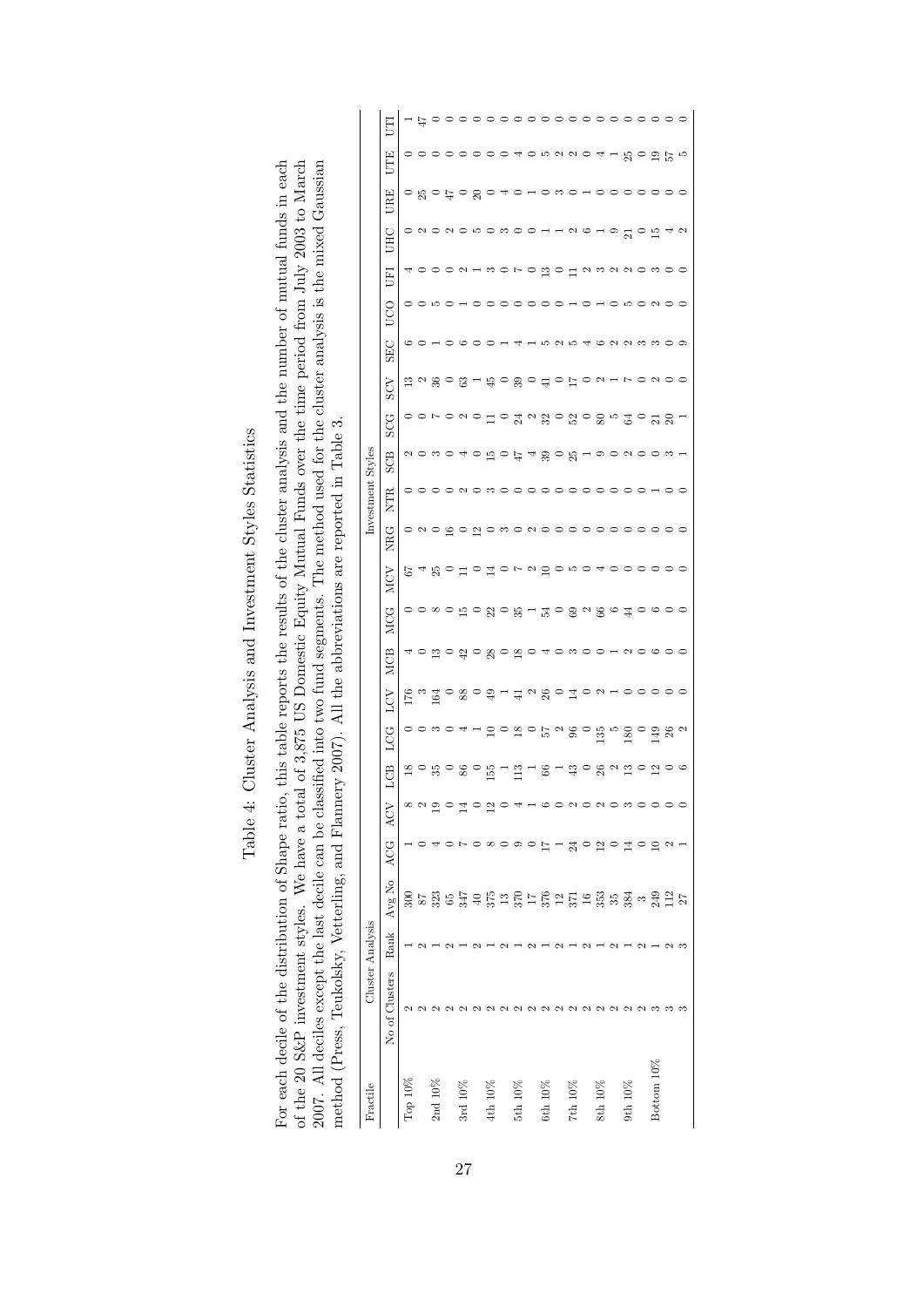## Table 5: Sharpe Ratio-Sorted U.S. Domestic Equity Funds Analysis I

For each decile of the distribution of Shape ratios, this Table reports the number of mutual funds in each of four following mutual fund categories: (ı) leveraged funds with positive after-fee excess return (AFER), (ıı) leveraged funds with negative AFER, (ııı) diversification funds with positive AFER and (ıv) diversification funds with negative AFER. We have a total of 3,875 US Domestic Equity Mutual Funds over the time period from July 2003 to March 2007. We perform count statistic for normal funds and abnormal funds separately.

| Fractile       | Number of funds |               | Leveraged Fund |               | Diversification Fund |  |  |  |  |  |  |  |
|----------------|-----------------|---------------|----------------|---------------|----------------------|--|--|--|--|--|--|--|
|                |                 | Positive AFER | Negative AFER  | Positive AFER | Negative AFER        |  |  |  |  |  |  |  |
|                |                 | $(\%)$        | $(\%)$         | $(\%)$        | $(\%)$               |  |  |  |  |  |  |  |
|                |                 |               | Normal Funds   |               |                      |  |  |  |  |  |  |  |
| Top $10\%$     | 300             | 35.67         | 0.00           | 51.00         | 13.33                |  |  |  |  |  |  |  |
| 2nd $10\%$     | $323\,$         | 51.08         | 3.10           | 12.07         | 33.75                |  |  |  |  |  |  |  |
| 3rd 10%        | 347             | 54.76         | 19.88          | 0.58          | 24.78                |  |  |  |  |  |  |  |
| 4th 10%        | 375             | 40.80         | 28.80          | 0.00          | 30.40                |  |  |  |  |  |  |  |
| 5th 10%        | 370             | 43.24         | 36.49          | 0.00          | 20.27                |  |  |  |  |  |  |  |
| 6th 10%        | 376             | 33.78         | 46.28          | 0.00          | 19.95                |  |  |  |  |  |  |  |
| 7th 10%        | 371             | 16.44         | 62.26          | 0.00          | 21.29                |  |  |  |  |  |  |  |
| 8th 10%        | 353             | $1.13\,$      | 89.52          | 0.00          | 9.35                 |  |  |  |  |  |  |  |
| 9th 10%        | 384             | $0.26\,$      | 86.72          | 0.00          | 13.02                |  |  |  |  |  |  |  |
| Bottom 10\%    | 249             | $0.00\,$      | 78.31          | 0.00          | 21.69                |  |  |  |  |  |  |  |
| Abnormal Funds |                 |               |                |               |                      |  |  |  |  |  |  |  |
| Top $10\%$     | 87              | 10.34         | 0.00           | 87.36         | 2.30                 |  |  |  |  |  |  |  |
| 2nd $10\%$     | 65              | 38.46         | 0.00           | 61.54         | 0.00                 |  |  |  |  |  |  |  |
| 3rd 10%        | 40              | 22.50         | 0.00           | 75.00         | 2.50                 |  |  |  |  |  |  |  |
| 4th 10%        | 13              | 23.08         | 0.00           | 46.15         | 30.77                |  |  |  |  |  |  |  |
| 5th 10%        | 17              | 76.47         | 0.00           | 11.76         | 11.76                |  |  |  |  |  |  |  |
| 6th 10%        | 12              | 50.00         | 8.33           | 16.67         | 25.00                |  |  |  |  |  |  |  |
| 7th 10%        | 16              | 25.00         | 6.25           | 18.75         | 50.00                |  |  |  |  |  |  |  |
| 8th 10%        | 35              | 8.57          | 42.86          | 0.00          | 48.57                |  |  |  |  |  |  |  |
| 9th 10%        | $\sqrt{3}$      | 0.00          | 0.00           | 0.00          | 100.00               |  |  |  |  |  |  |  |
| Bottom $10\%$  | 112             | 0.00          | 98.21          | 0.00          | 1.79                 |  |  |  |  |  |  |  |
| Bottom 10%     | 27              | 0.00          | 33.33          | 0.00          | 66.67                |  |  |  |  |  |  |  |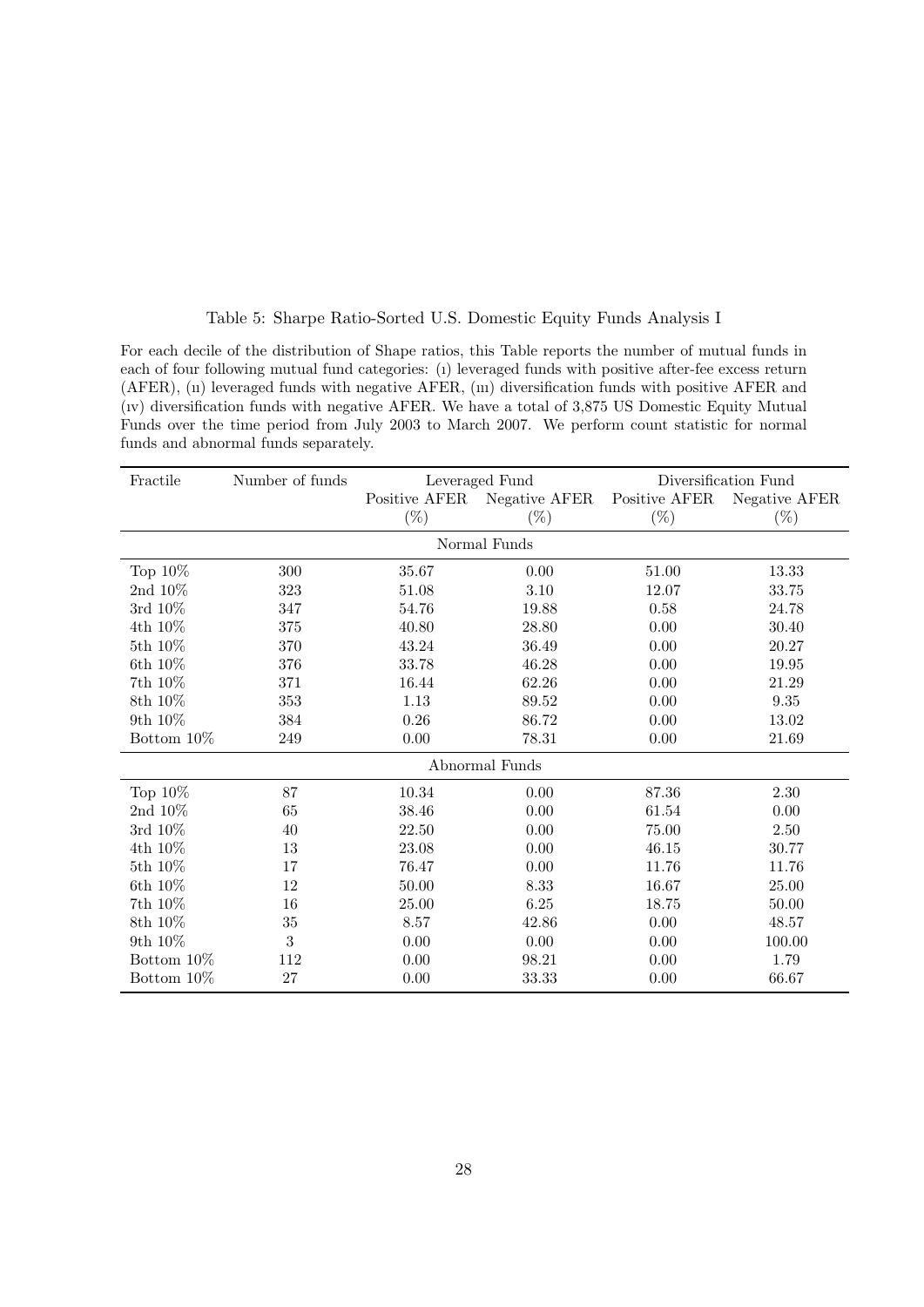| ľ<br>$\frac{1}{2}$                           |                                               |
|----------------------------------------------|-----------------------------------------------|
| <b>Contract</b>                              |                                               |
| うりょう<br>ļ<br>;                               |                                               |
| j<br><b>Contract of the contract</b><br>ŗ    | ï                                             |
|                                              |                                               |
| م<br>م<br>.<br>.<br>$\overline{\phantom{a}}$ |                                               |
|                                              | .<br>م<br>م                                   |
| $\mathfrak{c}$                               |                                               |
| ĺ<br>l<br>i                                  |                                               |
|                                              | Ì<br>$\frac{1}{3}$                            |
| i                                            | 5<br>4                                        |
|                                              |                                               |
|                                              |                                               |
|                                              |                                               |
|                                              | $\ddot{\phantom{0}}$<br>i<br>)<br> <br> <br>i |

after fees excess return, =  $a \cdot$  adjusted beta, +  $b + \epsilon_j$ after fees excess return,  $= a \cdot \text{adjusted beta}_j + b + \epsilon_j$ 

with

after fees excess return
$$
^j=(\bar{r}^j-\bar{r}_{index})-(\bar{f}^j+\bar{f}^j_{TSC})
$$
 , adjusted beta $^j=(\beta^j-1)\cdot\sigma^2_{index}$  ,

for 3,875 US Domestic Equity Mutual Funds during the period from July 2003 to March 2007. For each decile of the distribution of Sharpe ratios, we perform the OLS regression on both normal funds and abnormal funds separately. The classification in normal and abnormal funds is based on the cluster analysis reported in Table 4. We report the t-statistics (in parenthesis) and the significance levels for the coefficients  $a$  and  $b$ , of the regression as well as the  $R^2$ . \*\*\*,\*\* and \* denote the significance at the 1%, 5% and 10% levels, respectively. Both after fees excess return and adjusted beta are calculated with monthly data and then annualized. Results with robust regression from Huber (1981) are very similar to ratios, we perform the OLS regression on both normal funds and abnormal funds separately. The classification in normal and abnormal funds is the OLS regression and are available upon request from the authors. TSC refers to Total Shareholder costs, TRI refers to the total return index for 3,875 US Domestic Equity Mutual Funds during the period from July 2003 to March 2007. For each decile of the distribution of Sharpe based on the cluster analysis reported in Table 4. We report the t-statistics (in parenthesis) and the significance levels for the coefficients a and b, of the regression as well as the  $R^2$ . \*\*\*, \*\* and \* denote the significance at the 1%, 5% and 10% levels, respectively. Both after fees excess return and adjusted beta are calculated with monthly data and then annualized. Results with robust regression from Huber (1981) are very similar to the OLS regression and are available upon request from the authors. TSC refers to Total Shareholder costs, TRI refers to the total return index and TNA refers to total net assets. The Expected return reflects investors' ex-ante expectation and is defined as and TNA refers to total net assets. The Expected return reflects investors' ex-ante expectation and is defined as

Expected Return = Total Return - TER – 
$$
b
$$
.

The investors' bias  $b_*,$  given the bank saving as the benchmark, is defined as The investors' bias b∗, given the bank saving as the benchmark, is defined as

$$
b_* = \bar{r} - \bar{r}_{risk-free} - f_{TSC} - f
$$

from July 2003 to March 2007 is 2.89%. The t-test is used to infer statistical significance. TNA is the median of the decile and all other fees We use the return on the four week treasury bill as the return on the bank saving. The average annual return on the four week treasury bill We use the return on the four week treasury bill as the return on the bank saving. The average annual return on the four week treasury bill from July 2003 to March 2007 is 2.89%. The t-test is used to infer statistical significance. TNA is the median of the decile and all other fees and ratios are the mean of the corresponding deciles. and ratios are the mean of the corresponding deciles.

| $(\%)$ year)<br>5                    |                  |                    |              | $2.14***$         | $10.96***$         | $10.49***$                                                                                                                                                                                                                                                                              |                       | $0.49***$<br>$0.15***$ |                      | $8.18***$<br>$6.86***$                    | $5.59***$               | $3.95***$          | $1.39***$            |                |                | $19.88***$        | $22.49***$        | $19.16***$         | $(4.13***$                 | 13.51***<br>10.07***                                                          |                   | $8.61***$       | $5.92***$            | 0.00                   | $5.30***$            |                        |
|--------------------------------------|------------------|--------------------|--------------|-------------------|--------------------|-----------------------------------------------------------------------------------------------------------------------------------------------------------------------------------------------------------------------------------------------------------------------------------------|-----------------------|------------------------|----------------------|-------------------------------------------|-------------------------|--------------------|----------------------|----------------|----------------|-------------------|-------------------|--------------------|----------------------------|-------------------------------------------------------------------------------|-------------------|-----------------|----------------------|------------------------|----------------------|------------------------|
| Expected Return<br>$(\%$ /year       |                  |                    |              | 12.73             | 14.04              | 11767<br>11567<br>115532<br>1551                                                                                                                                                                                                                                                        |                       |                        |                      |                                           |                         | 14.69              | 14.36                |                |                | 9.97              | 13.33             | 12.33              |                            | 10.00<br>15.172<br>14.512.32<br>11.11.3.32                                    |                   |                 |                      |                        | 13.03                |                        |
| $(\text{million 8})$<br>TNA          |                  | 76.74              |              | 175.97            | 94.24              | 117.09<br>105.79                                                                                                                                                                                                                                                                        |                       | $83.71\,$              |                      | $78.25$<br>$63.38$                        | 53.09                   | 44.34              | 46.20                |                |                | 123.12            |                   |                    |                            | ដ ខ ន ន ដ ង<br>ម ជ ន ន ន ង<br>ម ជ ន ន ន ន                                     |                   |                 | 8<br>8 2 4<br>8 3 3  |                        |                      |                        |
| $(\%/year)$<br>Turnover              |                  | 8                  |              |                   |                    | こうこうこう                                                                                                                                                                                                                                                                                  |                       |                        |                      |                                           | 11.85                   |                    |                      |                |                |                   |                   |                    |                            | ង ដ <u>មី ឱ្</u> នី ឱ្យ ខ្ញុំ ឱ្យ ខ្ញុំ                                       |                   |                 |                      |                        |                      |                        |
| Beta                                 |                  | ПI                 |              | $^{0.96}$         | 1.05               | $\frac{11}{112}$                                                                                                                                                                                                                                                                        |                       |                        |                      | $\frac{1}{2}$ $\frac{3}{2}$ $\frac{3}{2}$ |                         | 1.30               | $\frac{1.23}{1.00}$  |                |                | 0.70              | 1.00              | 0.96               | 0.91                       | 1.30                                                                          | 1.14              | 0.84            | 1.03                 | 1.72                   | 0.70                 | 00.1                   |
| '%/year<br>TSC                       |                  | 1.70               |              | ē                 | $\mathbb{E}$       | $\frac{1}{1}$ $\frac{1}{4}$ $\frac{1}{6}$ $\frac{1}{1}$ $\frac{1}{1}$ $\frac{1}{1}$ $\frac{1}{1}$ $\frac{1}{1}$ $\frac{1}{1}$ $\frac{1}{1}$ $\frac{1}{1}$ $\frac{1}{1}$ $\frac{1}{1}$ $\frac{1}{1}$ $\frac{1}{1}$ $\frac{1}{1}$ $\frac{1}{1}$ $\frac{1}{1}$ $\frac{1}{1}$ $\frac{1}{1}$ |                       |                        |                      |                                           |                         |                    |                      |                |                | ë                 | 1.67              |                    |                            | $\begin{array}{cccc}\n 3 & 3 & 3 & 3 & 3 \\  1 & 1 & 1 & 1 & 1\n \end{array}$ |                   |                 |                      | $2.30$<br>$2.54$       |                      |                        |
| Back Load<br>$\widehat{\mathscr{E}}$ |                  | 1.04               |              | 77                | 1.04               | 8889992885                                                                                                                                                                                                                                                                              |                       |                        |                      |                                           |                         |                    |                      |                |                | දි                | 1.02              |                    |                            | 38888338                                                                      |                   |                 |                      |                        |                      |                        |
| Front Load<br>E)                     |                  | $\frac{1}{2}$      |              | $^{136}$          |                    | $\begin{array}{cccc}\n 21 & 21 & 23 & 24 & 24 & 25 \\  11 & 21 & 21 & 21 & 21 & 25 \\  12 & 21 & 21 & 21 & 21 & 25\n \end{array}$                                                                                                                                                       |                       |                        |                      |                                           |                         |                    |                      |                |                | 1.20              |                   |                    |                            | 1189968888888                                                                 |                   |                 |                      |                        |                      |                        |
| $Max 12b-1$<br>$(\%$ /year)          |                  | 0.42               |              | 0.32              |                    | 253373733                                                                                                                                                                                                                                                                               |                       |                        |                      |                                           |                         |                    |                      |                |                | 0.42              |                   |                    |                            | 958339388                                                                     |                   |                 |                      |                        |                      |                        |
| $12b-1$ Fee<br>$(\%$ /year)          |                  | 0.39               |              | 0.30              | 0.39               | 0.34                                                                                                                                                                                                                                                                                    |                       |                        |                      | 포알포운<br>이 이 이 이                           |                         | $0.46$<br>0.49     |                      |                |                | 0.39              | 0.39              | 0.34               |                            | 3335933                                                                       |                   |                 |                      |                        |                      |                        |
| Mgm Fee<br>$(\%/year)$               | The Whole Sample | 0.70               | Normal Funds | 0.65              | 0.67               | 의원왕품 검정 전용<br>이 이 이 이 이 있                                                                                                                                                                                                                                                               |                       |                        |                      |                                           |                         |                    |                      |                | Abnormal Funds | 0.70              |                   |                    |                            | <u> 준영 중</u><br>전 영 정 영 영 영 영 영 영                                             |                   |                 |                      |                        |                      |                        |
| Expense Ratio<br>$(\%$ /year)        |                  | 1.46               |              | $\frac{24}{2}$    |                    | $2887$ $1298$ $1298$ $1298$                                                                                                                                                                                                                                                             |                       |                        |                      |                                           |                         |                    |                      |                |                | 1.41              |                   |                    |                            | $4411444288$                                                                  |                   |                 |                      |                        |                      |                        |
| Std. Dev.<br>$(\%$ /year)            |                  | 10.66              |              |                   |                    | 3<br>8 2 3 3 3 3 6 5 6<br>8 3 3 5 5 5 6 7                                                                                                                                                                                                                                               |                       |                        |                      |                                           |                         | 12.00              | 11.34                | 7.36           |                | 10.28             | 16.14<br>15.65    |                    |                            | $7.585$<br>$1.121$<br>$1.121$                                                 |                   |                 | 10.76                | 16.53                  | $13.96$<br>$7.36$    |                        |
| Total Return<br>$(\%$ /year)         |                  | 13.53              |              | <b>L7.19</b>      | 16.16              | 15.51                                                                                                                                                                                                                                                                                   | 14.36                 | 14.38                  | 13.51                | 12.26                                     | 11.09                   | 9.45               | 6.87                 | 12.37          |                |                   |                   |                    | 25.12<br>27.82<br>27.31.76 | $\begin{array}{c} 13.8 \\ 15.87 \\ 13.77 \\ 10.17 \end{array}$                |                   |                 |                      | 6.09                   | $\frac{1.15}{12.37}$ |                        |
| R Square                             |                  | $\circ$            |              | 0.69              | 0.84               | $0.85$<br>$0.84$<br>$0.85$                                                                                                                                                                                                                                                              |                       |                        |                      |                                           |                         |                    |                      |                |                | 71.0              |                   |                    |                            | 25523889                                                                      |                   |                 |                      |                        | 0.14                 |                        |
| $(\% / \text{year})$<br>coeff b      |                  | $-1.24***(-13.25)$ |              | $3.22***$ (32.88) | $0.72***$ (10.78)  | $0.70***(-10.18$                                                                                                                                                                                                                                                                        | $-1.61***$ $(-25.93)$ | $-2.72***$ $(-36.69)$  | $-3.57***$ $(-51.97$ | $-4.59***(-68.23)$                        | $(-83.13)$<br>$6.02***$ | $-6.88***(-97.00)$ | $-9.16*** (-124.21)$ |                |                | $13.75***$ (25.71 | $13.01***$ (36.29 | $10.66***$ (21.62) | $8.04***$ (9.58)           | 2.40(1.74)                                                                    | $-0.47(-0.72)$    | $-0.29(-0.34)$  | $-3.73***(-21.20)$   | $-12.40***$ $(-36.30)$ | $14.26***(-11.20)$   |                        |
| coeff a                              |                  | $-0.018(-0.038)$   |              | 26.01*** (25.90   | $29.91***$ (40.48) | $28.40***$ (43.85)                                                                                                                                                                                                                                                                      | $25.00***$ (43.72)    | 23.41*** (46.07)       | $20.30***$ (47.29)   | $16.45***$ (44.21)                        | $12.86***$ (37.06)      | $-8.16***$ (27.65) | (26.37)<br>$8.72***$ |                |                | $20.65***$ (8.66  | $40.63***$ (7.69) | $47.26***$ (8.88)  | 65.97*** (8.71)            | 9.94(1.65)                                                                    | $13.74***$ (6.56) | $6.95** (2.55)$ | $11.17***$ $(14.12)$ | $7.53***$ (9.40)       | $3.27*$ $(1.98)$     |                        |
| Sharpe<br>Ratio                      |                  | 1.02               |              | <u>is</u>         | 1.44               | 1.29                                                                                                                                                                                                                                                                                    | 1.18                  | 0.109                  | 0.99                 | 0.86                                      | 0.72                    | 0.58               | 0.38                 | $\frac{24}{2}$ |                |                   | 1.44              | $\frac{30}{2}$     | 1.18                       | 1.10                                                                          | 0.98              | 0.87            | 0.74                 | 0.26                   | $-0.23$              | 1.24                   |
| Avg<br>ż                             |                  | 3875               |              | $\approx$         | 323                | <b>#22222</b>                                                                                                                                                                                                                                                                           |                       |                        |                      |                                           |                         | 384                | 249                  |                |                |                   | 55 S              | $\oplus$           |                            | 22258                                                                         |                   |                 |                      | $\frac{112}{27}$       |                      |                        |
| Fractile                             |                  |                    |              | Top 10%           | 2nd10%             | 3rd 10%                                                                                                                                                                                                                                                                                 | 4th 10%               | 5th 10%                | $6th 10\%$           | 7th 10%                                   | 8th 10%                 | $9th10\%$          | Bottom 10%           | S&P 500 TRI    |                | Тор 10%           | 2nd10%            | 3rd 10%            | 4th 10%                    | 5th 10%                                                                       | 6th 10%           | $7th\,10\%$     | 8th 10%              | Bottom 10%             | Bottom 10%           | <b>S&amp;P 500 TRI</b> |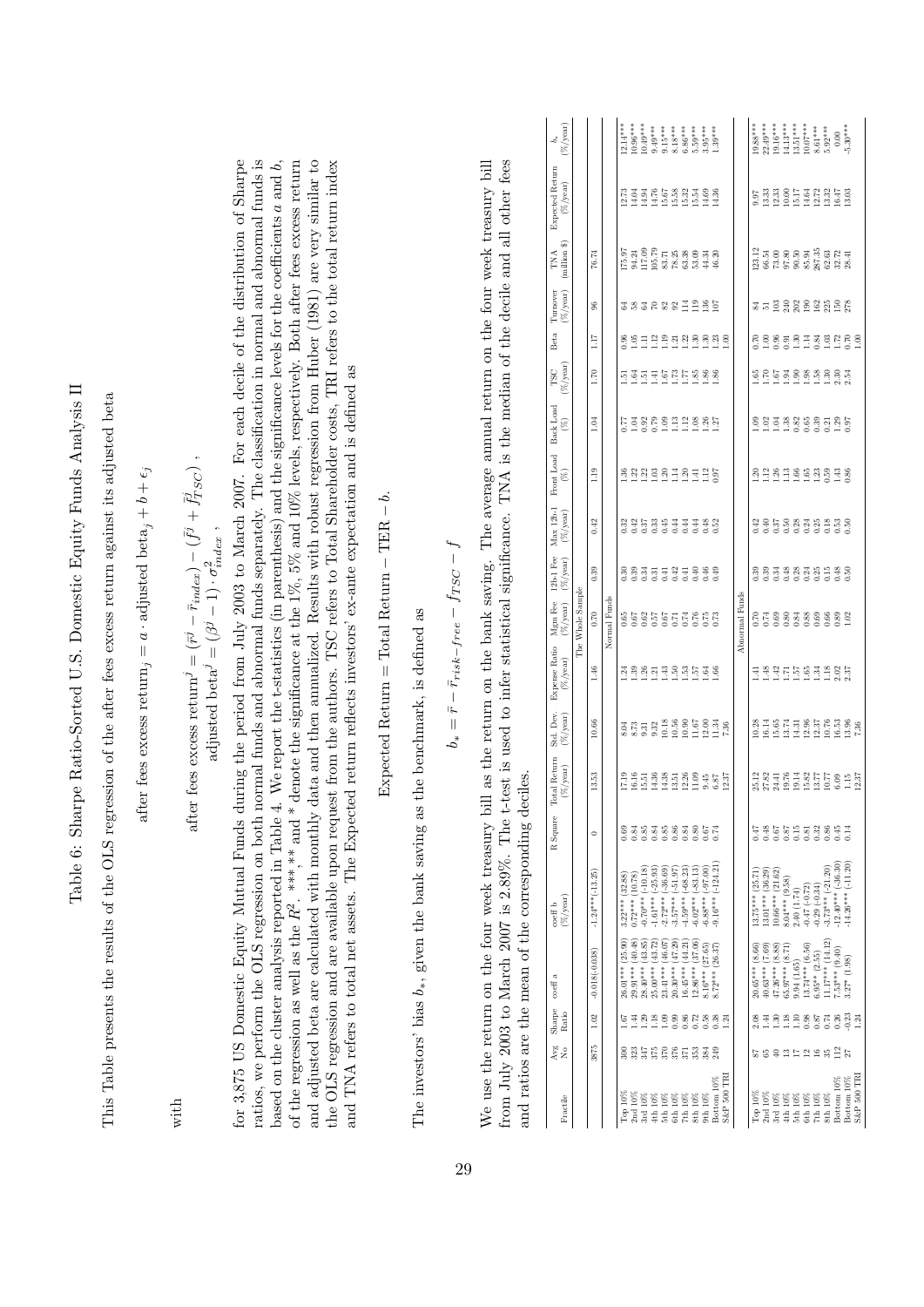

Figure 1: Investor's demand function for different values of the risk aversion coefficient a. The investor's invested amount is plotted against the fund's management fee. The equilibrium solutions  $(f_p, \omega(f_p))$  for each value a has been marked with an asterisk. For diversification funds with a beta smaller than 1 (upper panel), the equilibrium weight is decreasing and the equilibrium fee is increasing when investors becomes more risk averse. For leveraged funds with a beta larger than 1 (bottom panel), both the equilibrium weight and the equilibrium fee are decreasing. The parameters for top figure are:  $\bar{r}_i = 0.08$ ,  $\bar{r}_m = 0.09$ ,  $\sigma_i = 0.09$  and  $\sigma_m = 0.08$ ; the parameters for bottom figure are:  $\bar{r}_i = 0.08$ ,  $\bar{r}_m = 0.12$ ,  $\sigma_i = 0.08$ , and  $\sigma_m = 0.13$ . Both have  $\rho = 0.7$  and  $f_0 = 0$ . 30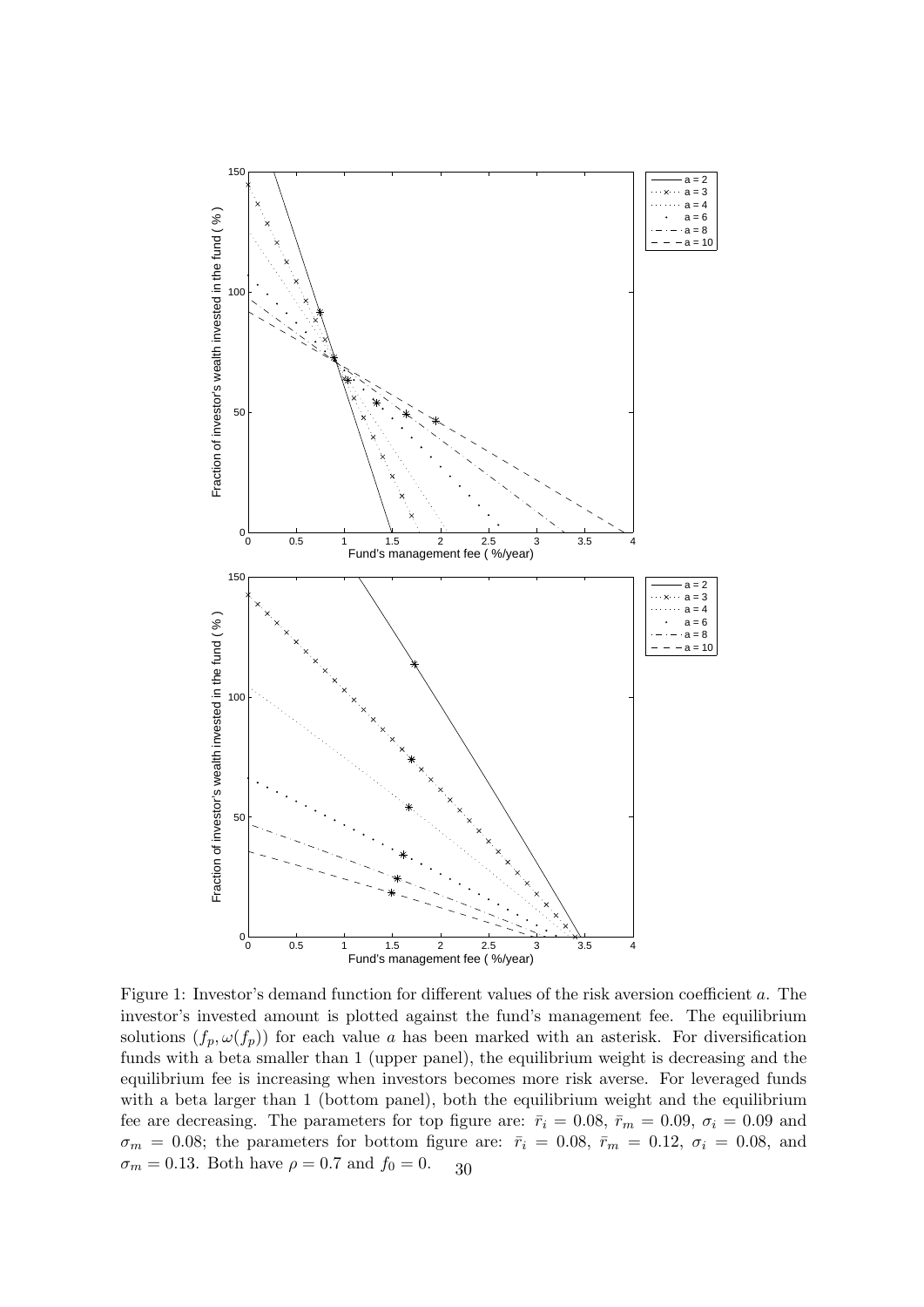

Figure 2: Fund's management fee and investor's invested amount in the mutual fund as a function of the anticipated correlation between the fund's portfolio and investor's benchmark portfolio, with all the other parameters being kept fixed. When the two portfolios are perfectly correlated, it should not be surprising to find that, depending on their risk aversion and taste for mean return, investors may invest fully in the benchmark portfolio or the mutual fund, or partly in the mutual fund and partly in the benchmark portfolio. The parameters are:  $\bar{r}_i = 0.08, \, \bar{r}_m = 0.12, \, \sigma_m = 0.13, \, \sigma_i = 0.08 \text{ and } f_0 = 0.5$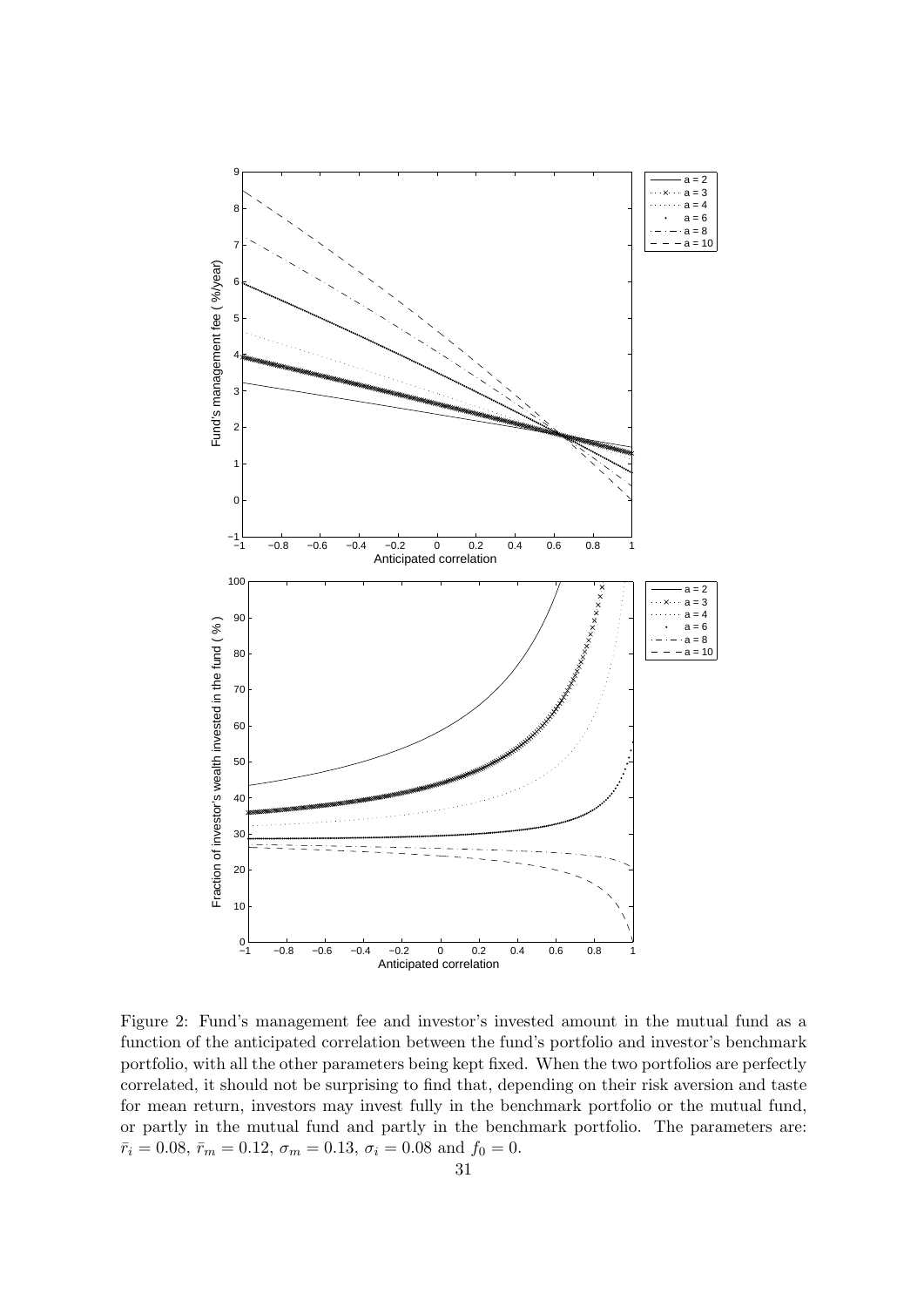

Figure 3: Fund's management fee and investor's invested amount in the mutual fund as a function of the expected future volatility (standard deviation) of the investor's benchmark portfolio, with all the other parameters being kept fixed. The parameters are:  $\bar{r}_i = 0.08, \bar{r}_m = 0.08$ 0.10,  $\sigma_m = 0.08, \rho = 0.7$  and  $f_0 = 0$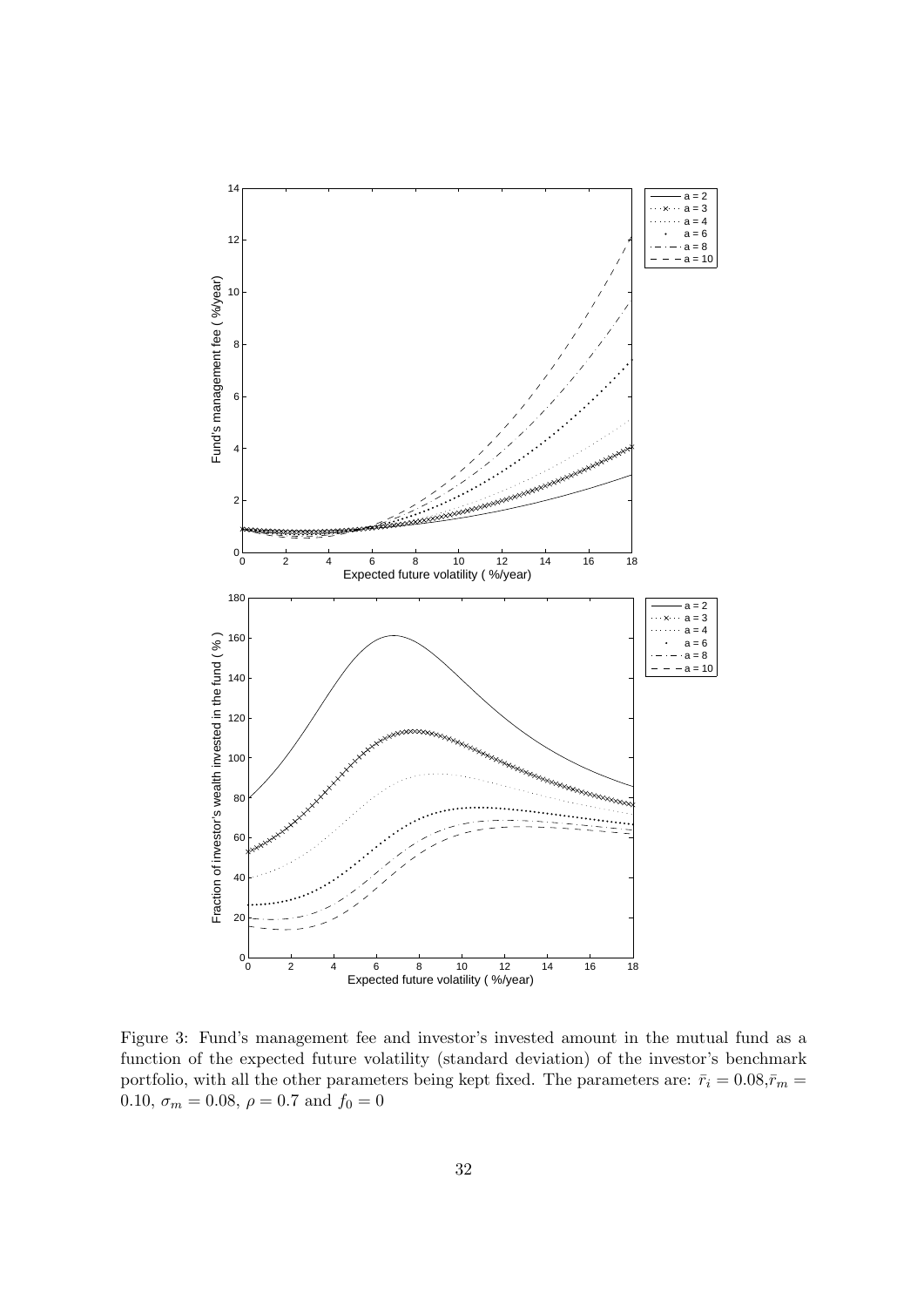

Figure 4: Fund's management fee and investor's invested amount in the mutual fund as a function of the expected return on the mutual fund, with all other parameters being kept constant. The parameters are:  $\bar{r}_i = 0.08$ ,  $\sigma_i = 0.10$ ,  $\sigma_m = 0.15$ ,  $\rho = 0.7$  and  $f_0 = 0$ .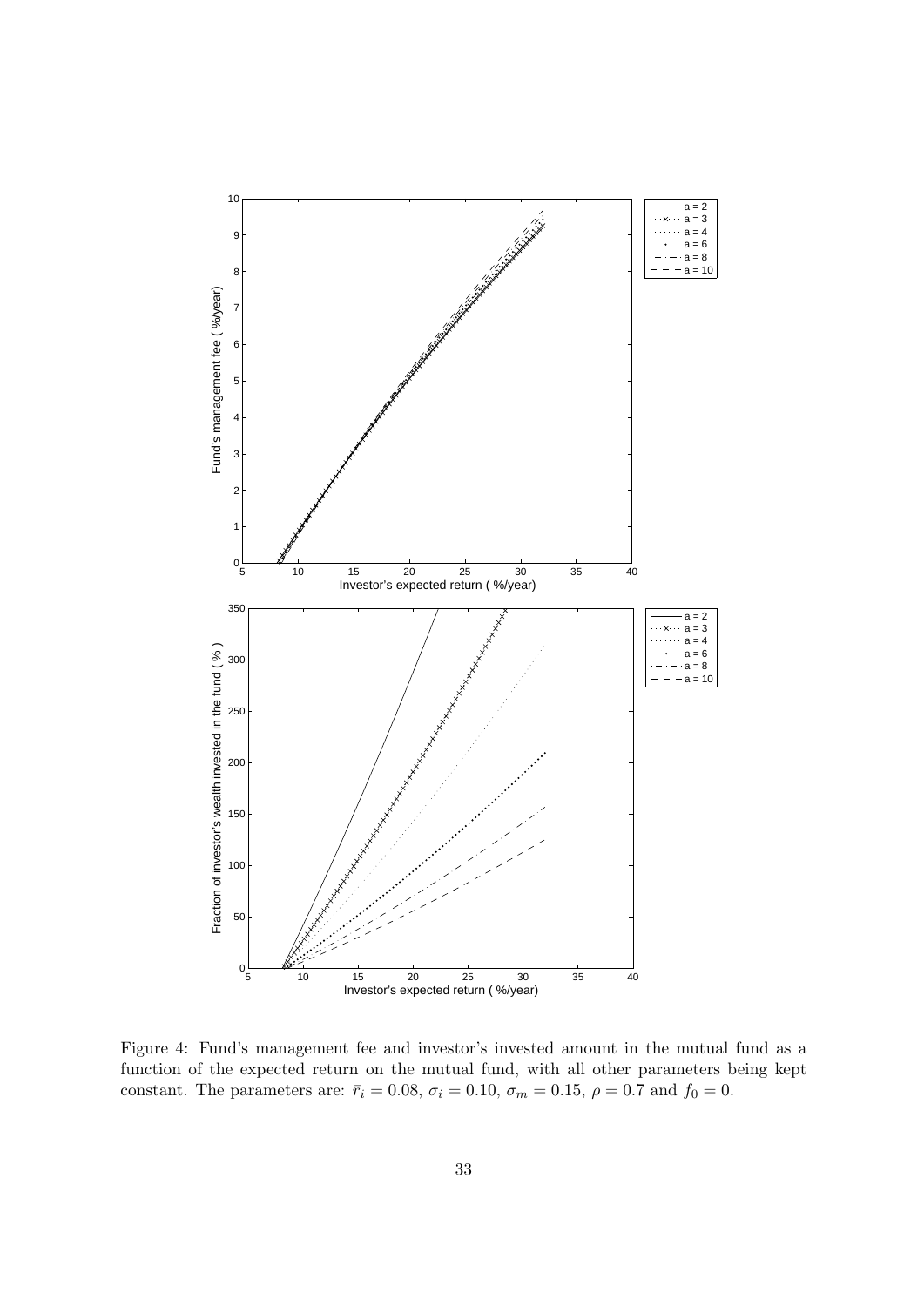

Figure 5: Plot of the after-fees excess returns for the whole sample of 3,875 US domestic equity mutual funds versus their adjusted betas. The dotted line shows the regression obtained with relation (33).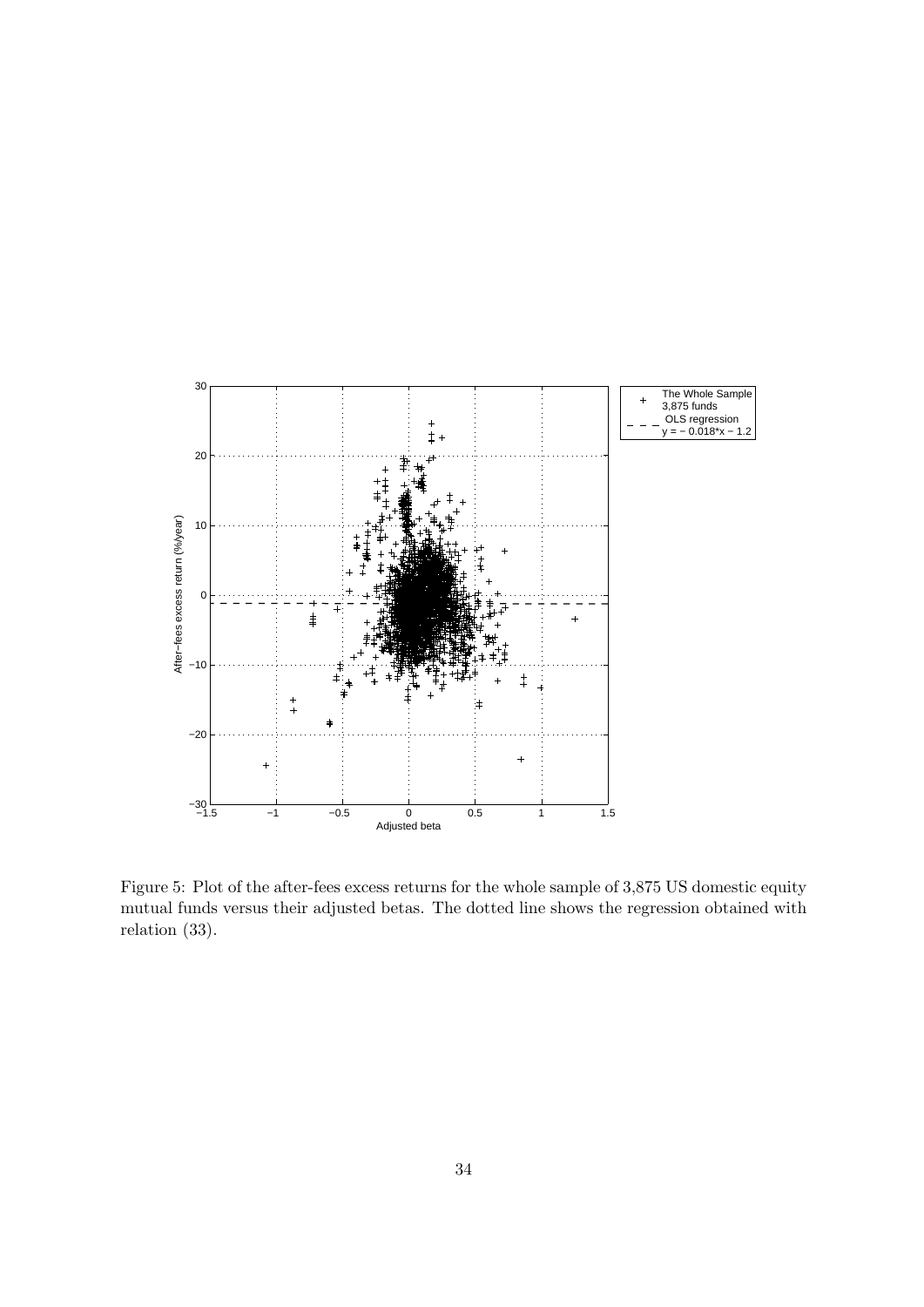

Figure 6: Cluster Analysis of the  $2^{nd}$  decile (top panel) and of the last decile (bottom panel) of the distribution of Sharpe ratios for the U.S<sub>3</sub>. Pomestic Equity Mutual funds from July 2003 to March 2007.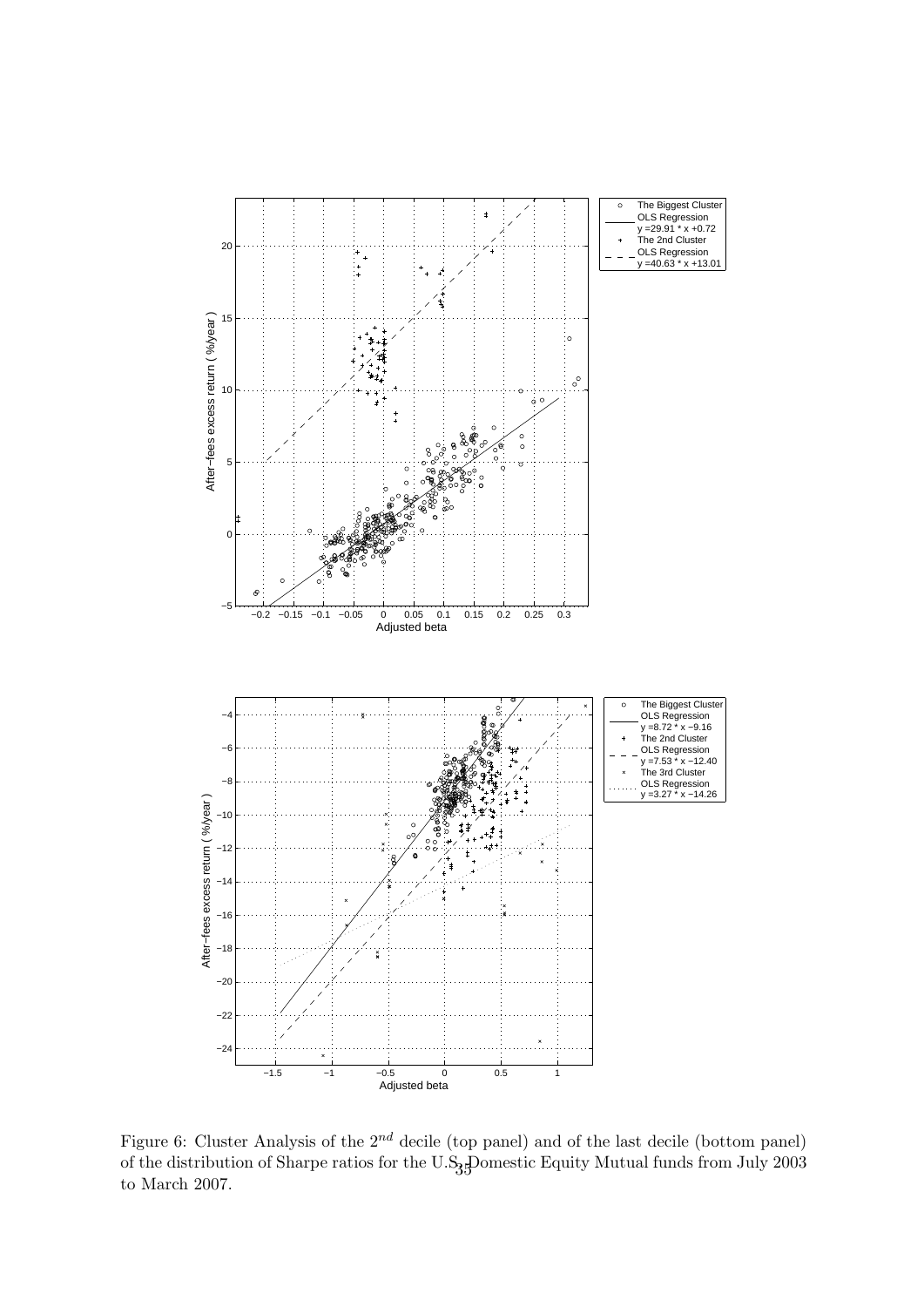# Appendices

# A Proof of Proposition 2

The necessary condition for the existence of solutions to the problem

$$
\max_{f|\omega(f)} \mathbf{E}[U_m(\tilde{W}_m)|\mathcal{I}_m] \tag{36}
$$

is

$$
\frac{\partial \mathbf{E}\left[U_m(W_0 + \Omega(f)(1 + \tilde{r}_m)f)|\mathcal{I}_m\right]}{\partial f} = 0 \;, \tag{37}
$$

namely

$$
\mathbf{E}\left[U'_{m}(W_{0}+\Omega(f)(1+\tilde{r}_{m})f)(1+\tilde{r}_{m})(\Omega(f)+f\frac{\partial\Omega(f)}{\partial f})\bigg|\mathcal{I}_{m}\right]=0.
$$
 (38)

The demand function  $\Omega(f)$  is a deterministic function of f, therefore,

$$
\mathbf{E}[U'_{m}(W_{0}+\Omega(f)(1+\tilde{r}_{m})f)(1+\tilde{r}_{m})|\mathcal{I}_{m}](\Omega(f)+f\frac{\partial\Omega(f)}{\partial f})=0.
$$
 (39)

We have in reality  $\tilde{r}_m > -1$  and because utility functions are increasing with wealth, namely  $U'_m(x) > 0$ , we get

$$
\mathbf{E}[U_m'(W_0 + \Omega(f)(1 + \tilde{r}_m)f)(1 + \tilde{r}_m)|\mathcal{I}_m] > 0
$$
\n(40)

Therefore, the solution to (36) must be the solution to (9). The concavity of  $U_m$  ensures the sufficiency of the first order condition. We stress that we did not need to specify the form of the utility function  $U_m$ , nor that of the demand function  $\Omega(f)$ . Q.E.D.

# B Proof of Proposition 3

Using equation (11), the investor's demand function reads

$$
\Omega(f_e) = \frac{(1 + \bar{r}_m)(1 - f_e) - (1 + r_f)}{a \cdot \sigma_m^2 (1 - f_e)^2}
$$
\n(41)

with  $f_e = f + f_0$ . Then the solution to the manager's optimization problem is given by proposition 2. The first order condition yields

$$
f = (1 - f_0) \cdot \frac{(1 + \bar{r}_m) \cdot (1 - f_0) - (1 + r_f)}{(1 + \bar{r}_m) \cdot (1 - f_0) + (1 + r_f)},\tag{42}
$$

while the second order condition

$$
(1 - f_0)(1 + r_f) \ge 0 \tag{43}
$$

always holds. Q.E.D.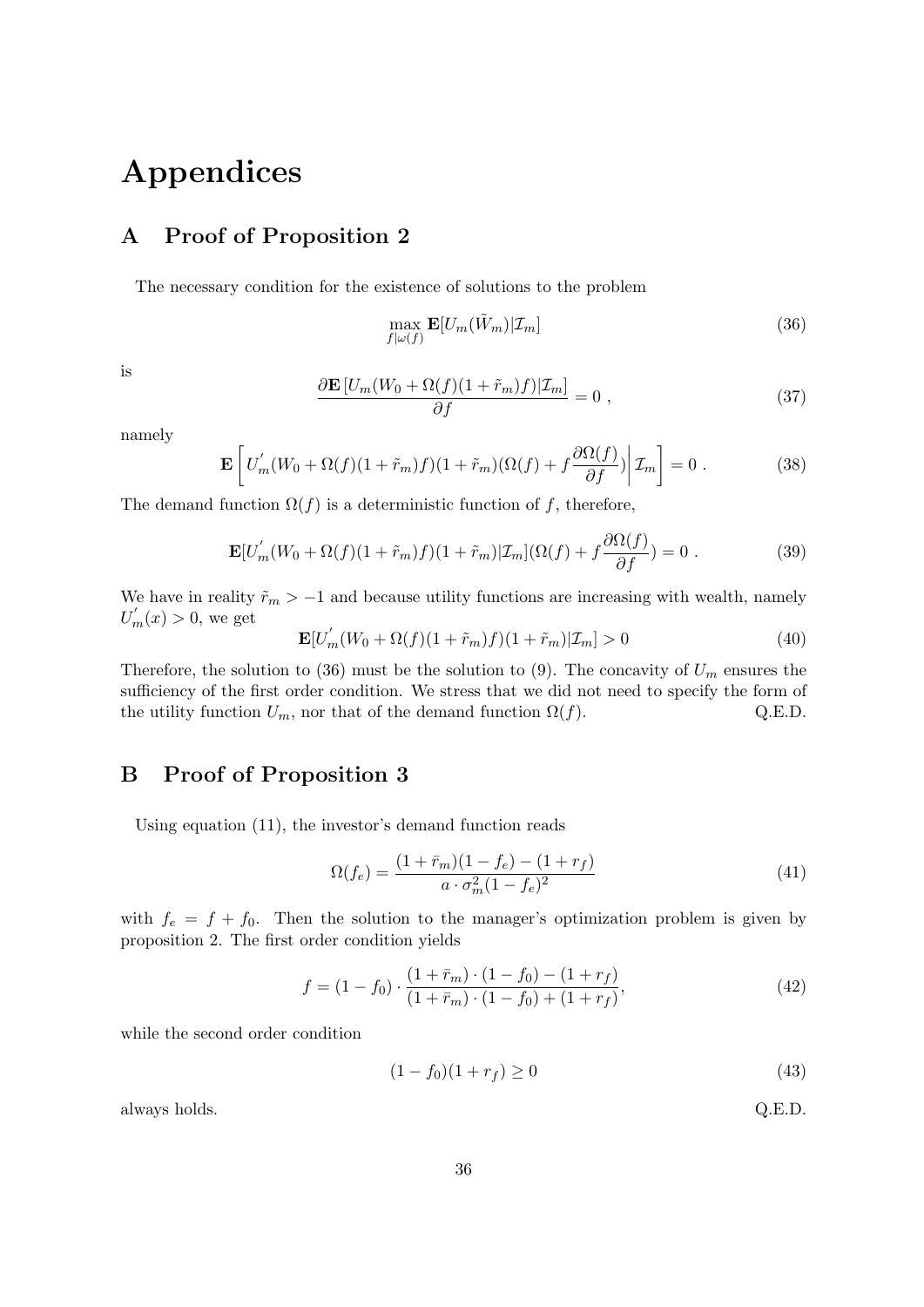# C Proof of Proposition 4

The investor's demand function is solution to the problem

$$
\max_{\omega \mid f_e} \mathbf{E} \left[ -e^{-a((1-\omega)(1+\tilde{r}_i)+\omega(1+\tilde{r}_m)(1-f_e))} | \mathcal{I}_i \right]
$$
(44)

with  $\omega \geq 0$  and  $(\tilde{r}_i, \tilde{r}_m)$  distributed according to (17). The expectation can be readily calculated h i

$$
\mathbf{E}\left[-e^{-a((1-\omega)(1+\tilde{r}_i)+\omega(1+\tilde{r}_m)(1-f_e))}|\mathcal{I}_i\right] = -e^{\phi_\omega(-a)},\tag{45}
$$

where  $\phi_{\omega}(-a)$  is the cumulant generating function of a Gaussian random variable at point  $-a$ , so that

$$
\phi_{\omega}(-a) = \frac{a^2}{2} \left[ (1 - \omega)^2 \sigma_i^2 + 2\omega (1 - \omega)(1 - f_e) \rho \sigma_i \sigma_m + \omega^2 (1 - f_e)^2 \sigma_m^2 \right] - a \left[ (1 - \omega)(1 + \bar{r}_i) + \omega (1 - f_e)(1 + \bar{r}_m) \right].
$$
\n(46)

Maximizing the expectation in (44) is equivalent to minimize  $\phi$  and therefore the first order condition yields

$$
\Omega(f_e) = \frac{1}{a} \cdot \frac{(1 + \bar{r}_m - a\rho\sigma_i\sigma_m) \cdot (1 - f_e) - (1 + \bar{r}_i - a\sigma_i^2)}{\sigma_m^2 (1 - f_e)^2 - 2\rho\sigma_i\sigma_m (1 - f_e) + \sigma_i^2}
$$
(47)

while the second order condition

$$
a^{2} \left(\sigma_{i}^{2} - 2(1 - f_{e}) \rho \sigma_{i} \sigma_{m} + (1 - f_{e})^{2} \sigma_{m}^{2}\right) \ge 0
$$
\n(48)

always holds.

Since  $f_e$  is defined within the range that satisfies  $\omega \geq 0$ , it is easy to check that

$$
f_{max} = \frac{\bar{r}_m - \bar{r}_i + a\sigma_i^2 - a\rho\sigma_i\sigma_m}{1 + \bar{r}_m - a\rho\sigma_i\sigma_m} - f_0.
$$
\n(49)

As for the manager's optimization problem, proposition 2 shows that the optimal fee is solution to the first order condition

$$
\Omega(f_0 + f) + f \cdot \partial_f \Omega(f_0 + f) = 0 , \qquad (50)
$$

namely, with the notations of proposition 4

$$
\begin{aligned}\n\left[R_m(1-f_0)\sigma_m - 2R_m\rho\sigma_i\sigma_m + R_i\sigma_m^2\right]f^2 \\
- 2R_m\left[\sigma_i^2 - 2(1-f_0)\rho\sigma_i\sigma_m + (1-f_0)^2\sigma_m^2\right]f \\
+ \left[R_m(1-f_0) - R_i\right] \cdot \left[\sigma_i^2 - 2(1-f_0)\rho\sigma_i\sigma_m + (1-f_0)^2\sigma_m^2\right] = 0\n\end{aligned} \tag{51}
$$

whose solutions are

$$
f_{\pm} = \frac{R_m \left[\sigma_i^2 - 2(1 - f_0)\rho\sigma_i\sigma_m + (1 - f_0)^2 \sigma_m^2\right]}{R_m(1 - f_0)\sigma_m^2 - 2R_m \rho\sigma_i\sigma_m + R_i \sigma_m^2} + \frac{\sqrt{\left[(1 - f_0)^2 \sigma_m^2 - 2(1 - f_0)\rho\sigma_i\sigma_m + \sigma_i^2\right] \cdot \left[R_m^2 \sigma_i^2 - 2R_m R_i \rho\sigma_i\sigma_m + R_i^2 \sigma_m^2\right]}}{R_m(1 - f_0)\sigma_m^2 - 2R_m \rho\sigma_i\sigma_m + R_i \sigma_m^2}.
$$
\n
$$
(52)
$$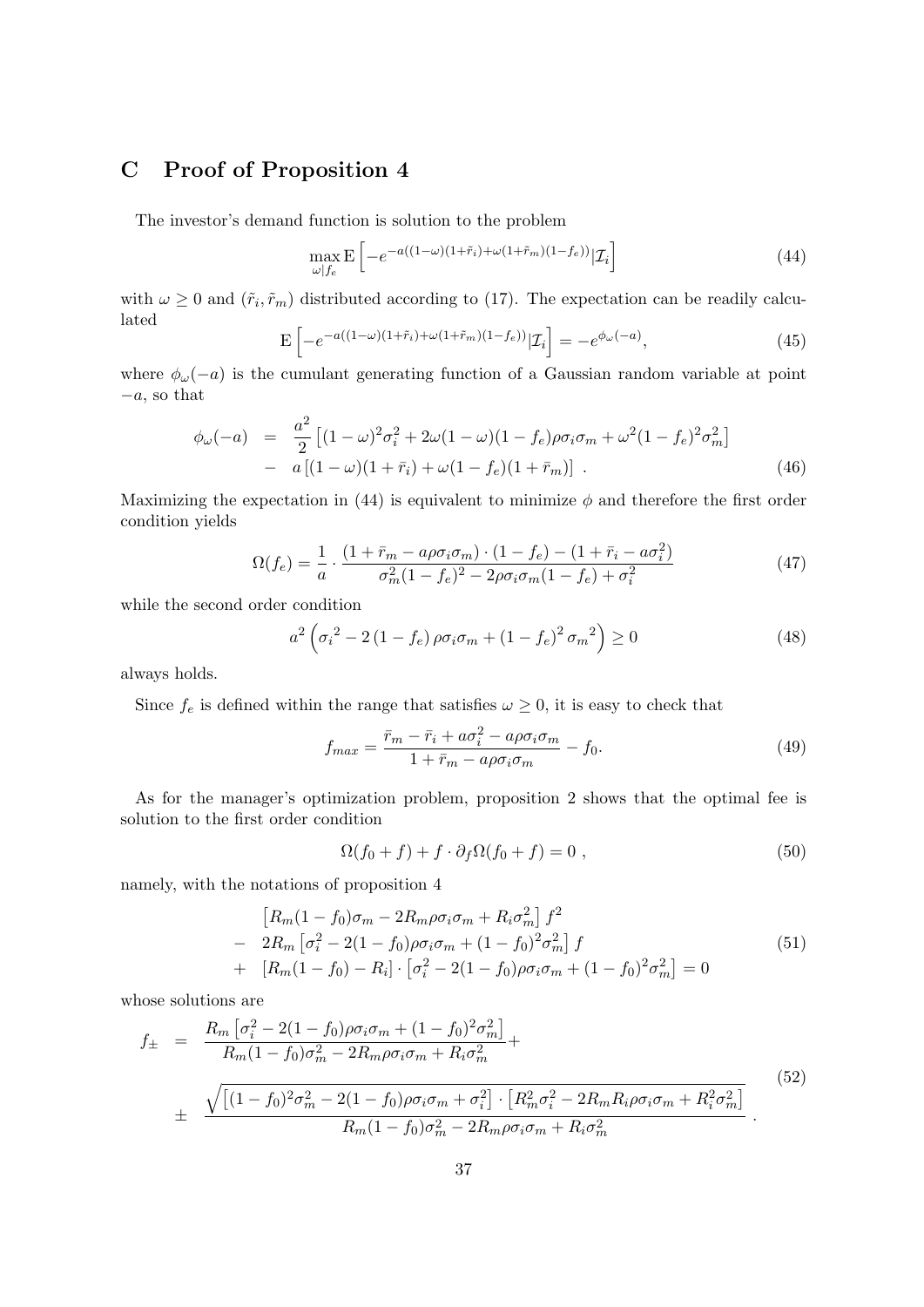Since

$$
\partial_f^2 (f \cdot \Omega(f_0 + f))_{f=f_{\pm}} = \pm \sqrt{\frac{\left[ (1 - f_0)^2 \sigma_m^2 - 2(1 - f_0) \rho \sigma_i \sigma_m + \sigma_i^2 \right]}{\times \left[ R_m^2 \sigma_i^2 - 2R_m R_i \rho \sigma_i \sigma_m + R_i^2 \sigma_m^2 \right]}} ,
$$
(53)

the second order condition leads us to choose  $f_-\$ .

However, this solution is admissible if and only if  $f_-\geq 0$ , which requires

$$
R_m^2 \left[ \sigma_i^2 - 2(1 - f_0) \rho \sigma_i \sigma_m + (1 - f_0)^2 \sigma_m^2 \right] \ge R_m^2 \sigma_i^2 - 2R_m R_i \rho \sigma_i \sigma_m + R_i^2 \sigma_m^2 \tag{54}
$$

and

$$
R_m(1 - f_0)\sigma_m^2 - 2R_m\rho\sigma_i\sigma_m + R_i\sigma_m^2 \ge 0.
$$
\n(55)

Factorizing (54), we get

$$
[(1 - f_0)R_m - R_i] \cdot [R_m(1 - f_0)\sigma_m^2 - 2R_m\rho\sigma_i\sigma_m + R_i\sigma_m^2] \ge 0,
$$
\n(56)

so that, according to (54) and (55)

$$
f_{-} \ge 0 \qquad \Longleftrightarrow \qquad (1 - f_{0})R_{m} \ge R_{i} \tag{57}
$$

which holds by the assumption made in proposition 4.  $Q.E.D.$ 

# D Robustness Check: CRRA utility function with Log-Prices

The dependence of the results of our model is tested for a larger class of utility functions:

$$
U_i(x) = \frac{x^{1-a}}{1-a}
$$
\n(58)

$$
U_i(x) = \frac{x^{1-b}}{1-b}
$$
\n(59)

with  $a, b > 0$  and  $a, b \neq 1$ ,  $a, b$  represent respectively the constant relative risk aversion level of the investors and managers.

To avoid negative prices, we use log-returns. The wealth of the investor at period 1 is

$$
\tilde{W}_i = (1 - \omega)e^{\tilde{r}_i} + \omega e^{\tilde{r}_m}(1 - f_e) .
$$
\n(60)

The wealth of the manager at period 1 is

$$
\tilde{W}_m = \omega e^{\tilde{r}_m} f \tag{61}
$$

The log-returns  $\tilde{r}_i$  and  $\tilde{r}_m$  are Gaussian distributed as

$$
\tilde{r}_i|i \sim N(\bar{r}_i, \sigma_i^2) \tag{62}
$$

$$
\tilde{r}_m|i \sim N(\bar{r}_{m,i}, \sigma_{m,i}^2) \tag{63}
$$

Their correlation perceived by the investor is denoted  $\rho$ .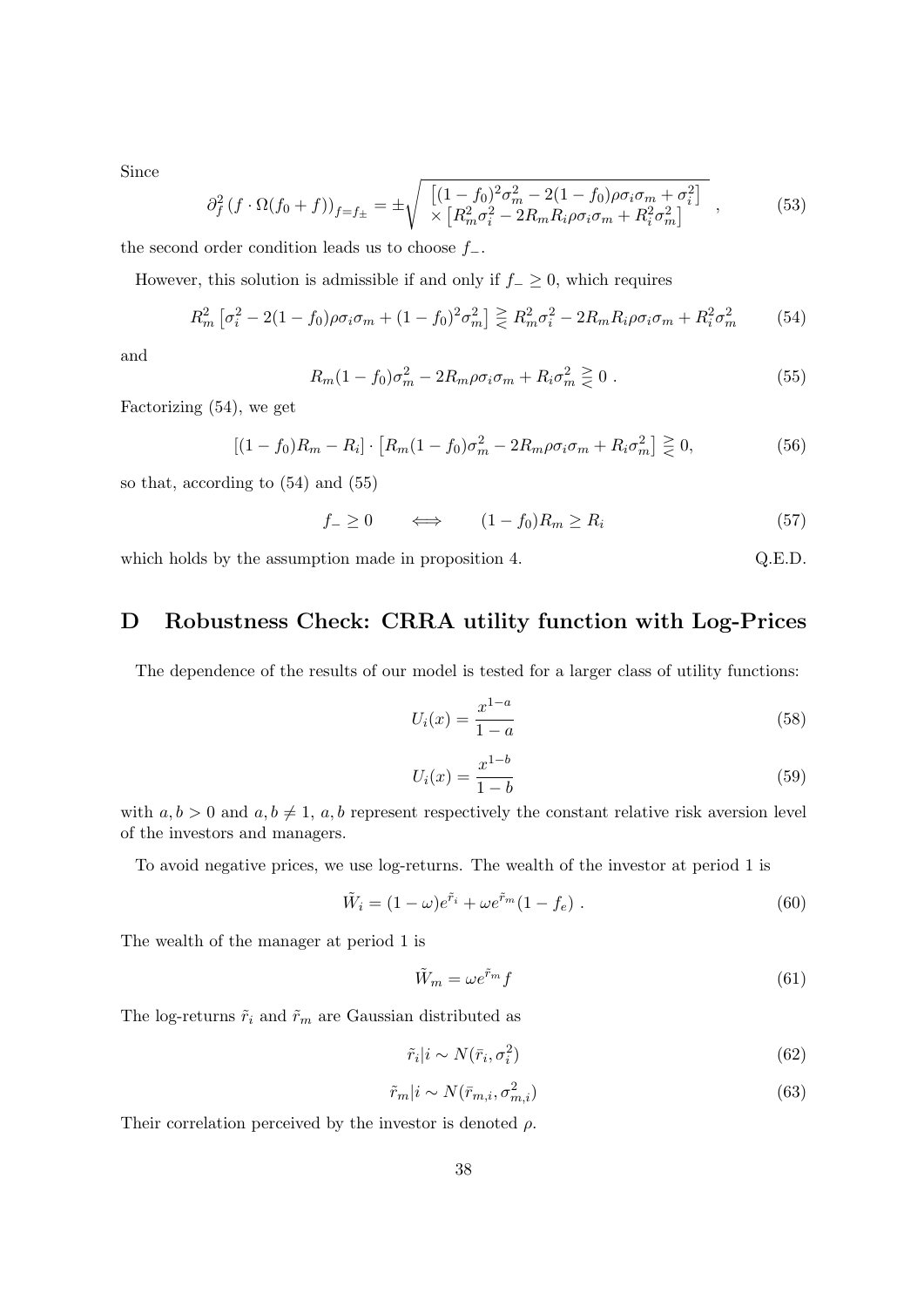The investor's optimization problem is formulated as:

$$
\max_{\omega|f_e} \mathbf{E} \left[ \frac{((1-\omega)e^{\tilde{r}_i} + \omega e^{\tilde{r}_m}(1-f_e))^{1-a}}{1-a}|i] \right]
$$
(64)

with  $\omega > 0$ . The manager' optimization problem is formulated as

$$
\max_{f|\omega^*} \mathbf{E} \left[ \frac{(\omega e^{\tilde{r}_m} f)^{1-b}}{1-b} |m \right] \tag{65}
$$

with  $0 < f + f_0 < 1$  given

$$
\tilde{r}_m|m \sim N(\bar{r}_{m,m}, \sigma_{m,m}^2)
$$
\n(66)

In this setup, a closed form solution is difficult to find and we resort to numerical methods. For the investor's optimization problem, we have

$$
\mathbf{E}[((1-\omega)e^{\tilde{r}_i} + \omega e^{\tilde{r}_m}(1-f_e))^{1-a}|i] = \frac{1}{2\pi\sigma_i\sigma_{m,i}\sqrt{1-\rho^2}(1-a)}\mathbf{I}
$$
(67)

with

$$
\mathbf{I} = \int_{-\infty}^{+\infty} \int_{-\infty}^{+\infty} ((1-\omega)e^{r_i} + \omega e^{r_m}(1-f_e))^{1-a} e^{-\frac{1}{2(1-\rho^2)}(\frac{(r_i - \bar{r}_i)^2}{\sigma_i^2} + \frac{(r_{m,i} - \bar{r}_{m,i})^2}{\sigma_{m,i}^2} - \frac{2\rho(r_i - \bar{r}_i)(r_{m,i} - \bar{r}_{m,i})}{\sigma_i \sigma_{m,i}})} \mathbf{d}r_i \mathbf{d}r_{m,i}
$$
(68)

We numerically calculated this double integral and solved the optimization problem.

For the managers' optimization problem, we have (notice  $\omega^*(f)$  is the same as  $\omega^*(f_e)$  here)

$$
\mathbf{E}[\frac{(\omega e^{\tilde{r}_m}f)^{1-b}}{1-b}|m] = \frac{1}{\sqrt{2\pi}\sigma_{m,m}(1-b)}(\omega^*(f)f)^{1-b}I(b,r_{m,m},\sigma_{m,m})
$$
(69)

with

$$
I(b, r_{m,m}, \sigma_{m,m}) = \int_{-\infty}^{+\infty} e^{r_m(1-b)} e^{-\frac{1}{2}(\frac{(r_m - \bar{r}_{m,m})^2}{\sigma_{m,m}^2})} dr_m \tag{70}
$$

Notice that only  $(\omega^*(f) f)^{1-b}$  depends on f, therefore, the manager's optimization problem (65) is equivalent to

$$
\max_{f|\omega^*} (\omega^*(f)f)^{1-b} \tag{71}
$$

The numerical results confirm the remarkably strong robustness of our analytical result derived for CARA utility functions. Figures are available from the authors upon request.

# E Generalization

We now consider the general case where the investor's utility function can be any increasing and concave function. We do not make any assumption on the joint distribution of returns on the benchmark portfolio and on the managed portfolio. We just assume that the funds are not too risky and that the investors are not too risk averse to justify a second order expansion of the investor's utility function. Then, as proved in Appendix F, the following result holds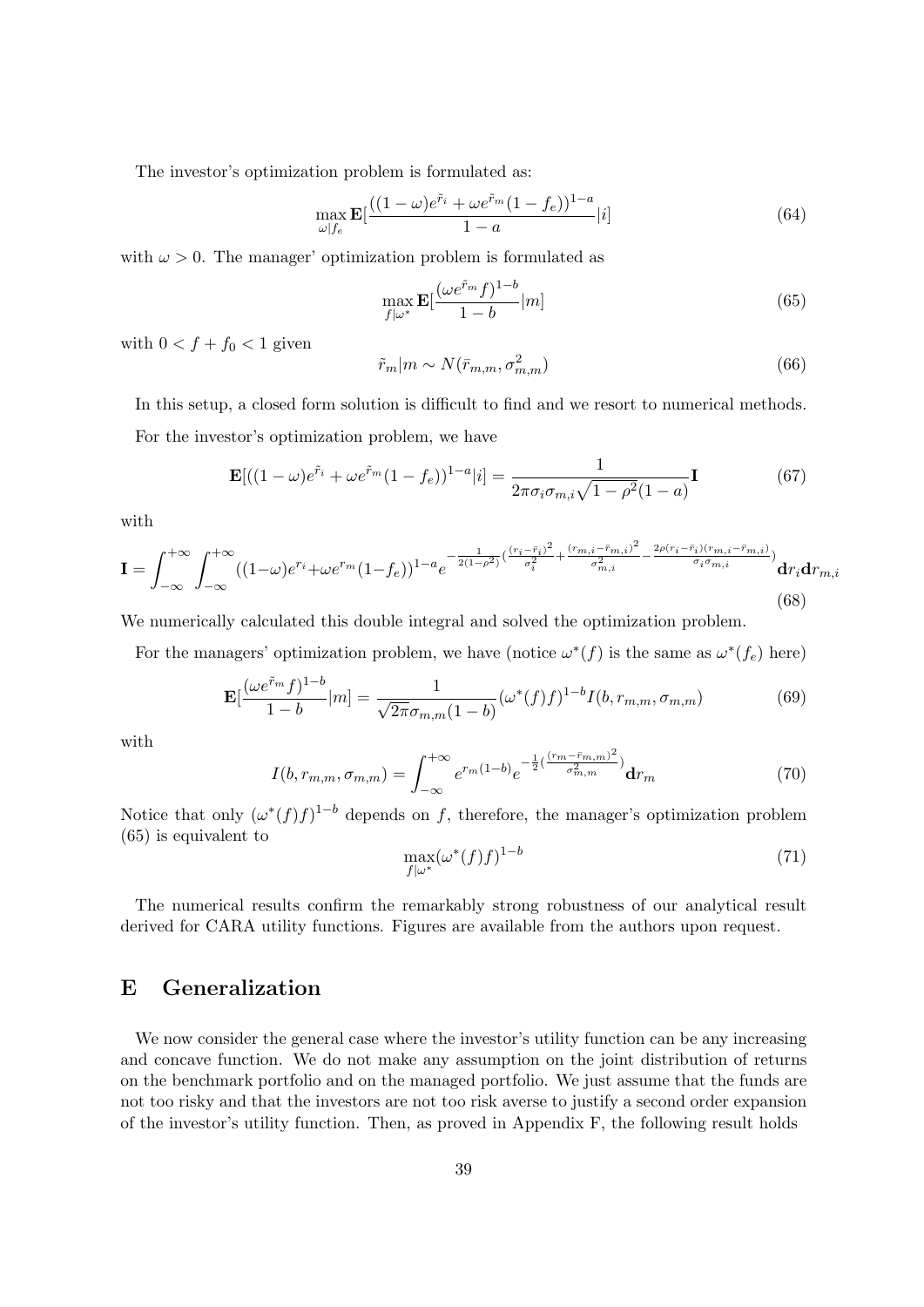Lemma 1. Up to second order terms in an expansion in powers of the returns and fees, the investor's demand function reads

$$
\Omega = \frac{\left[\sigma_i^2 - (1 - f_e)\rho \sigma_i \sigma_m\right] + a(\Omega)^{-1} \cdot \left[(1 + \bar{r}_i) + (1 - f_e)(1 + \bar{r}_m)\right]}{\sigma_i^2 - 2(1 - f_e)\rho \sigma_i \sigma_m + (1 - f_e)^2 \sigma_m^2},\tag{72}
$$

where  $a(\Omega)$  denotes the investor's absolute risk aversion at the point  $(1 - \Omega)(1 + \bar{r}_i) + \Omega(1 (f_e)(1 + \bar{r}_m).$ 

As previously, the demand is independent of the risk aversion for  $f_e = f_p = \frac{\bar{r}_m - \bar{r}_i}{1 + \bar{r}_m}$  $rac{r_m-r_i}{1+\bar{r}_m}$ . Thus, up to the first order in  $f_e - f_p$ , we get

$$
\Omega(f_e) \approx \Omega_p + \left[ \frac{\rho \sigma_i \sigma_m + \left( \frac{1 + \bar{r}_i}{1 + \bar{r}_m} \cdot \sigma_m^2 - \rho \sigma_i \sigma_m \right) \Omega_p - a^{-1} \left( 1 + \bar{r}_m \right)}{\sigma_m^2 \left( \frac{1 + \bar{r}_i}{1 + \bar{r}_m} \right)^2 - 2\rho \sigma_i \sigma_m \cdot \frac{1 + \bar{r}_i}{1 + \bar{r}_m} + \sigma_i^2} \right] \cdot (f_e - f_p) \,. \tag{73}
$$

As checked in for the case of CRRA utility functions, the linear approximation of the demand functionis quite good. This justifies hypothesis 2 according to which the fund manager knows the investors' demand function.

Without loss of precision, (73) can be simplified by replacing  $a(\Omega)$  with  $a(\Omega_p)$  in (72). Then, performing the same calculation as in Appendix C, we can generalize the result of proposition 4. More importantly, we can state

Proposition 5. Within the limits of the hypothesis of this section, irrespective of the investor's utility function and of the distributions of returns on the benchmark portfolio and on the managed portfolio, the optimal management fee the manager should charge is approximately half the fee that starts to make the managed fund undesirable to the investor:

$$
f^* \approx \frac{\hat{r}_m - \hat{r}_i}{2} - \frac{f_0}{2},\tag{74}
$$

where

$$
\hat{r}_m = \bar{r}_m - a\left(\Omega_p\right)\rho\sigma_i\sigma_m \qquad and \qquad \hat{r}_i = \bar{r}_i - a\left(\Omega_p\right)\sigma_i^2 \tag{75}
$$

are the risk-adjusted expected returns on the managed and on the benchmark portfolio.

As a corollary to this proposition, we can generalize the results derived when the benchmark portfolio is the risk-free asset.

Corollary 1. After adjustment for the level of risk, the expected return on the managed fund, net of all fees, is equal to the expected return on the benchmark plus the management fee

$$
\hat{r}_m - f_e = \hat{r}_i + f^*.\tag{76}
$$

## F Proof of lemma 1

Let us denote by  $U$  the investor's utility function. It is assumed increasing and concave. The demand function is solution to

$$
\max_{\omega} \mathbb{E}\left[U\left((1-\omega)(1+\tilde{r}_i)+\omega(1-f_e)(1+\tilde{r}_m)\right)\right]
$$
\n(77)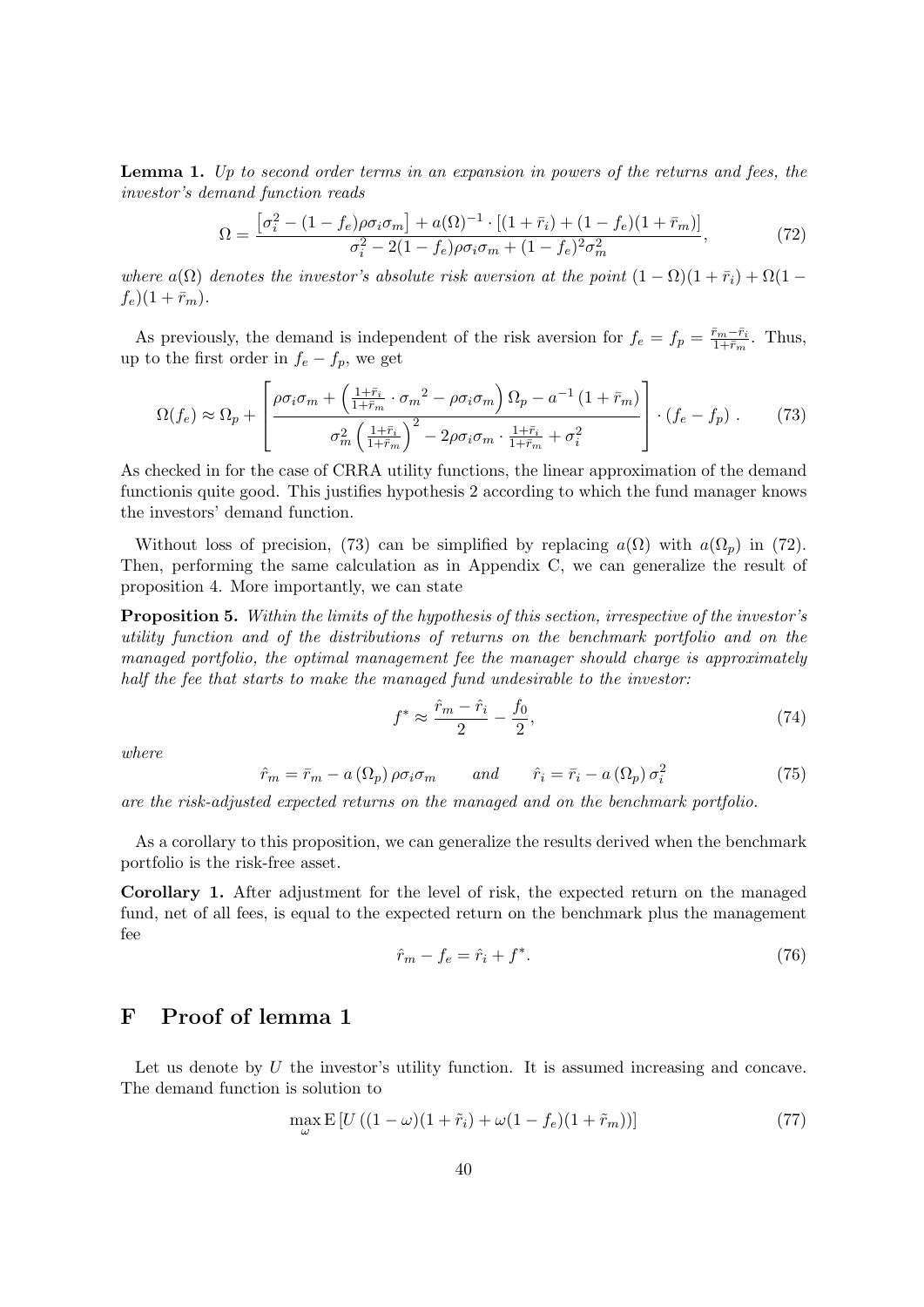We denote by  $1+\bar{r}(\omega)$  the average gross rate of return and by  $\sigma(\omega)^2$  the variance of the return on the investor's portfolio. Then expending the utility function in the neighborhood of  $\bar{r}$  up to the second order, the optimal demand solves

$$
\partial_{\omega}\bar{r}(\omega) = -\frac{U''(\bar{r})}{U'(\bar{r})} \cdot \frac{\partial_{\omega}\sigma(\omega)^2}{2},\tag{78}
$$

where we recognize the coefficient of absolute risk aversion  $-U''/U'$ . The higher order term  $\partial_{\omega}\bar{r}(\omega)U'''(\bar{r})\sigma(\omega)^2$  has been neglected.

Expressing  $\bar{r}(\omega)$  and  $\sigma(\omega)^2$  and substituting in the equation above, we get

$$
-(1+\bar{r}_i) + (1-f_e)(1+\bar{r}_m) = -\frac{U''(\bar{r})}{U'(\bar{r})} \left[ \omega(1-f_e)^2 \sigma_m^2 + (1-2\omega)(1-f_e)\rho \sigma_i \sigma_m - (1-\omega)\sigma_i^2 \right].
$$
\n(79)

To simplify notations, we define

$$
a(\omega) := -\frac{U''(\bar{r}(\omega))}{U'(\bar{r}(\omega))},\tag{80}
$$

so that the optimal demand function reads

$$
\Omega(f_e) = \frac{\left[\sigma_i^2 - (1 - f_e)\rho \sigma_i \sigma_m\right] - a(\Omega)^{-1} \cdot \left[(1 + \bar{r}_i) - (1 - f_e)(1 + \bar{r}_m)\right]}{\sigma_i^2 - 2(1 - f_e)\rho \sigma_i \sigma_m + (1 - f_e)^2 \sigma_m^2}.
$$
(81)

This equation remains implicit since the level of the demand appears in the right-hand side to set the level of absolute risk aversion. But, if it does not vary too fast, it is reasonable to make the approximation that it is locally constant.

Expanding this relation around  $f_e = f_p$ , we first evaluate

$$
\Omega(f_p) = \Omega_p = \frac{\sigma_i^2 - \frac{1+\bar{r}_i}{1+\bar{r}_m}\rho\sigma_i\sigma_m}{\sigma_m^2 \left(\frac{1+\bar{r}_i}{1+\bar{r}_m}\right)^2 - 2\rho\sigma_i\sigma_m \cdot \frac{1+\bar{r}_i}{1+\bar{r}_m} + \sigma_i^2},\tag{82}
$$

and

$$
\Omega'(f_p) = \frac{\rho \sigma_i \sigma_m + \left(\frac{1+\bar{r}_i}{1+\bar{r}_m} \cdot \sigma_m^2 - \rho \sigma_i \sigma_m\right) \Omega_p - a(\Omega_p)^{-1} \left(1+\bar{r}_m\right)}{\sigma_m^2 \left(\frac{1+\bar{r}_i}{1+\bar{r}_m}\right)^2 - 2\rho \sigma_i \sigma_m \cdot \frac{1+\bar{r}_i}{1+\bar{r}_m} + \sigma_i^2},\tag{83}
$$

so that

$$
\Omega(f_e) \simeq \Omega_p + \left[ \frac{\rho \sigma_i \sigma_m + \left( \frac{1 + \bar{r}_i}{1 + \bar{r}_m} \cdot \sigma_m^2 - \rho \sigma_i \sigma_m \right) \Omega_p - a(\Omega_p)^{-1} (1 + \bar{r}_m)}{\sigma_m^2 \left( \frac{1 + \bar{r}_i}{1 + \bar{r}_m} \right)^2 - 2\rho \sigma_i \sigma_m \cdot \frac{1 + \bar{r}_i}{1 + \bar{r}_m} + \sigma_i^2} \right] \cdot (f_e - f_p) \tag{84}
$$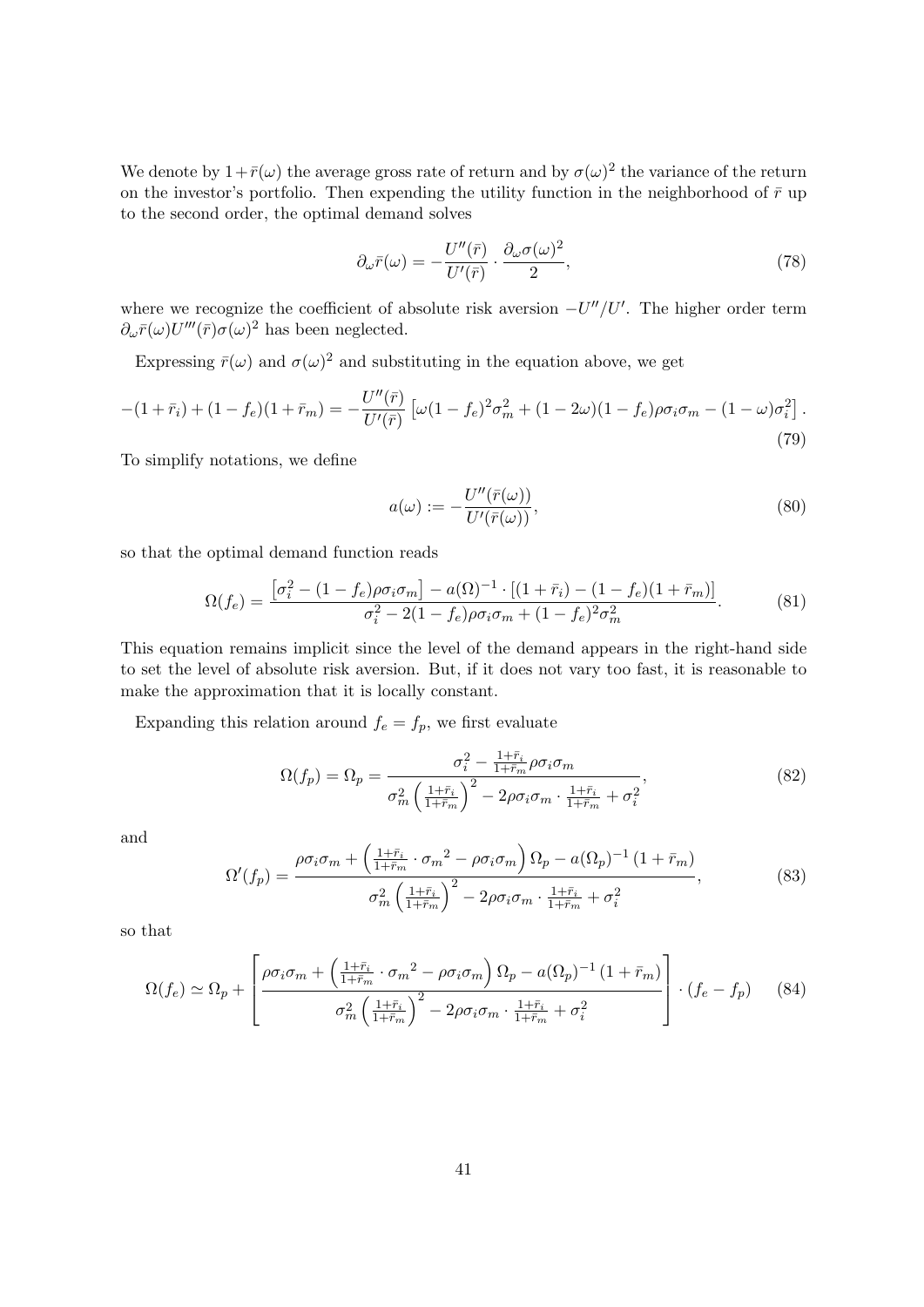## References

- Alexander, G. J., J. D. Jones, and P. J. Nigro (1998): "Mutual fund shareholders: characteristics, investor knowledge, and sources of information," Financial Services Review, 7(4), 301–316.
- Alves, C. F., and V. Mendes (2007): "Are Mutual Fund Investors in Jail?," Applied Financial Economics, 17.
- BARBER, B. M., T. ODEAN, AND L. ZHENG (2005): "Out of Sight, Out of Mind: The Effects of Expenses on Mutual Fund Flows," Journal of Business, 78(6), 2095–2120.
- BARBERIS, N., AND A. SHLEIFER (2003): "Style investing," Journal of Financial Economics, 68(2), 161–199.
- BERK, J. B., AND R. C. GREEN (2004): "Mutual Fund Flows and Performance in Rational Markets," Journal of Political Economy, 112(6), 1269–1295.
- Brennan, M. J., and H. H. Cao (1997): "International Portfolio Investment Flows," The Journal of Finance, 52, 1851–1880.
- Brown, K. C., and W. V. Harlow (2002): "Staying the Course: The Impact of Investment Style Consistency on Mutual Fund Performance," Working Papers.
- BROWN, S. J., AND W. N. GOETZMANN (1997): "Mutual fund styles," Journal of Financial Economics, 43(3), 373–399.
- Capon, N., G. J. Fitzsimons, and R. A. Prince (1996): "An individual level analysis of the mutual fund investment decision," Journal of Financial Services Research, 10(1), 59–82.
- Carhart, M. M. (1997): "On Persistence in Mutual Fund Performance," The Journal of Finance, 52(1), 57–82.
- Chan, L. K. C., H.-L. Chen, and J. Lakonishok (2002): "On Mutual Fund Investment Styles," The Review of Financial Studies, 15(5), 1407–1437.
- Chevalier, J., and G. Ellison (2002): "Are Some Mutual Fund Managers Better Than Others? Cross-Sectional Patterns in Behavior and Performance," The Journal of Finance,  $54(3), 875 - 899.$
- CHOI, J. J., D. LAIBSON, AND B. C. MADRIAN (2008): "Why Does the Law of One Price Fail? An Experiment on Index Mutual Funds," Working Papers.
- CHORDIA, T. (1996): "The structure of mutual fund charges," Journal of Financial Economics, 41(1), 3–39.
- Christoffersen, S. E. K., and D. K. Musto (2002): "Demand Curves and the Pricing of Money Management," The Review of Financial Studies, 15(5), 1499–1524.
- COATES, J. C., AND R. G. HUBBARD (2007): "Competition in the Mutual Fund Industry: Evidence and Implications for Policy," Journal of Corporation Law, 33(1), 151–222.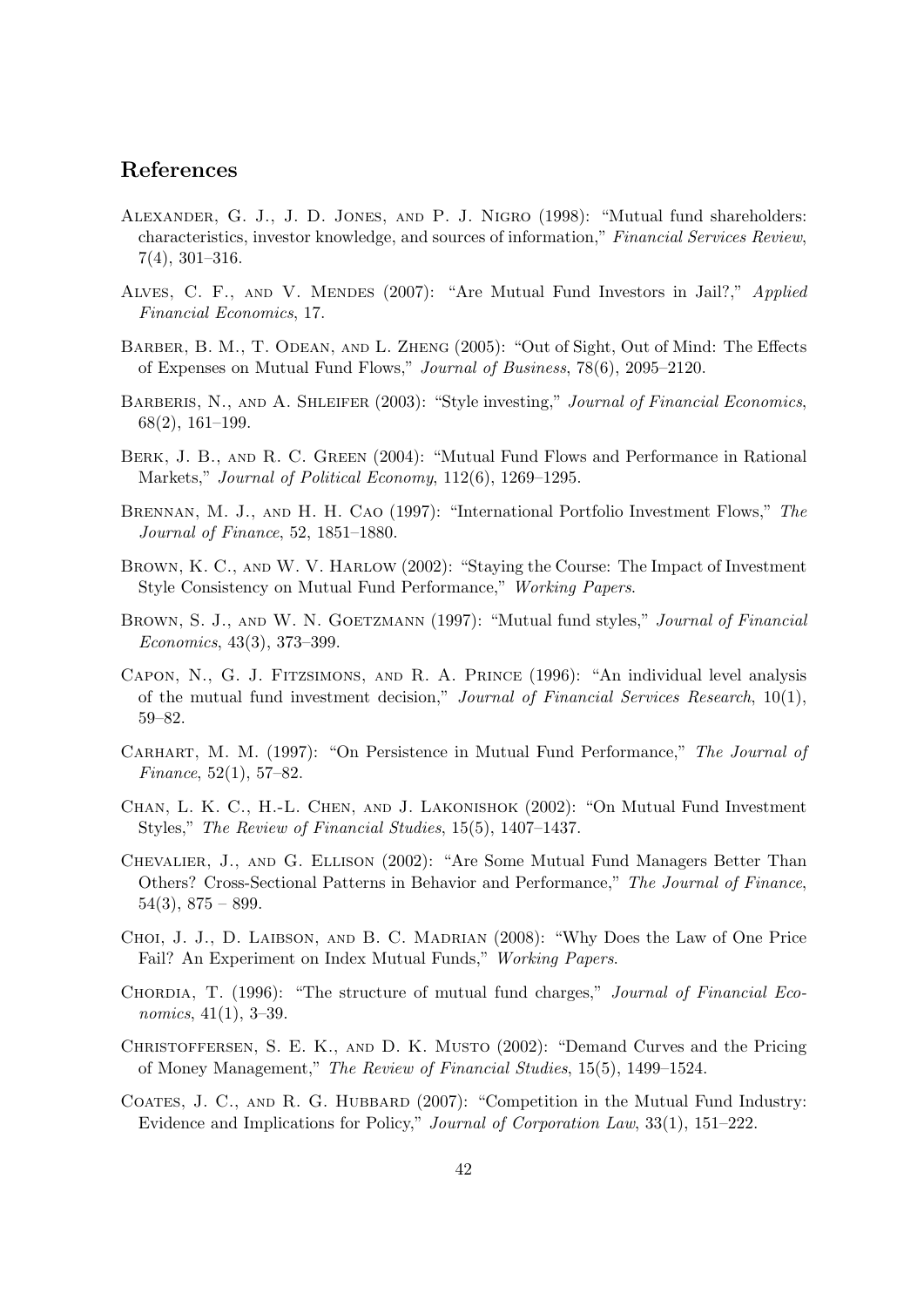- Cooper, I., and E. Kaplanis (1994): "Home bias in equity portfolios, inflation hedging, and international capital market equilibrium," The Review of Financial Studies, 7, 45–60.
- DAS, S. R., AND R. K. SUNDARAM (2002): "Fee Speech: Signaling, Risk-Sharing, and the Impact of Fee Structures on Investor Welfare," The Review of Financial Studies, 15(5), 1465–1497.
- DONNELLEY, B. (1992): "What's in a name? Some mutual funds make it difficult to judge," Wall Street Journal, May 5, Section C.
- Elton, E., M. J. Gruber, and S. Das (1993): "Efficiency with Costly Information: A Reinterpretation of Evidence from Managed Portfolios," The Review of Financial Studies,  $6(1), 1-22.$
- Elton, E. J., M. J. Gruber, and C. R. Blake (2003): "Incentive Fees and Mutual Funds," The Journal of Finance, 58(2), 779–804.
- Freeman, J. P. (2007): "John Freeman's Working Paper Responding to the Advisory Fee Analysis in AEI Working Paper 127, June 2006, 'Competition and Shareholder Fees in the Mutual Fund Industry: Evidence and Implications for Policy' by John C. Coates, IV, and R. Glenn Hubbard," Working Papers.
- Freeman, J. P., and S. L. Brown (2001): "Mutual Fund Advisory Fees: The Cost of Conflicts of Interest," Journal of Corporate Law, pp. 610–673.
- FRENCH, K., AND J. POTERBA (1991): "Investor diversification and international equity markets," American Economic Review, 81(2), 222–226.
- GIL-BAZO, J., AND P. RUIZ-VERDU (2007): "Yet Another Puzzle Relation between Price and Performance in the Mutual Fund Industry," Working Papers.
- Glode, V. (2008): "Why Mutual Funds 'Underperform'," Working Papers.
- Golec, J. H. (1992): "Empirical Tests of a Principal-Agent Model of the Investor-Investment Advisor Relationship," Journal of Financial and Quantitative Analysis, 27(1), 81–95.
- Grinblatt, M., S. Ikheimo, and M. Keloharju (2008): "Are Mutual Fund Fees Competitive? What IQ-Related Behavior Tells Us," Working Papers.
- Gruber, M. J. (1996): "Another Puzzle: The Growth in Actively Managed Mutual Funds," The Journal of Finance, 51(3), 783–810.
- Hartman, D. E., and D. K. J. Smith (1990): "Building a Competitive Advantage in Mutual Funds Sales," Journal of Retail Banking, 12, 43–49.
- HEINKEL, R., AND N. M. STOUGHTON (1994): "The Dynamics of Portfolio Management Contracts," The Review of Financial Studies, 7(2), 351–387.
- Herman, E. S. (1963): "Mutual Fund Management Fee Rates," The Journal of Finance, 18(2), 360–376.
- HOGG, R. V., AND J. LEDOLTE (1987): *Engineering Statistics*. MacMillan.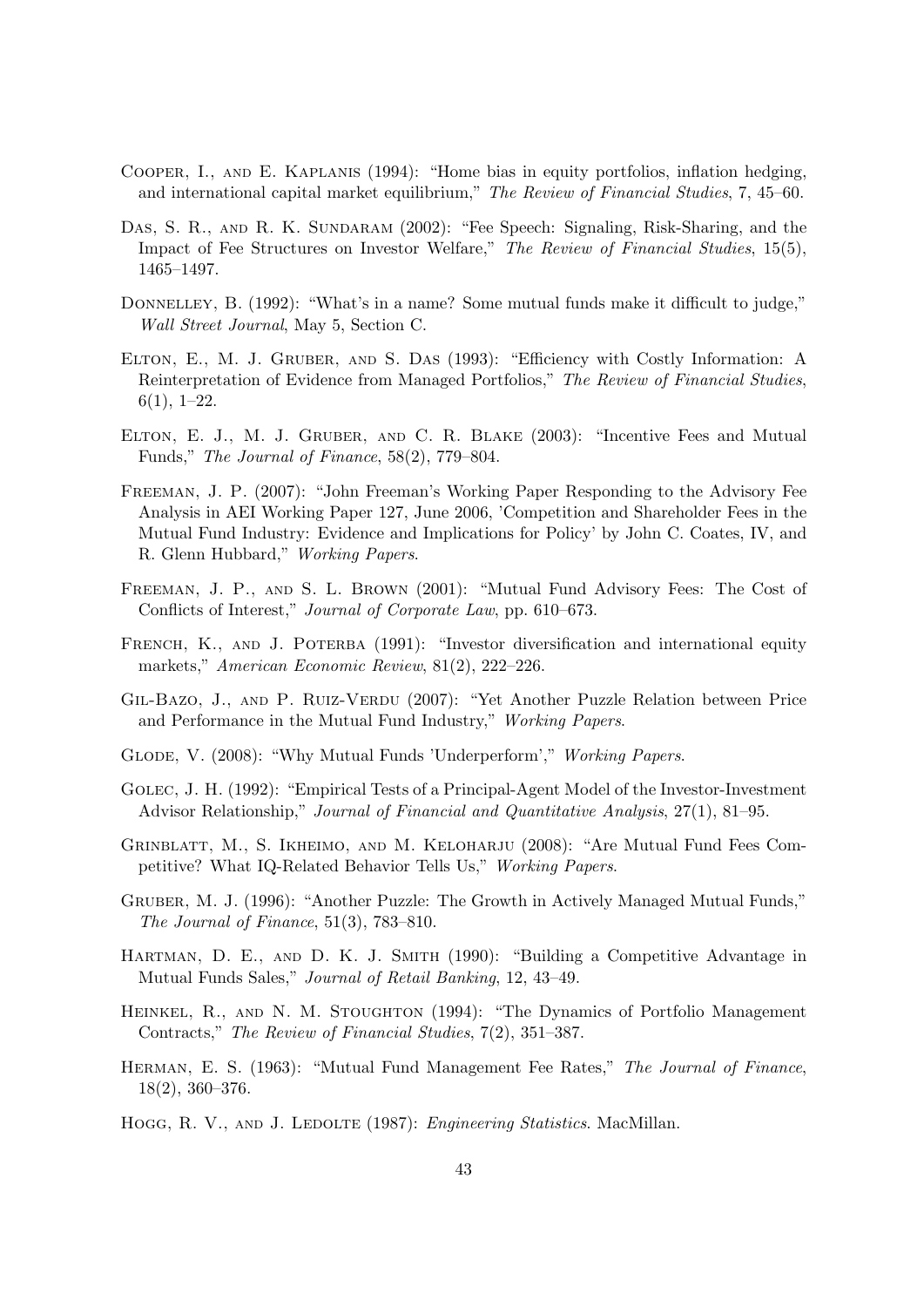- HOLMSTROM, B. (1979): "Moral Hazard and Observability," The Bell Journal of Economics, 10(1), 74–91.
- Horan, S. H. (1999): "The Implications of Style Analysis for Mutual Fund Performance Evaluation," *CFA Digest*, 29(1), 80–81.
- Huber, P. J. (1981): Robust Statistics. John Wiley & Sons, Inc.
- Institute (2008): 2008 Investment Company Fact Book. Investment Company Institute.
- Institute, C. (2005): Standards of Practice Handbook ninth edition. CFA Institute.
- Institute, I. C. (2001): "Redemption Activity of Mutual Fund owners," Fundamentals, Investment Company Institute Research in Brief, 10(1).
- Khorana, A., and H. Servaes (2004): "Conflicts of Interest and Competition in the Mutual Fund Industry," Working Paper.
- Khorana, A., H. Servaes, and P. Tufano (2009): "Mutual Fund Fees Around the World," The Review of Financial Studies, 22, 1279 – 1310.
- Luo, R. G. Y. (2002): "Mutual Fund Fee-setting, Market Structure and Mark-ups," Economica, 69, 245–271.
- MALHOTRA, D. K., AND R. MCLEOD (1997): "An empirical analysis of mutual fund expenses," Journal of Financial Research, 20(2), 175–190.
- Murray, N. (1991): Serious Money: The Art of Marketing Mutual Funds. Robert a Stanger & Co.
- Nanigian, D., M. S. Finke, and W. Waller (2008): "Redemption Fees: Reward for Punishment," Working Papers.
- PALMITER, A. R., AND A. E. TAHA (2008): "Mutual Fund Investors: Divergent Profiles," Working Papers.
- POTERBA, J. M., AND J. B. SHOVEN (2002): "Exchange Traded Funds: A New Investment Option for Taxable Investors," American Economic Review, 92, 422–427.
- PRESS, W. H., S. A. TEUKOLSKY, W. T. VETTERLING, AND B. P. FLANNERY (2007): Numerical Recipes 3rd Edition: The Art of Scientific Computing. Cambridge University Press.
- Ross, S. A. (1973): "The Economic Theory of Agency: The Principal's Problem," The American Economic Review, 63(2), 134–139.
- School, W. (1982): Study of Mutual Funds: Report of the Committee on Interstate and Foreign Commerce, 87th Congress, 2nd Session, House Report No. 2274. William S. Hein & Company.
- SEC (2001): Report on Mutual Fund Fees and Expenses. U.S. Securities and Exchange Commission (SEC).